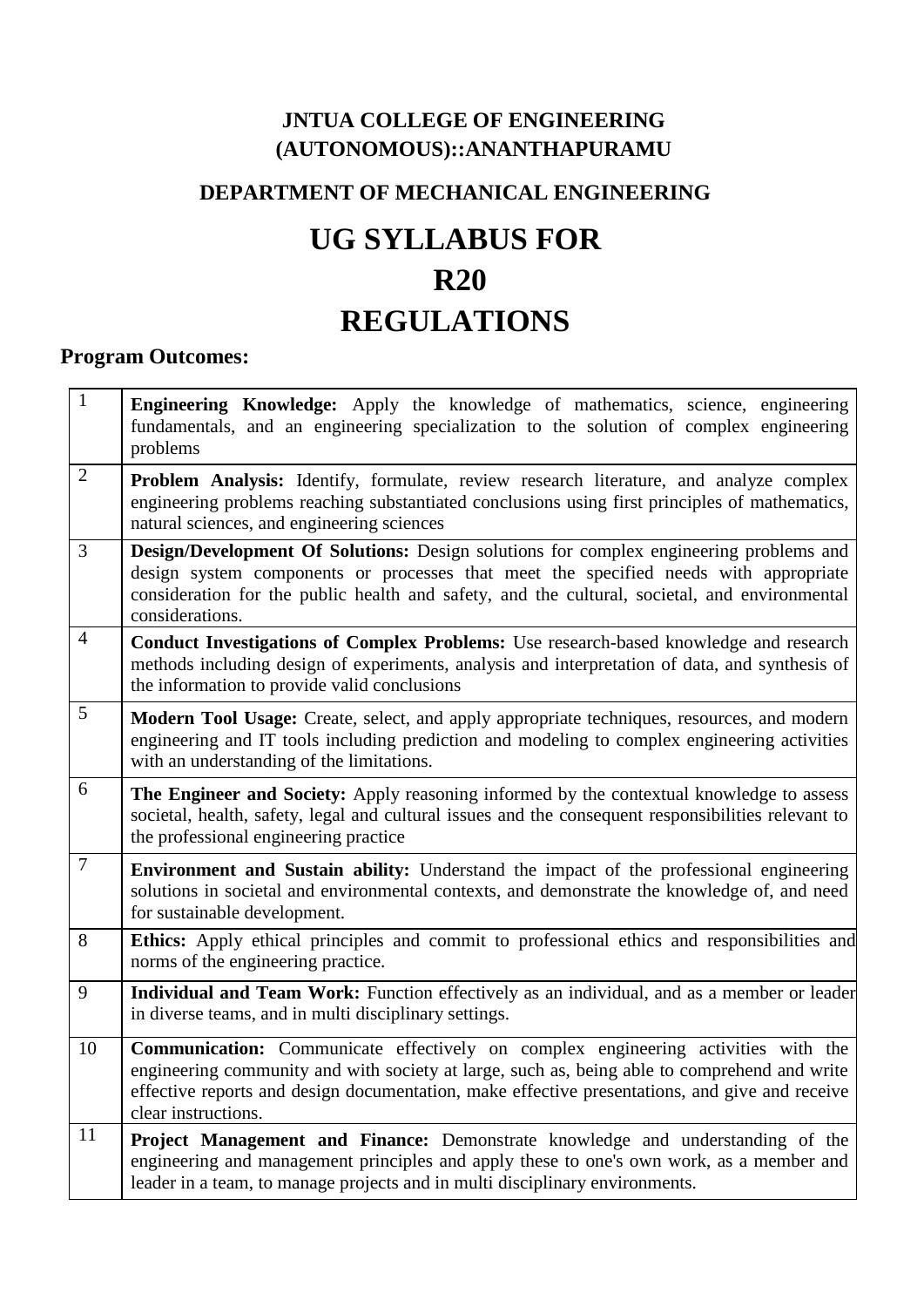| $\mid$ 12 | Life-long Learning: Recognize the need for, and have the preparation and ability to engage in |
|-----------|-----------------------------------------------------------------------------------------------|
|           | independent and life-long learning in the broadest context of technological change.           |

#### **Program Specific Outcomes:**

| PSO <sub>1</sub> | Identify, Formulate and Analyze complex Mechanical Engineering problems                                                                                             |
|------------------|---------------------------------------------------------------------------------------------------------------------------------------------------------------------|
| PSO <sub>2</sub> | Ability to implement the learned principles of Mechanical Engineering to Understand, analyze,<br>evaluate and create more advanced mechanical systems or processes. |
| PSO <sub>3</sub> | Ability to apply Mechanical Engineering Skills and Managerial Skills to Become Entrepreneurs and<br>build the Attitude to innovate.                                 |

# **VISION AND MISSION OF THE DEPARTMENT**

# **VISION :**

To be a centre of excellence in the field of Mechanical Engineering for providing its students and

faculty with opportunities for excel in education and targeted research themes in emerging areas.

#### **MISSION:**

- **M1:** Providing students with sound mechanical engineering knowledge, practices, skills and training
- **M2:** Enriching the quality of life of students through teaching, research, internships, outreach programs and symposiums.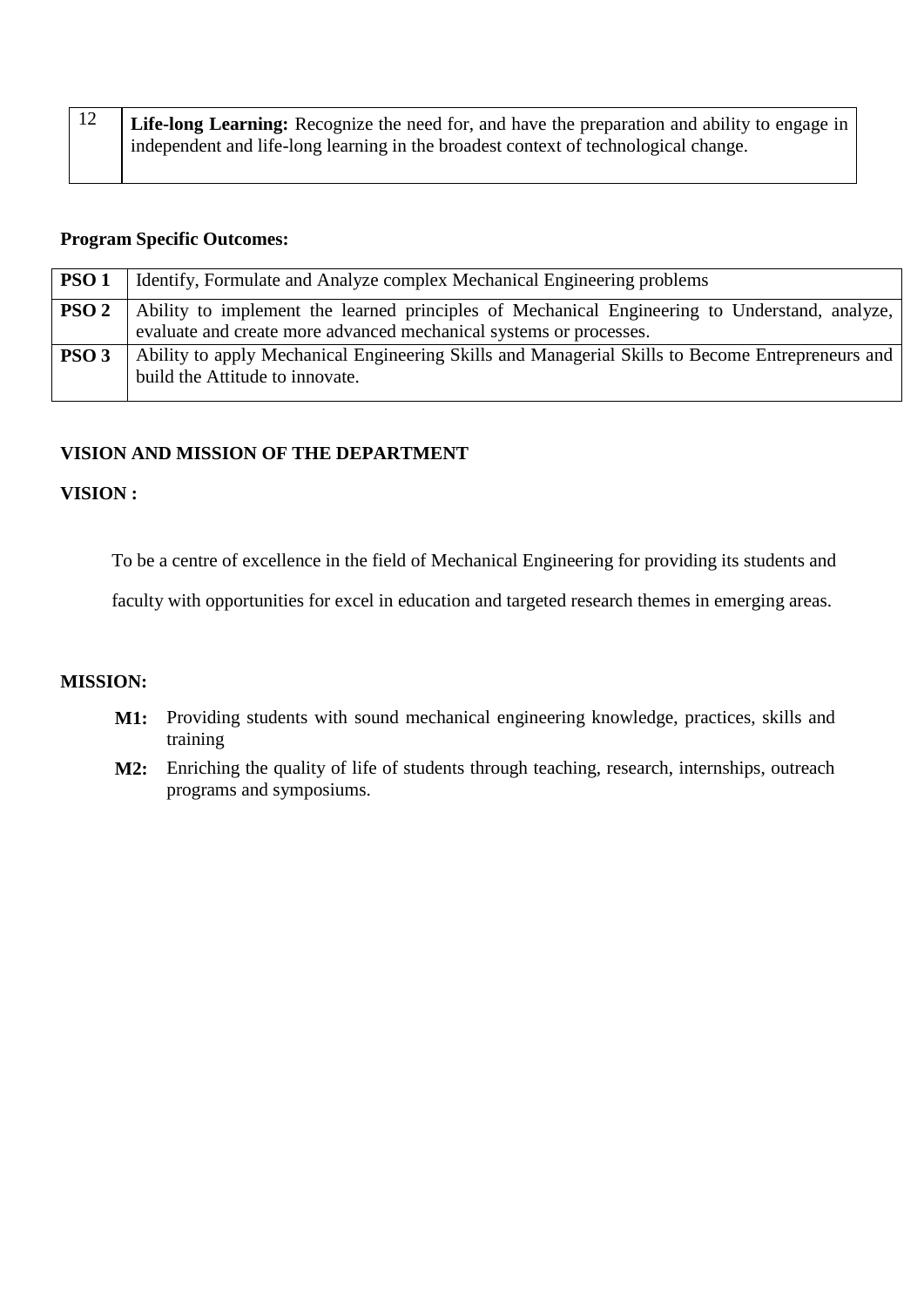# **JAWAHARLAL NEHRU TECHNOLOGICAL UNIVERSITY ANANTAPUR COLLEGE OF**

# **ENGINEERING (Autonomous), ANANTHAPURAMU**

#### ================================================================== **B.Tech (Mechanical Engineering) (R20) Course Structure**

| Semester - $1$ (Theory - 4, Lab - 5) |      |                                           |                 |             |                |  |  |  |  |  |  |
|--------------------------------------|------|-------------------------------------------|-----------------|-------------|----------------|--|--|--|--|--|--|
| S.No                                 | Code | <b>Course Name</b>                        | <b>Category</b> | $L-T-P$     | <b>Credits</b> |  |  |  |  |  |  |
| 1.                                   |      | Linear Algebra & Calculus                 | BS              | $3 - 0 - 0$ |                |  |  |  |  |  |  |
| 2.                                   |      | <b>Fundamental Chemistry</b>              | <b>BS</b>       | $3 - 0 - 0$ |                |  |  |  |  |  |  |
| 3.                                   |      | C-Programming & Data Structures           | ES              | $3 - 0 - 0$ |                |  |  |  |  |  |  |
| 4.                                   |      | <b>Material Science &amp; Engineering</b> | <b>ES</b>       | $3 - 0 - 0$ |                |  |  |  |  |  |  |
| 5.                                   |      | <b>Engineering Workshop</b>               | LC              | $0 - 0 - 3$ | 1.5            |  |  |  |  |  |  |
| 6                                    |      | <b>IT Workshop</b>                        | LC              | $0 - 0 - 3$ | 1.5            |  |  |  |  |  |  |
| 7.                                   |      | <b>Fundamental Chemistry Lab</b>          | <b>BS</b>       | $0 - 0 - 3$ | 1.5            |  |  |  |  |  |  |
| 8.                                   |      | C-Programming & Data Structures Lab       | ES              | $0 - 0 - 3$ | 1.5            |  |  |  |  |  |  |
| 9.                                   |      | Material Science & Engineering Lab        | ES              | $0 - 0 - 3$ | 1.5            |  |  |  |  |  |  |
| Total                                |      |                                           |                 |             |                |  |  |  |  |  |  |

# **Induction Program – 3 weeks I- Year B.Tech.**

| Semester $-2$ (Theory $-5$ , Lab $-4$ ) |      |                                                   |           |             |                |  |  |  |  |  |  |
|-----------------------------------------|------|---------------------------------------------------|-----------|-------------|----------------|--|--|--|--|--|--|
| S.No                                    | Code | <b>Course Name</b>                                | Category  | $L-T-P$     | <b>Credits</b> |  |  |  |  |  |  |
| I.                                      |      | <b>Differential Equations and Vector Calculus</b> | <b>BS</b> | $3 - 0 - 0$ |                |  |  |  |  |  |  |
| 2.                                      |      | <b>Engineering Physics</b>                        | <b>BS</b> | $3 - 0 - 0$ |                |  |  |  |  |  |  |
| 3.                                      |      | Communicative English                             | HS        | $3 - 0 - 0$ |                |  |  |  |  |  |  |
| 4.                                      |      | Basic Electrical & Electronics Engineering        | ES        | $3 - 0 - 0$ |                |  |  |  |  |  |  |
| 5                                       |      | <b>Engineering Drawing</b>                        | LC        | $1 - 0 - 2$ |                |  |  |  |  |  |  |
| 6.                                      |      | <b>Engineering Graphics Lab</b>                   | LC        | $0 - 0 - 2$ |                |  |  |  |  |  |  |
| 7.                                      |      | Communicative English Lab                         | HS        | $0 - 0 - 3$ | 1.5            |  |  |  |  |  |  |
| 8.                                      |      | <b>Engineering Physics Lab</b>                    | <b>BS</b> | $0 - 0 - 3$ | 1.5            |  |  |  |  |  |  |
| 9.                                      |      | Basic Electrical & Electronics Engineering Lab    | ES        | $0 - 0 - 3$ | 1.5            |  |  |  |  |  |  |
| 10                                      |      | <b>Universal Human Values</b>                     | MC        | $3 - 0 - 0$ | 0.0            |  |  |  |  |  |  |
| Total                                   |      |                                                   |           |             | 19.5           |  |  |  |  |  |  |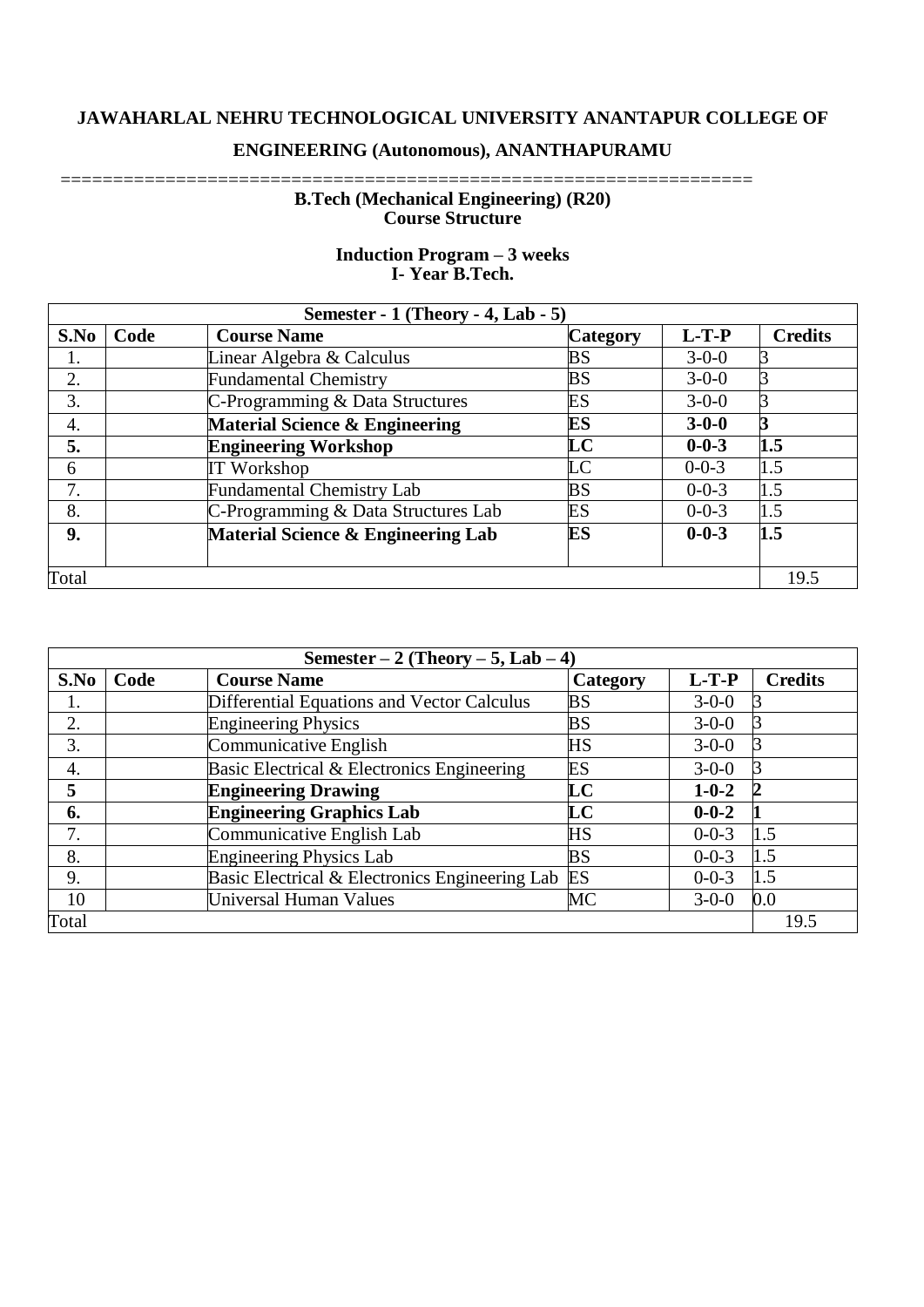#### **2020-21 JNTUA COLLEGE OF ENGINEERING (Autonomous)::ANANTAPURAMU**

# **DEPARTMENT OF MECHANICAL ENGINEERING**

| I-Year B.Tech. I-Sem |                           | L P T C |  |
|----------------------|---------------------------|---------|--|
|                      |                           | 3 0 1 4 |  |
|                      | Linear Algebra & Calculus |         |  |

| <b>Course Objectives:</b>                                                                     |  |  |  |  |  |  |  |  |  |  |  |
|-----------------------------------------------------------------------------------------------|--|--|--|--|--|--|--|--|--|--|--|
| 1   This course will illuminate the students in the concepts of calculus and linear algebra.  |  |  |  |  |  |  |  |  |  |  |  |
| 2 To equip the students with standard concepts and tools at an intermediate to advanced level |  |  |  |  |  |  |  |  |  |  |  |
| mathematics to develop the confidence and ability among the students to handle various real   |  |  |  |  |  |  |  |  |  |  |  |
| world problems and their applications                                                         |  |  |  |  |  |  |  |  |  |  |  |

# **Bridge Course:** Limits, continuity, Types of matrices

# **Unit 1: Matrices**

Rank of a matrix by echelon form, solving system of homogeneous and nonhomogeneousequations linear equations. Eigen values and Eigen vectors and their properties, Cayley-Hamiltontheorem (without proof), finding inverse and power of a matrix by Cayley-Hamilton theorem,diagonalisation of a matrix, quadratic forms and nature of the quadratic forms, reduction ofquadratic form to canonical forms by orthogonal transformation.

# **Learning Outcomes:**

At the end of this unit, the student will be able to

- Solving systems of linear equations, using technology to facilitate row reduction determine the rank, eigenvalues and eigenvectors, diagonal form and different factorizations of a matrix;
- Identify special properties of a matrix, such as positive definite, etc., and use this information to facilitate the calculation of matrix characteristics.

#### **Unit 2: Mean Value Theorems**

Rolle's Theorem, Lagrange's mean value theorem, Cauchy's mean value theorem, Taylor's and Maclaurin theorems with remainders (without proof)

# **Learning Outcomes:**

At the end of this unit, the student will be able to

- Translate the given function as series of Taylor's and Maclaurin's with remainders
- Analyze the behaviour of functions by using mean value theorems

#### **Unit 3: Multivariable calculus**

Partial derivatives, total derivatives, chain rule, change of variables, Jacobians, maxima and minima of functions of two variables, method of Lagrange multipliers.

#### **Learning Outcomes:**

At the end of this unit, the student will be able to

- Find partial derivatives numerically and symbolically and use them to analyze and interpret the way a function varies.
- Acquire the Knowledge maxima and minima of functions of several variable
- Utilize Jacobian of a coordinate transformation to deal with the problems in change of variables.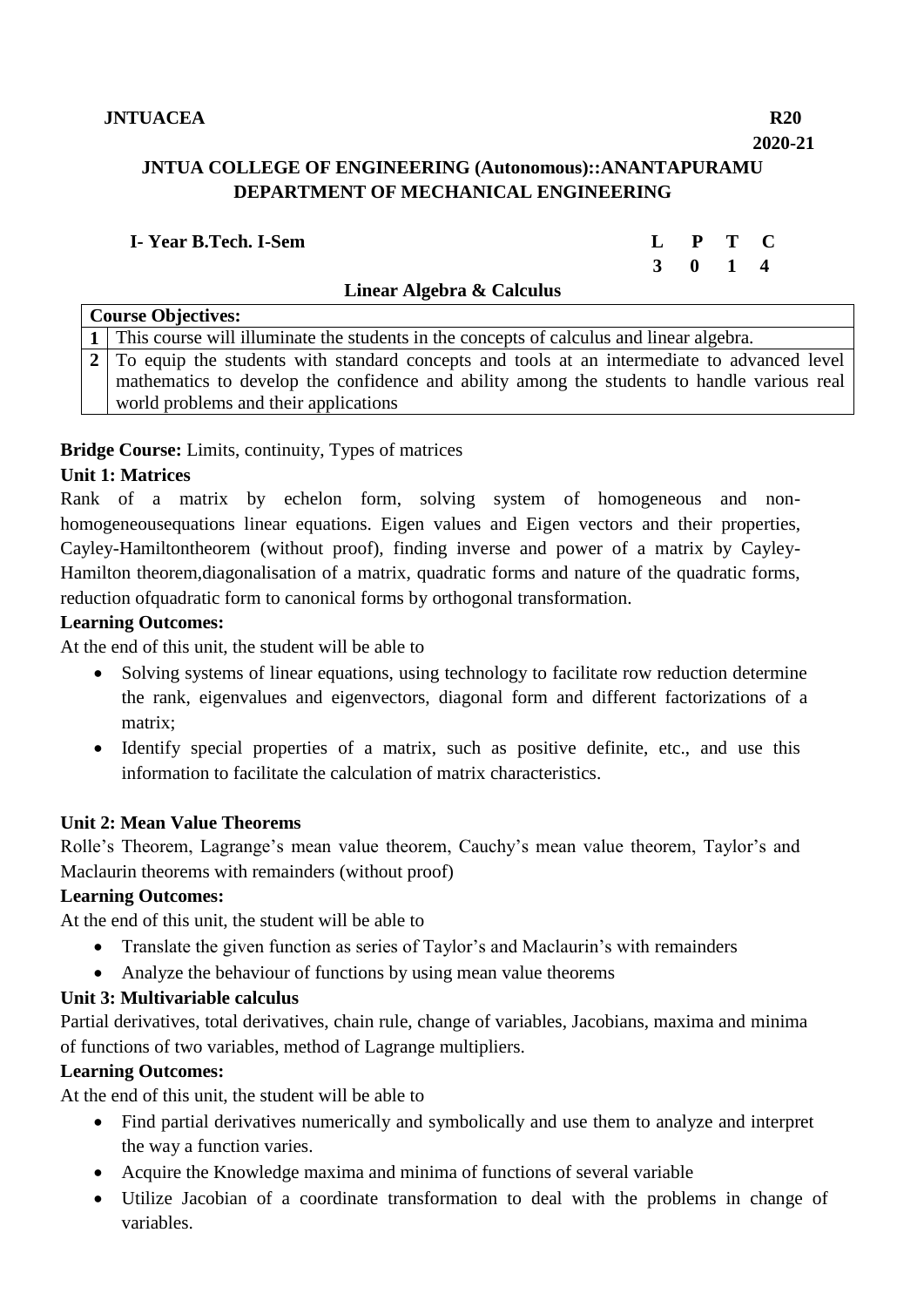# **Unit 4: Multiple Integrals**

Double integrals, change of order of integration, double integration in polar coordinates, areas enclosed by plane curves. Evaluation of triple integrals, change of variables between Cartesian, cylindrical and spherical polar co-ordinates.

# **Learning Outcomes:**

- At the end of this unit, the student will be able to
- Evaluate double integrals of functions of several variables in two dimensions using Cartesian and polar coordinates
- Apply double integration techniques in evaluating areas bounded by region
- Evaluate multiple integrals in Cartesian, cylindrical and spherical geometries

# **Unit 5: Special Functions**

Beta and Gamma functions and their properties, relation between beta and gamma functions, evaluation of definite integrals using beta and gamma functions.

# **Learning Outcomes:**

At the end of this unit, the student will be able to

- understand beta and gamma functions and its relations
- Conclude the use of special function in evaluating definite integrals

# **Text Books:**

1. Erwin Kreyszig, Advanced Engineering Mathematics, 10/e, John Wiley & Sons, 2011.

2. B. S. Grewal, Higher Engineering Mathematics, 44/e, Khanna Publishers, 2017.

|                 | PO <sub>1</sub> | PO <sub>2</sub> PO <sub>3</sub> | PO4 | PO <sub>5</sub> | PO <sub>6</sub> | PO <sub>7</sub> | $PO8$ $PO9$ | PO10 | <b>PO11</b> | <b>PO12</b> | PSO <sub>1</sub> | PSO <sub>2</sub> | PSO <sub>3</sub> |
|-----------------|-----------------|---------------------------------|-----|-----------------|-----------------|-----------------|-------------|------|-------------|-------------|------------------|------------------|------------------|
| CO <sub>1</sub> |                 |                                 |     |                 |                 |                 |             |      |             |             |                  |                  |                  |
| CO <sub>2</sub> |                 |                                 |     |                 |                 |                 |             |      |             |             |                  |                  |                  |
| CO <sub>3</sub> |                 |                                 |     |                 |                 |                 |             |      |             |             |                  |                  |                  |
| CO <sub>4</sub> |                 |                                 |     |                 |                 |                 |             |      |             |             |                  |                  |                  |
| CO <sub>5</sub> |                 |                                 |     |                 |                 |                 |             |      |             |             |                  |                  |                  |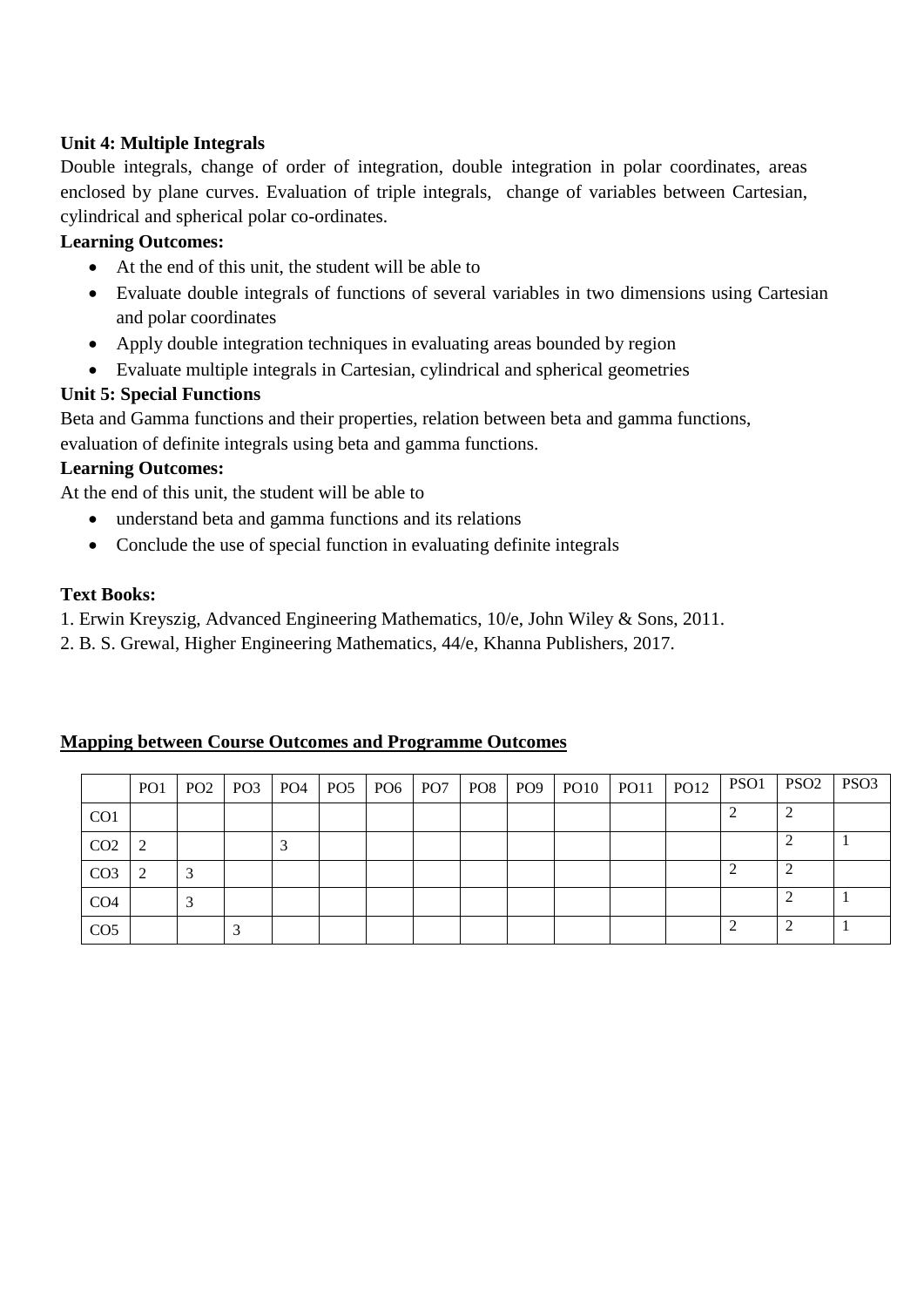# **JNTUA COLLEGE OF ENGINEERING (Autonomous) :: ANANTAPURAMU DEPARTMENT OF MECHANICAL ENGINEERING**

## **I- Year B.Tech. I-Sem L T P C**

# **Engineering Chemistry**

| <b>COURSE OBJECTIVES</b> |                                                                                |  |  |  |  |  |  |  |  |
|--------------------------|--------------------------------------------------------------------------------|--|--|--|--|--|--|--|--|
|                          | To familiarize engineering chemistry and its applications                      |  |  |  |  |  |  |  |  |
|                          | To impart the concept of soft and hard waters, softening methods of hard water |  |  |  |  |  |  |  |  |
|                          | To train the students on the principles and applications of electrochemistry,  |  |  |  |  |  |  |  |  |
|                          | polymers, surface chemistry, and cement                                        |  |  |  |  |  |  |  |  |

# **Unit 1: Water Technology (8 hrs)**

Introduction –Soft Water and hardness of water, Estimation of hardness of water by EDTA Method - Boiler troubles **-** scale and sludge, Industrial water treatment – specifications for drinking water, Bureau of Indian Standards(BIS) and World health organization(WHO) standards, zeolite and ionexchange processes - desalination of brackish water, reverse osmosis (RO) and electrodialysis.

# **Unit 2: Electrochemistry and Applications: (10 hrs)**

Electrodes – concepts, electrochemical cell, Nernst equation, cell potential calculations.

Primary cells –  $Zn-MnO<sub>2</sub>$  (Leclanche cell), Li Battery

Secondary cells – lead acid and lithium ion batteries- working of the batteries including cell reactions.

Fuel cells- Basic Principles and Working Principles of hydrogen-oxygen, methanol fuel cells

Corrosion: Introduction to corrosion, electrochemical theory of corrosion, differential aeration cell corrosion, galvanic corrosion, metal oxide formation by dry electrochemical corrosion, Pilling Bedworth ratios and uses, Factors affecting the corrosion, cathodic and anodic protection, electroplating and electro less plating (Nickel and Copper).

# **Unit 3: Polymers and Fuel Chemistry**: (12 hrs)

Introduction to polymers, functionality of monomers, Mechanism of chain growth, step growth and coordination polymerization,

Thermoplastics and Thermo-setting plastics-: Preparation, properties and applications of PVC and Bakelite

Elastomers – Preparation, properties and applications of Buna S, Buna N, Thiokol

Fuels – Types of fuels, calorific value, numerical problems based on calorific value; Analysis of coal,

Liquid Fuels refining of petroleum, fuels for IC engines, knocking and anti-knock agents, Octane and

Cetane values, cracking of oils; alternative fuels- propane, methanol and ethanol, bio fuels.

# **2 1 0 3**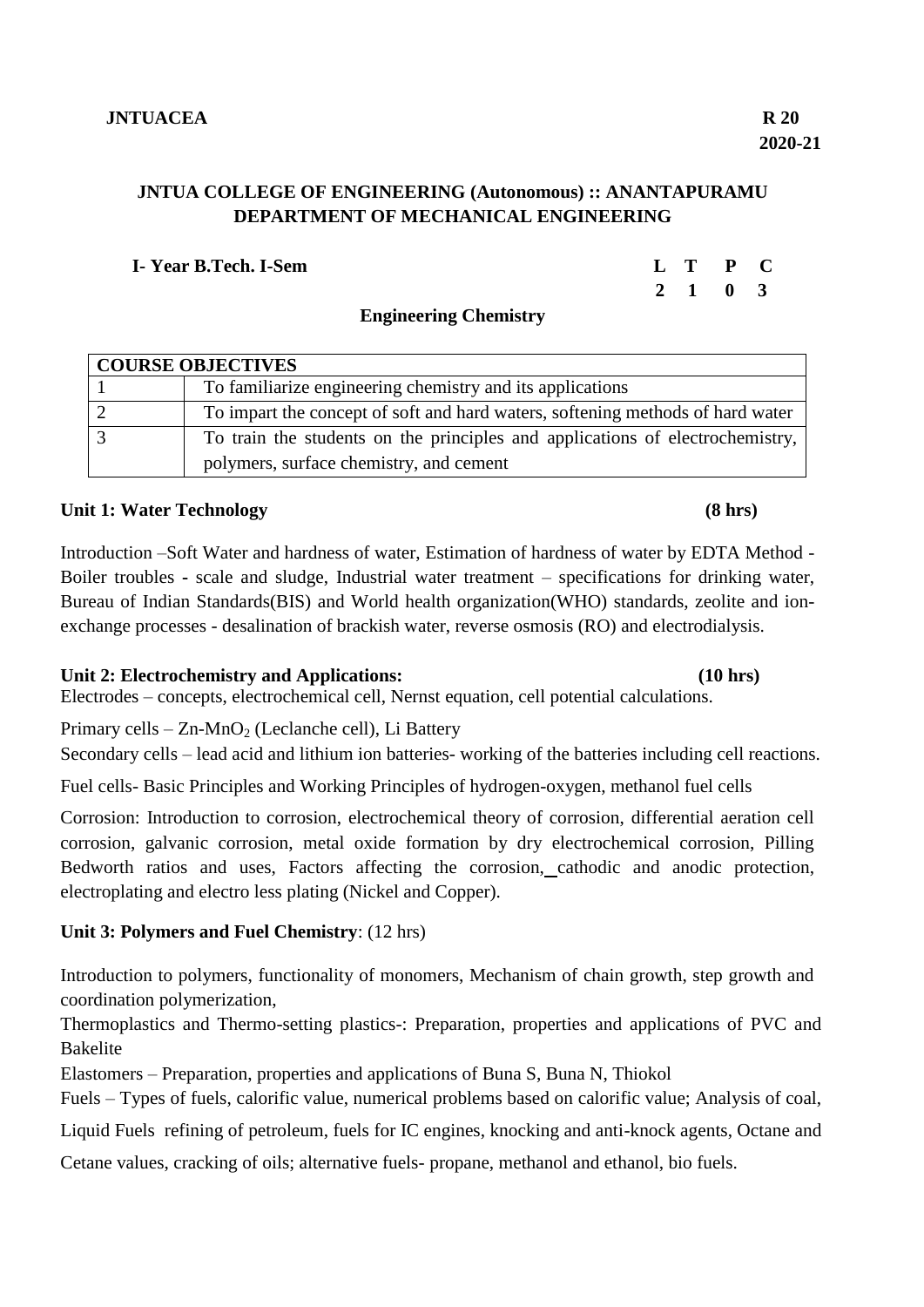# **UNIT-4 Advanced Engineering Materials (8 hrs)**

(i)Composites- Definition, Constituents, Classification- Particle, Fibre and Structural reinforced composites, properties and Engineering applications

(ii) Refractories - Classification, Properties, Factors affecting the refractory materials and Applications (iii)Lubricants- Classification, Functions of lubricants, Mechanism, Properties of lubricating oils and Applications

(iv)Building materials- Portland Cement, constituents, phases and reactivity of clinker, Setting and Hardening of cement.

# **Unit 5: Surface Chemistry and Applications: (10 hrs)**

Introduction to surface chemistry, colloids, micelle formation, synthesis of colloids (any two methods with examples), chemical and electrochemical methods (not more than two methods) of preparation of nanometals and metal oxides, stabilization of colloids and nanomaterials by stabilizing agents, solidgas interface, solid-liquid interface, adsorption isotherm, applications of colloids and nanomaterials – catalysis, medicine, sensors.

|                 | <b>COURSE OUTCOMES</b>                                                                                         |
|-----------------|----------------------------------------------------------------------------------------------------------------|
|                 | At the end of this course the student will be able to                                                          |
| CO1             | List the differences between temporary and permanent hardness of water, explain the principles                 |
|                 | of reverse osmosis and electrodialysis. Compare quality of drinking water with BIS and WHO                     |
|                 | standards. <b>Illustrate</b> problems associated with hard water - scale and sludge. <b>explain</b> the        |
|                 | working principles of different Industrial water treatment processes                                           |
| CO <sub>2</sub> | Apply Nernst equation for calculating electrode and cell potentials, apply Pilling Bedworth rule               |
|                 | for corrosion and corrosion prevention, demonstrate the corrosion prevention methods and                       |
|                 | factors affecting corrosion, compare different batteries and their applications                                |
| CO <sub>3</sub> | <b>Explain</b> different types of polymers and their applications, Solve the numerical problems                |
|                 | <b>based on Calorific value, select</b> suitable fuels for IC engines, <b>explain</b> calorific values, octane |
|                 | number, refining of petroleum and cracking of oils                                                             |
| CO <sub>4</sub> | Explain the constituents of Composites and its classification Identify the factors affecting the               |
|                 | refractory material, Illustrate the functions and properties of lubricants, demonstrate the phases             |
|                 | and reactivity of concrete formation, identify the constituents of Portland cement, enumerate the              |
|                 | reactions at setting and hardening of the cement                                                               |
| CO <sub>5</sub> | summarize the applications of SEM, TEM and X-ray diffraction in surface characterization,                      |
|                 | explain the synthesis of colloids with examples, outline the preparation of nanomaterials and                  |
|                 | metal oxides <b>identify</b> the application of colloids and nanomaterials in medicine, sensors and            |

# **Text Books:**

- 1. Engineering Chemistry by KNJayaveera, GVSubba Reddy and C. Ramachandraiah, McGraw Hill Higher Education, Foruth Edition, New Delhi
- 2. A Text Book of Enigneering Chemistry, Jain and Jain, Dhanapathi Rai Publications, New Delhi

#### References:

catalysis

1.A Text book of Engineering Chemistry by SS Dhara, S. Chand Publications, New Delhi

- 2. Engineering Chemistry by K.B.Chandra Sekhar, UN.Das and Sujatha Mishra, SCITECH Pubblications India Pvt Limited.
- 3. Concepts of Engineering Chemistry- Ashima Srivastavaf and N.N. Janhavi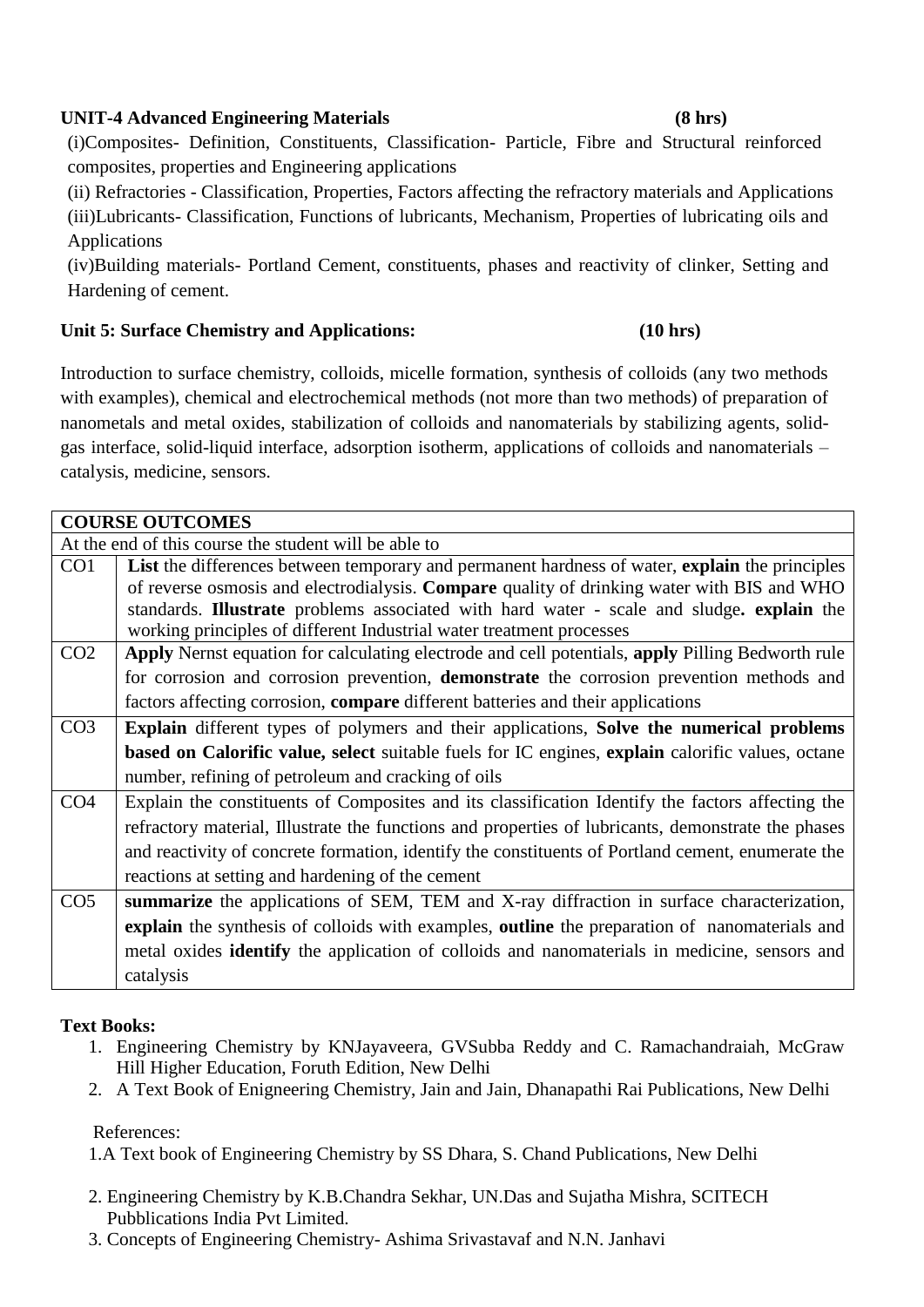- 4. Text Book of Engineering Chemistry C. Parameswara Murthy, C.V.Agarwal and Andra Naidu
- 5. Chemistry of Engineering Materials, C.V.Agarwal, C.Parameswaramurthy and Andranaidu
- 6. Text Book of Engineering Chemistry, Shashichawla, Dhanapathirai Publications.

|                 | PO <sub>1</sub> | PO2   PO3   PO4 | PO <sub>5</sub> |  | PO6   PO7   PO8   PO9 |  | $PO10$ $PO11$ | <b>PO12</b> | PSO1 | PSO <sub>2</sub> | PSO <sub>3</sub> |
|-----------------|-----------------|-----------------|-----------------|--|-----------------------|--|---------------|-------------|------|------------------|------------------|
| CO <sub>1</sub> |                 |                 |                 |  |                       |  |               |             |      |                  |                  |
| CO <sub>2</sub> |                 |                 |                 |  |                       |  |               |             |      |                  |                  |
| CO <sub>3</sub> |                 |                 |                 |  |                       |  |               |             |      |                  |                  |
| CO <sub>4</sub> |                 |                 |                 |  |                       |  |               |             |      |                  |                  |
| CO <sub>5</sub> |                 |                 |                 |  |                       |  |               |             |      |                  |                  |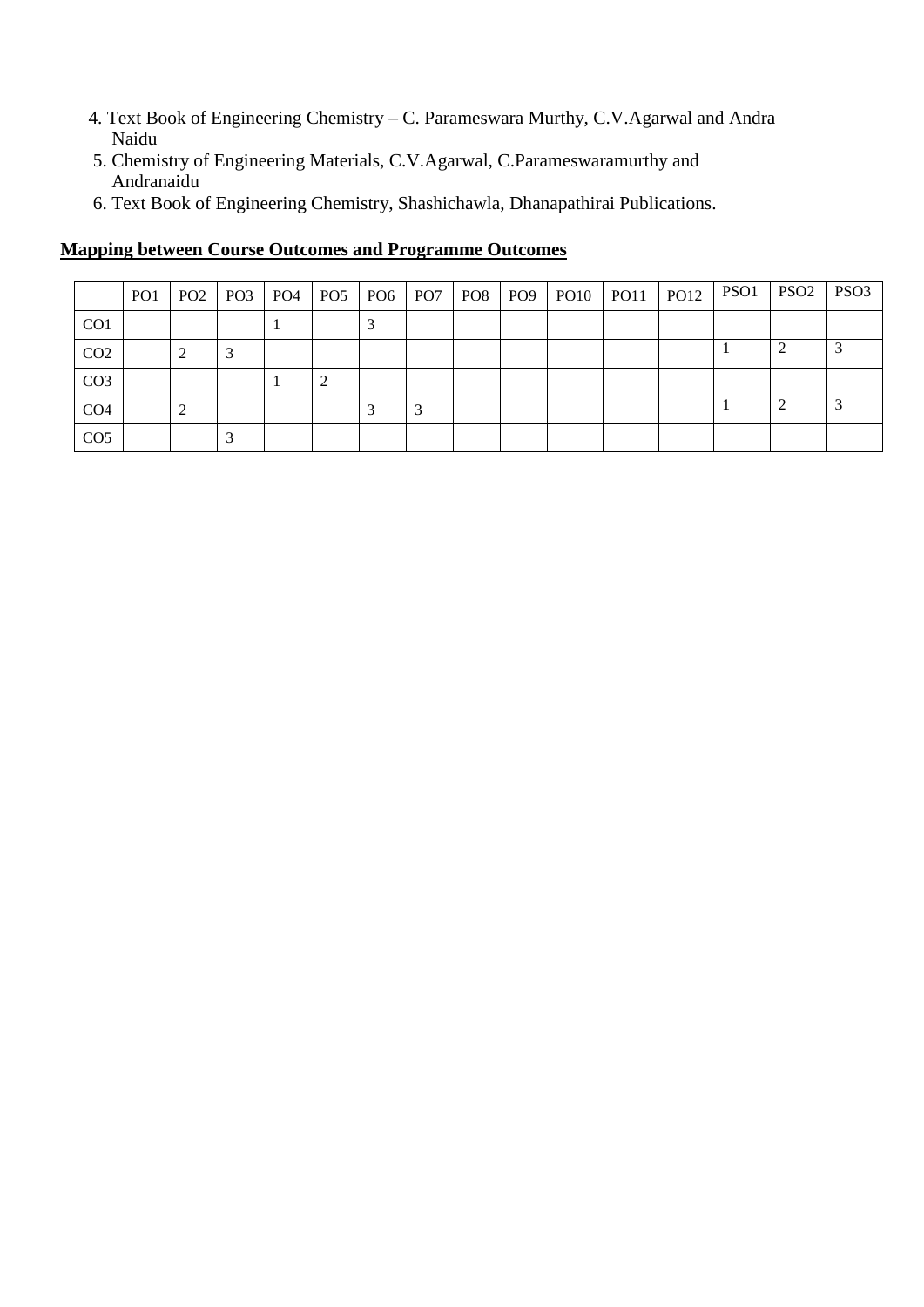# **JNTUA COLLEGE OF ENGINEERING (Autonomous) :: ANANTAPURAMU DEPARTMENT OF MECHANICAL ENGINEERING**

 **I- Year B.Tech. I-Sem L T P C**

# **3 1 0 4**

|        | <b>COURSE OBJECTIVES</b>                                                      |  |  |  |  |  |  |  |  |  |  |
|--------|-------------------------------------------------------------------------------|--|--|--|--|--|--|--|--|--|--|
|        | Introduce the internal parts of a computer, and peripherals.                  |  |  |  |  |  |  |  |  |  |  |
|        | Introduce the Concept of Algorithm and use it to solve computational problems |  |  |  |  |  |  |  |  |  |  |
| 3      | Identify the computational and non-computational problems                     |  |  |  |  |  |  |  |  |  |  |
| 4      | Teach the syntax and semantics of a C Programming language                    |  |  |  |  |  |  |  |  |  |  |
| $\leq$ | Demonstrate the use of Control structures of C Programming language           |  |  |  |  |  |  |  |  |  |  |
|        | Illustrate the methodology for solving Computational problems                 |  |  |  |  |  |  |  |  |  |  |

#### **Unit 1:**

Computer Fundamentals: What is a Computer, Evolution of Computers, Generations of Computers, Classification of Computers, Anatomy of a Computer, Memory revisited, Introduction to Operating systems, Operational overview of a CPU.

**Introduction to Programming, Algorithms and Flowcharts**: Programs and Programming, Programming languages, Compiler, Interpreter, Loader, Linker, Program execution, Fourth generation languages, Fifth generation languages, Classification of Programming languages, Structured programming concept, Algorithms, Pseudo-code, Flowcharts, Strategy for designing algorithms, Tracing an algorithm to depict logic, Specification for converting algorithms into programs.

**Introduction to computer problem solving:** Introduction, the problem-solving aspect, topdown design, implementation of algorithms, the efficiency of algorithms, the analysis of algorithms.

# **Unit Outcomes:**

Student should be able to

- 1. Identify the different peripherals, ports and connecting cables in a PC (L2)
- 2. Illustrate the working of a Computer (L3)
- 3. Select the components of a Computer in the market and assemble a computer (L4)
- 4. Solve complex problems using language independent notations (L3)

#### **Unit 2:**

**Types, Operators, and Expressions:** Variable names, data types and sizes, constants, declarations, arithmetic operators, relational and logical operators, type conversions, increment and decrement operators, bitwise operators, assignment operators and expressions, conditional expressions precedence and order of evaluation.

**Input and output:** standard input and output, formatted output-Printf, formatted input-Scanf. **Control Flow:** Statements and blocks, if-else, else-if, switch, Loops-while and for, Loops-Do-while, break and continue, Goto and labels.

**Learning Outcomes**: Student should be able to

- 1. Solve Computational problems (L3)
- 2. Apply Algorithmic approach to solving problems (L3)
- 3. Analyze the algorithms (L4)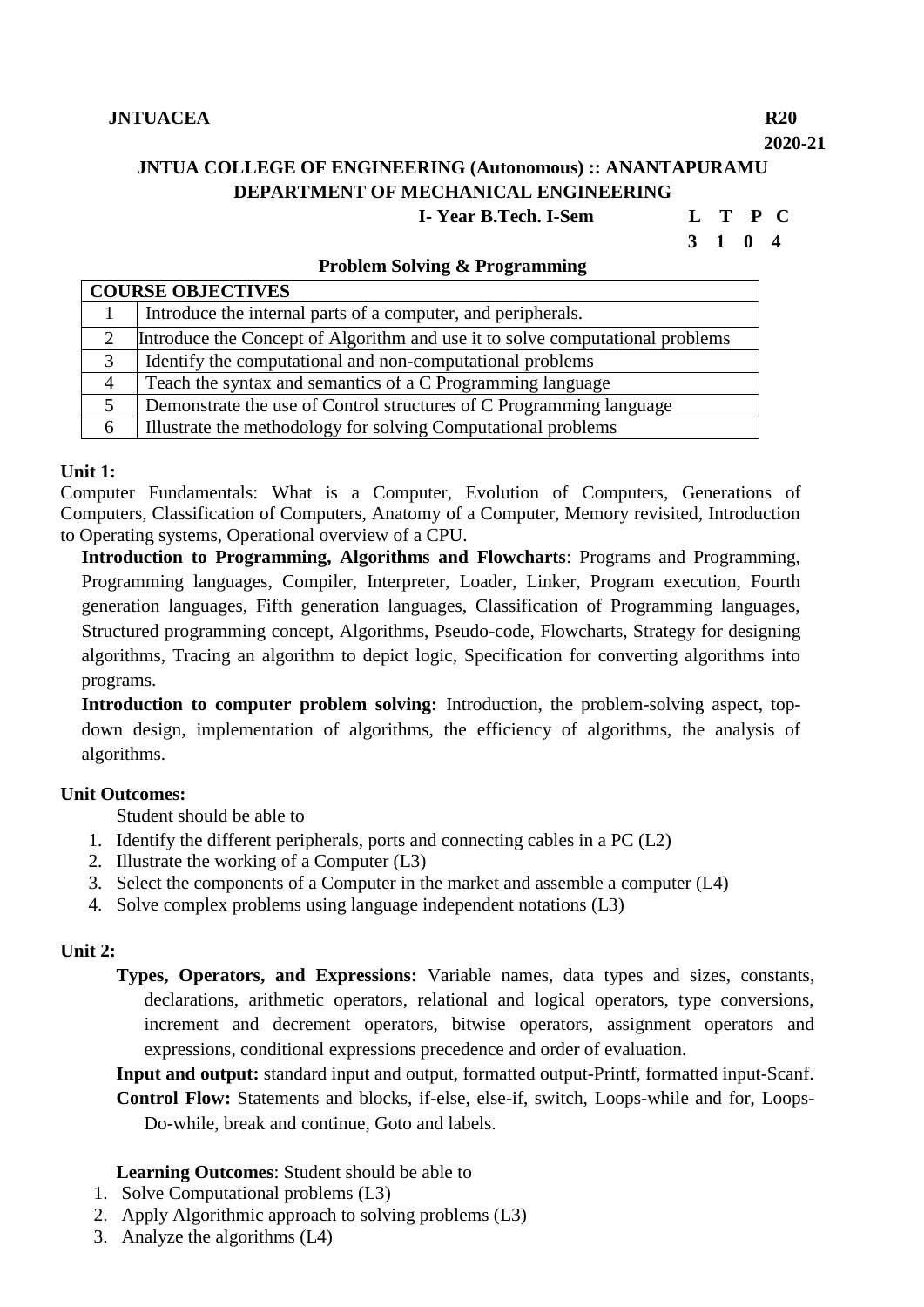# **Unit 3:**

**Fundamental algorithms:** Exchanging the values of two variables, counting, summation of a set of numbers, factorial computation, sine function computation, generation of the Fibonacci sequence, reversing the digits of an integer.

**Functions and Program Structure:** Basics of functions, functions returning non-integers, external variables, scope variables, header variables, register variables, block structure, initialization, recursion, the C processor.

# **Learning Outcomes**: Student should be able to

- 1. Recognize the programming elements of C Programming language (L1)
- 2. Select the control structure for solving the problem (L4)
- 3. Apply modular approach for solving the problem (L3)

# **Unit 4:**

- **Factoring methods:** Finding the square root of a number, the smallest divisor of a number, the greatest common divisor of two integers, generating prime numbers.
- Pointers and arrays: Pointers and addresses, pointers and function arguments, pointers and arrays, address arithmetic, character pointers and functions, pointer array; pointers to pointers, Multi-dimensional arrays, initialization of arrays, pointer vs. multi-dimensional arrays, command line arguments, pointers to functions, complicated declarations.
- **Array Techniques:** Array order reversal, finding the maximum number in a set, removal of duplicates from an order array, finding the  $k<sup>th</sup>$  smallest element

# **Learning Outcomes**: Student should be able to

- 1. Solve mathematical problems using C Programming language (L3)
- 2. Structure the individual data elements to simplify the solutions (L6)
- 3. Facilitate efficient memory utilization (L6)

# **Unit 5:**

- **Sorting and Searching:** Sorting by selection, sorting by exchange, sorting by insertion, sorting by partitioning, binary search.
- **Structures:** Basics of structures, structures and functions, arrays of structures, pointers to structures, self-referential structures, table lookup, typedef, unions, bit-fields.
- **Some other Features**: Variable-length argument lists, formatted input-Scanf, file access, Error handling- stderr and exit, Line Input and Output, Miscellaneous Functions.

#### **Learning Outcomes**: Student should be able to

- 1. Select sorting algorithm based on the type of the data (L4)
- 2. Organize heterogeneous data (L6)
- 3. Design a sorting algorithm (L6)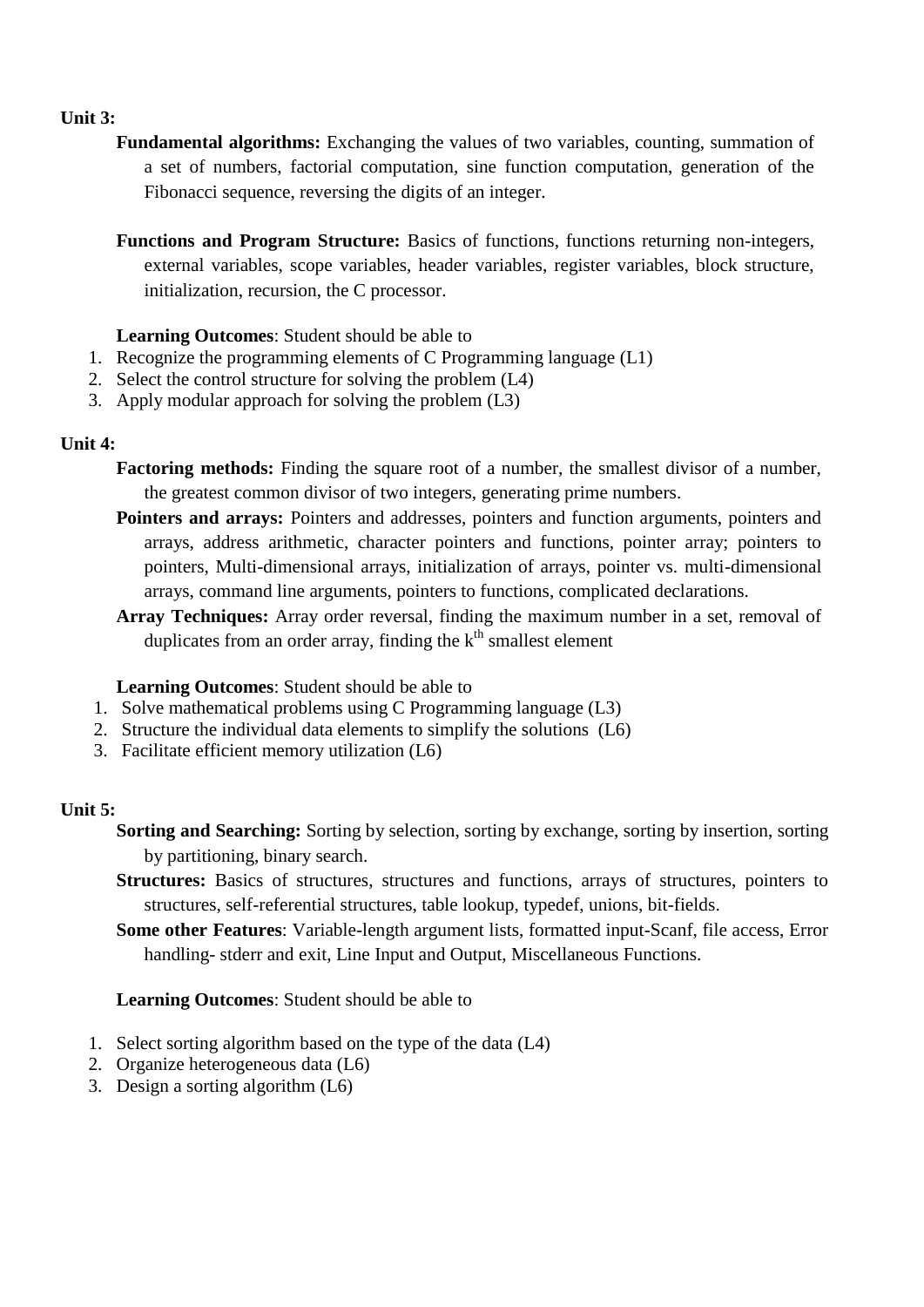|                                                       | <b>COURSE OUTCOMES</b>                                                       |  |  |  |  |  |  |  |  |  |
|-------------------------------------------------------|------------------------------------------------------------------------------|--|--|--|--|--|--|--|--|--|
| At the end of this course the student will be able to |                                                                              |  |  |  |  |  |  |  |  |  |
| CO <sub>1</sub>                                       | Construct his own computer using parts (L6).                                 |  |  |  |  |  |  |  |  |  |
| CO <sub>2</sub>                                       | Recognize the importance of programming language independent constructs (L2) |  |  |  |  |  |  |  |  |  |
| CO <sub>3</sub>                                       | Solve computational problems (L3)                                            |  |  |  |  |  |  |  |  |  |
| CO <sub>4</sub>                                       | Select the features of C language appropriate for solving a problem (L4)     |  |  |  |  |  |  |  |  |  |
| CO <sub>5</sub>                                       | Design computer programs for real world problems (L6)                        |  |  |  |  |  |  |  |  |  |
| CO <sub>6</sub>                                       | Organize the data which is more appropriated for solving a problem (L6)      |  |  |  |  |  |  |  |  |  |

# **Text Books**:

- 1. Pradip Dey, and Manas Ghosh, "Programming in C", 2018, Oxford University Press.
- 2. R.G. Dromey, "How to Solve it by Computer". 2014, Pearson.
- 3. Brian W. Kernighan, and Dennis M. Ritchie, "The C Programming Language", 2<sup>nd</sup> Edition, Pearson.

# **Reference Books:**

- 1. P.Chenna Reddy, " Computer Fundamentals and C Programming" 2018, BS Publications
- 2. RS Bichkar " Programming with C", 2012, Universities Press.
- 3. Pelin Aksoy, and Laura Denardis, "Information Technology in Theory", 2017, Cengage Learning.

|                             | PO <sub>1</sub> |   | $PO2$   $PO3$   $PO4$ | PO <sub>5</sub> | PO6 PO7 | PO8 PO9 |  | $PO10$ $PO11$ | <b>PO12</b> | PSO1                        | PSO <sub>2</sub> | PSO <sub>3</sub> |
|-----------------------------|-----------------|---|-----------------------|-----------------|---------|---------|--|---------------|-------------|-----------------------------|------------------|------------------|
| CO <sub>1</sub>             |                 | 2 |                       |                 |         |         |  |               |             |                             |                  |                  |
| CO <sub>2</sub>             |                 |   |                       |                 |         |         |  |               |             |                             |                  |                  |
| CO <sub>3</sub>             |                 |   |                       |                 |         |         |  |               |             |                             |                  |                  |
| CO <sub>4</sub>             |                 | 2 |                       |                 |         |         |  |               |             | $\mathcal{D}_{\mathcal{A}}$ |                  |                  |
| CO <sub>5</sub>             |                 |   |                       |                 |         |         |  |               |             |                             |                  |                  |
| C <sub>O</sub> <sub>6</sub> |                 | 3 |                       |                 |         |         |  |               |             |                             |                  |                  |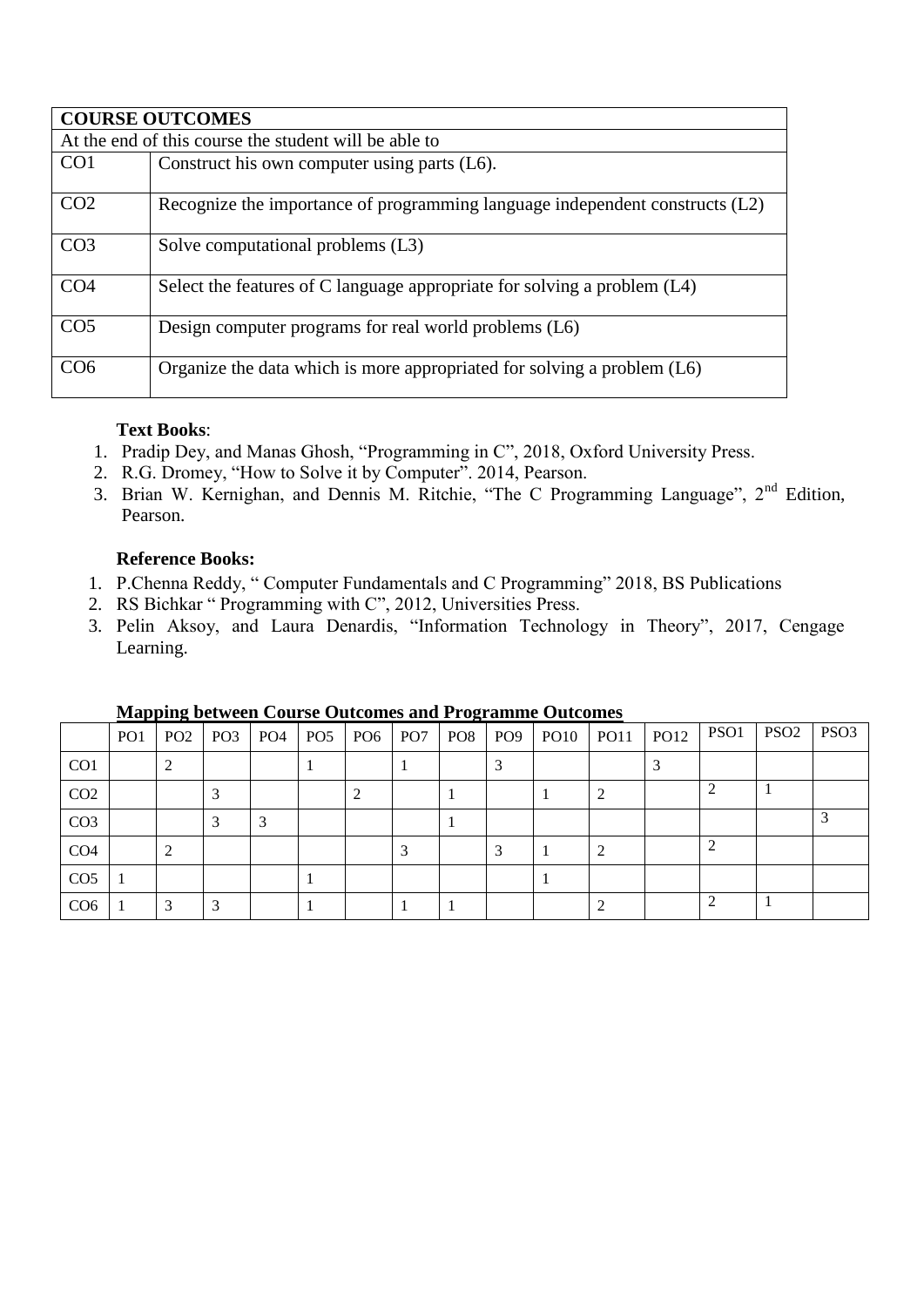**2020-21**

# **JNTUA COLLEGE OF ENGINEERING (Autonomous) :: ANANTAPURAMU DEPARTMENT OF MECHANICAL ENGINEERING**

#### **I-Year B.Tech. I-Sem**

## **Material Science & Engineering**

|               | <b>Course Objectives</b>                                                            |
|---------------|-------------------------------------------------------------------------------------|
|               | To teach the principles of physical metallurgy, i.e. crystallography of metals,     |
|               | constitution of alloys, phase diagrams.                                             |
| $\mathcal{D}$ | Expose commercially important metals and alloys (both ferrous and non ferrous) with |
|               | engineering constraints.                                                            |
|               | Explain the methods to change the properties of materials through heat treatment    |
|               | processes                                                                           |
|               | Familiarize properties and applications of ceramics, polymers, composite materials  |
|               | and nano-materials.                                                                 |

# **UNIT I**

**Structure of Metals**: Crystal Structures: Unit cells, Metallic crystal structures, Imperfection in solids: Point, Line, interstitial and volume defects; dislocation strengthening mechanisms and slip systems, critically resolved shear stress.

**Constitution of Alloys**: Necessity of Alloying, substitutional and interstitial solid solutions- Phase diagrams: Interpretation of binary phase diagrams and microstructure development; eutectic, peritectic, peritectoid and monotectic reactions. Iron-Iron-carbide diagram and microstructural aspects of ferrite, cementite, austenite, ledeburite, and cast iron.

# **Learning Outcomes:**

At the end of this unit the student will be able to

- Understand the importance of material science in engineering.(L2)
- Recall the definitions and terminology of crystallography.  $(L1)$
- Distinguish metals and alloys. (L4)
- Make use of the principles of construction of binary phase diagrams. (L3)
- $\bullet$  Identify various invariant reactions in binary phase diagrams. (L3)
- Know the concept of metallography in studying the microstructures of metals and alloys. (L2)

# **UNIT II**

**Steels:** Plain carbon steels, use and limitations of plain carbon steels. AISI & BIS classification of steels. Classification of alloys steels. Microstructure, properties and applications of alloy steelsstainless steels and tool steels.

**Cast irons:** Microstructure, properties and applications of white cast iron, malleable cast iron, grey cast iron, nodular cast iron and alloy cast irons.

# **Learning Outcomes:**

At the end of this unit the student will be able to

- Classify various types of steels, their properties and applications. (L2)
- Identify various types of cast irons, their properties and applications. (L3)
- Compare steels and cast irons and their limitations in applications. (L3)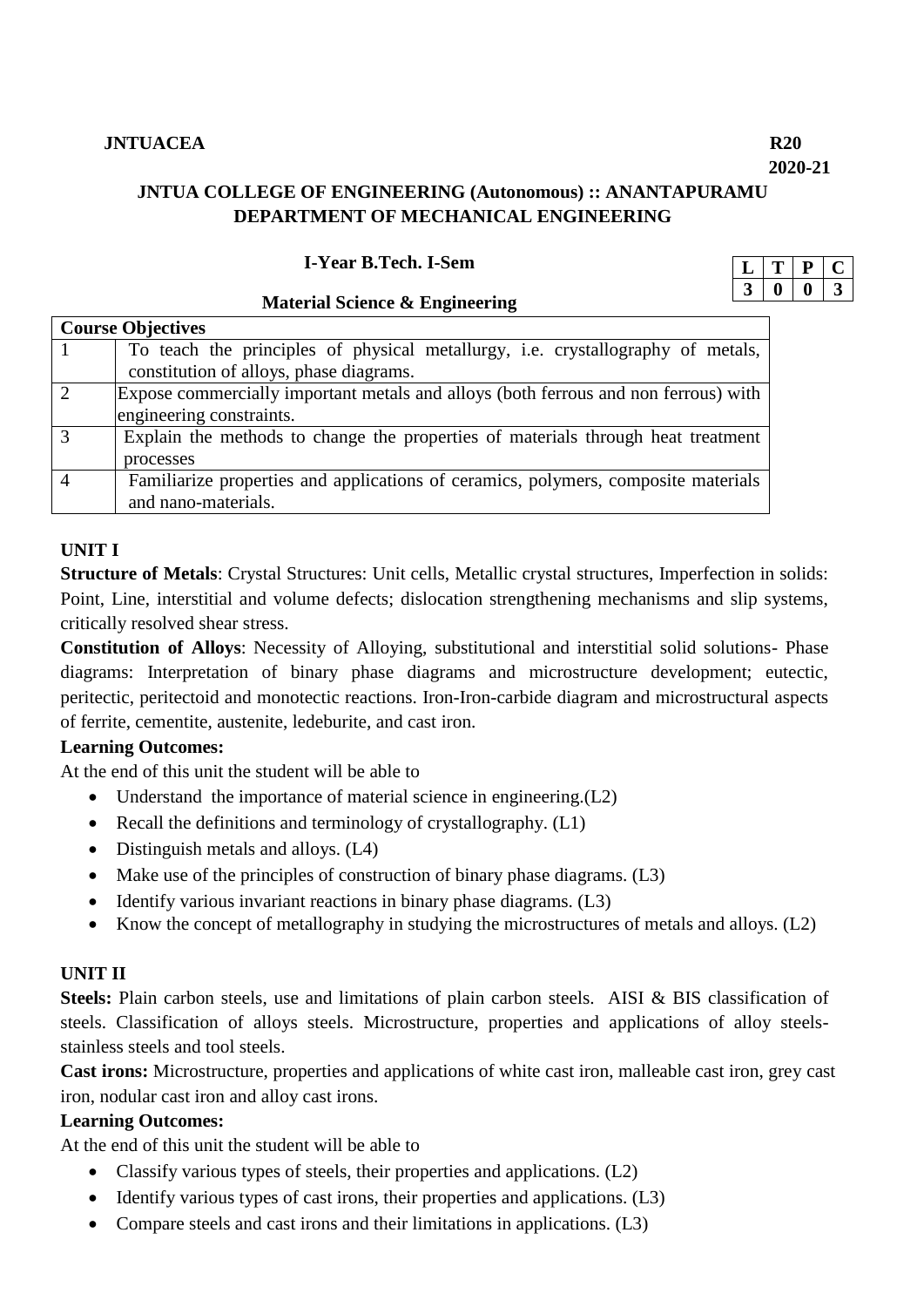# **UNIT III**

**Heat Treatment of Steels**: Annealing, tempering, normalizing and hardening, isothermal transformation diagrams for Fe-Fe3C alloys and microstructure development. Continuous cooling curves and interpretation of final microstructures and properties- austempering, martempering, case hardening carburizing, nitriding, cyaniding, carbo-nitriding, flame and induction hardening, and vacuum and plasma hardening.

# **Learning Outcomes:**

At the end of this unit the student will be able to

- Know the influence of heat treatment in modification of properties of steels. (L2)
- Develop a heat treatment cycle based on properties required. (L3)
- Comprehend the principles of surface hardening methods.  $(L2)$

# **UNIT IV**

**Non-ferrous Metals and Alloys**: Microstructure, properties and applications of copper, aluminium, titanium, nickel and their alloys. Study of Al-Cu phase diagram.

# **Learning Outcomes:**

At the end of this unit the student will be able to

- Understand the importance of non-ferrous metals and alloys in engineering applications. (L2)
- Demonstrate various properties and applications of non-ferrous alloys. (L4)
- Demonstrate Al-Cu phase diagram. (L4)

# **UNIT V**

Ceramics, Polymers and Composites: Structure, properties and applications of ceramics, polymers and composites. Introduction to super alloys and nano-materials.

# **Learning Outcomes:**

At the end of this unit the student will be able to

- Understand the properties of ceramics and their applications. (L2)
- $\bullet$  Summarize the properties of polymers and composites and their use. (L2)

Interpret the properties of super alloys, nano - materials and their applications. (L2)

| <b>COURSE OUTCOMES</b>                                |                                                                                 |  |  |  |  |  |  |  |  |  |
|-------------------------------------------------------|---------------------------------------------------------------------------------|--|--|--|--|--|--|--|--|--|
| At the end of this course the student will be able to |                                                                                 |  |  |  |  |  |  |  |  |  |
| CO <sub>1</sub>                                       | Understand the crystal structures and principles of binary phase diagrams. (L2) |  |  |  |  |  |  |  |  |  |
| CO <sub>2</sub>                                       | Select steels and cast irons for a given application. (L3)                      |  |  |  |  |  |  |  |  |  |
| CO <sub>3</sub>                                       | Apply heat treatment to different applications. (L3)                            |  |  |  |  |  |  |  |  |  |
| CO <sub>4</sub>                                       | Utilize nonferrous metals and alloys in engineering. (L3)                       |  |  |  |  |  |  |  |  |  |
| CO <sub>5</sub>                                       | Assess the properties of ceramics, polymers and composites nano-scale           |  |  |  |  |  |  |  |  |  |
|                                                       | materials and their applications. (L2)                                          |  |  |  |  |  |  |  |  |  |

# **Text Book(s)**

- 1. V.Raghavan, Material Science and Engineering, 5/e, Prentice Hall of India, 2004.
- **2.** S.H.Avner, Introduction to Physical Metallurgy, 2/e, Tata McGraw- Hill, 1997R.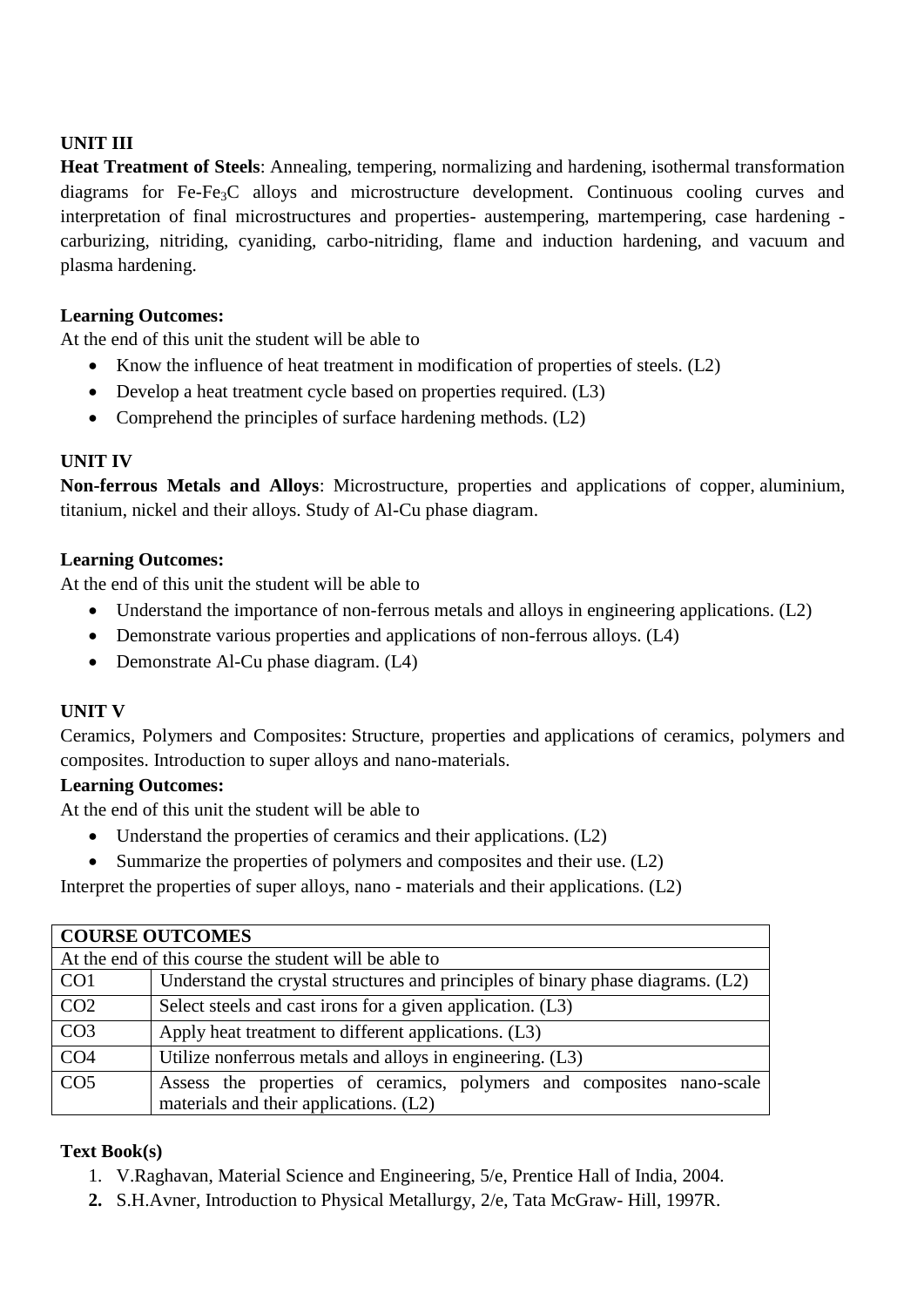# **References**

- 1. [Y. Lakhtin,](https://www.amazon.com/s/ref=dp_byline_sr_book_1?ie=UTF8&text=Y.+Lakhtin&search-alias=books&field-author=Y.+Lakhtin&sort=relevancerank) Engineering Physical Metallurgy, [University Press of the Pacific,](https://www.bookdepository.com/publishers/University-Press-of-the-Pacific) 2000.
- 2. Balasubramaniam, Callister's Material Science and Engineering, 2/e, Wiley India, 2014.
- 3. L.H.Van Vlack, Elements of Material Science and Engineering, 6/e, Pearson Education, 2008.
- 4. George E.Dieter, Mechanical Metallurgy, 3/e, McGraw-Hill, 2013.

|                 | <b>THE PHILE SECTION COULSE OUTCOMES AND I FOLLMANNE OUTCOMES</b> |     |                 |                       |  |  |  |                         |  |               |  |             |      |                  |                  |
|-----------------|-------------------------------------------------------------------|-----|-----------------|-----------------------|--|--|--|-------------------------|--|---------------|--|-------------|------|------------------|------------------|
|                 | PO <sub>1</sub>                                                   | PO2 | PO <sub>3</sub> | $PO4$ PO <sub>5</sub> |  |  |  | $PO6$ $PO7$ $PO8$ $PO9$ |  | $PO10$ $PO11$ |  | <b>PO12</b> | PSO1 | PSO <sub>2</sub> | PSO <sub>3</sub> |
| CO <sub>1</sub> |                                                                   |     |                 |                       |  |  |  |                         |  |               |  |             |      |                  |                  |
| CO <sub>2</sub> |                                                                   |     |                 |                       |  |  |  |                         |  |               |  |             |      |                  |                  |
| CO <sub>3</sub> |                                                                   |     |                 |                       |  |  |  |                         |  |               |  |             |      |                  |                  |
| CO <sub>4</sub> |                                                                   |     |                 |                       |  |  |  |                         |  |               |  |             |      |                  |                  |
| CO <sub>5</sub> |                                                                   |     |                 |                       |  |  |  |                         |  |               |  |             |      |                  |                  |

**Mapping between Course Outcomes and Programme Outcomes**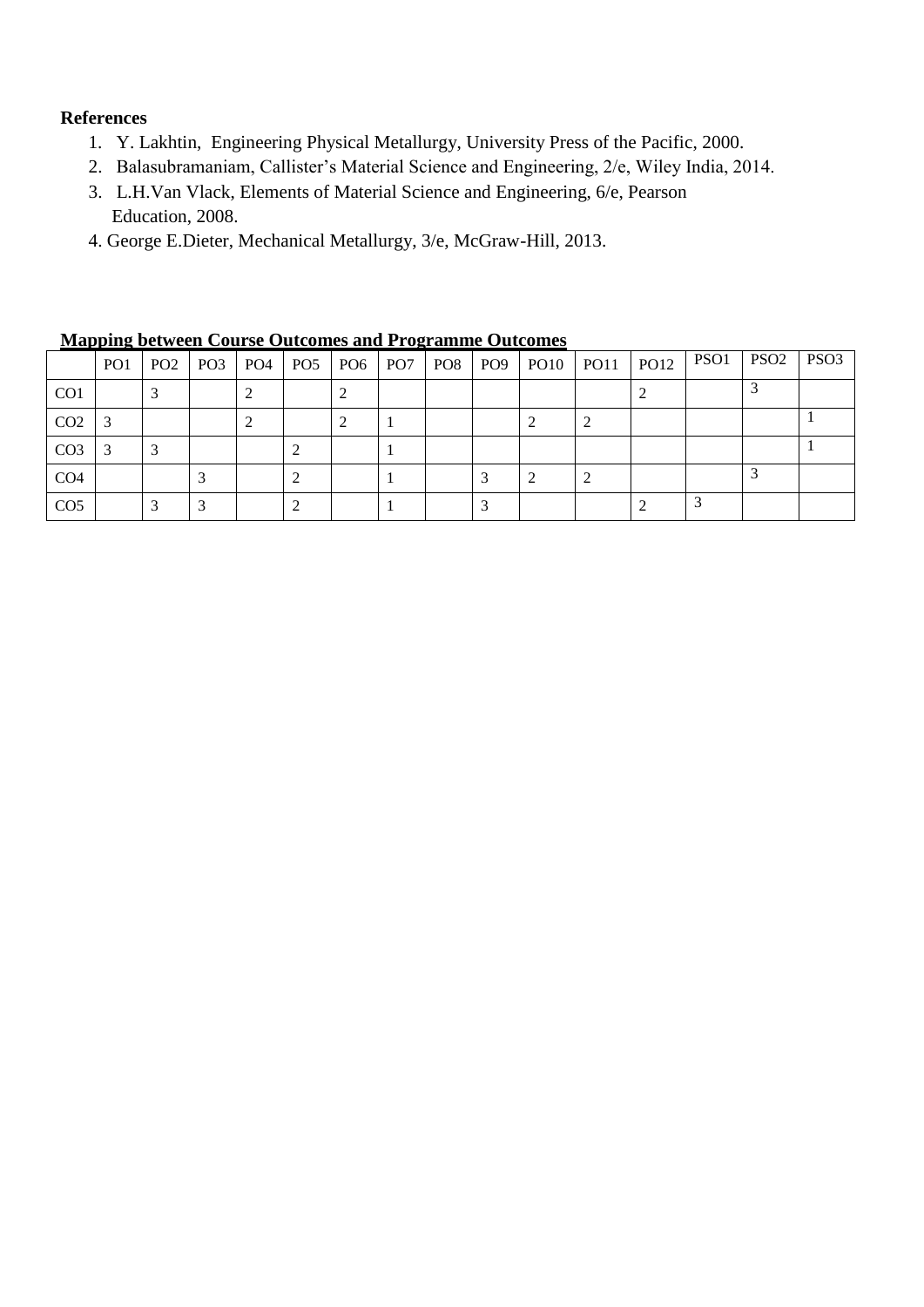### **2020-21**

# **JNTUA COLLEGE OF ENGINEERING (Autonomous) :: ANANTAPURAMU DEPARTMENT OF MECHANICAL ENGINEERING**

#### **I- Year B.Tech. I-Sem**

| , |  |  |  |  |
|---|--|--|--|--|
|   |  |  |  |  |

# **Engineering Workshop**

#### **(Common to all branches)**

| <b>Course Objective:</b> |                                                                                                                   |  |  |  |  |  |  |
|--------------------------|-------------------------------------------------------------------------------------------------------------------|--|--|--|--|--|--|
|                          | To familiarize students with wood working, sheet metal operations,<br>fitting and electrical house wiring skills. |  |  |  |  |  |  |

#### **Wood Working:**

Familiarity with different types of woods and tools used in wood working and make following joints

- a) Half Lap joint
- b) Mortise and Tenon joint
- c) Corner Dovetail joint or Bridle joint

#### **Sheet Metal Working:**

Familiarity with different types of tools used in sheet metal working, Developments of following sheet metal job from GI sheets

- a) Tapered tray b) Conical funnel
- c) Elbow pipe d) Brazing

#### **Fitting:**

Familiarity with different types of tools used in fitting and do the following fitting exercises

- a) V-fit b) Dovetail fit c) Semi-circular fit
- d) Bicycle tyre puncture and change of two wheeler tyre

#### **Electrical Wiring:**

Familiarities with different types of basic electrical circuits and make the following connections<br>a) Parallel and series b) Two way switch c) Godown lighting

a) Parallel and series d) Tube light e) Three phase motor f) Soldering of wires

## **Power tools:**

**b**) Power Planer c) Zig Saw d) Buffing Machine

After completion of this lab the student will be able to

| <b>COURSE OUTCOMES</b>                                                             |  |  |  |  |  |  |  |  |  |
|------------------------------------------------------------------------------------|--|--|--|--|--|--|--|--|--|
| At the end of this course the student will be able to                              |  |  |  |  |  |  |  |  |  |
| $CO1$   Apply wood working skills in real world applications. (L3)                 |  |  |  |  |  |  |  |  |  |
| $CO2$   Build different objects with metal sheets in real world applications. (L3) |  |  |  |  |  |  |  |  |  |
| $CO3$   Apply fitting operations in various applications. (L3)                     |  |  |  |  |  |  |  |  |  |
| CO4   Apply different types of basic electric circuit connections. (L3)            |  |  |  |  |  |  |  |  |  |
| CO5   Understand the operation of power tools. (L2)                                |  |  |  |  |  |  |  |  |  |

Note: In each section a minimum of three exercises are to be carried out.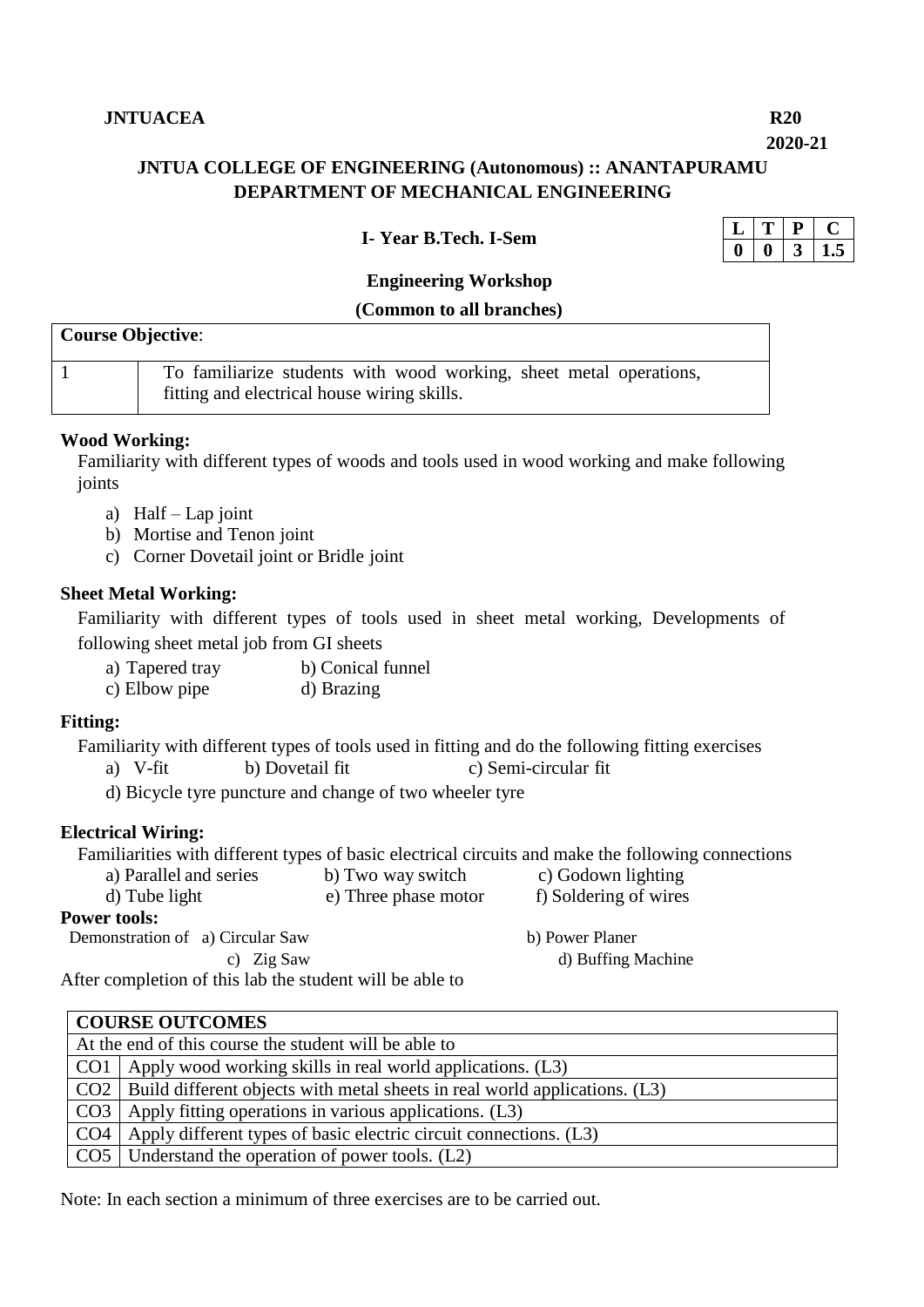|                 | PO <sub>1</sub> | PO <sub>2</sub> | $\mid$ PO3 $\mid$ PO4 $\mid$ PO5 $\mid$ PO6 $\mid$ PO7 $\mid$ PO8 |  |  |  | PO9   PO10   PO11 | <b>PO12</b> | PSO1 PSO2 | PSO <sub>3</sub> |
|-----------------|-----------------|-----------------|-------------------------------------------------------------------|--|--|--|-------------------|-------------|-----------|------------------|
| CO <sub>1</sub> |                 |                 |                                                                   |  |  |  |                   |             |           |                  |
| CO <sub>2</sub> |                 |                 |                                                                   |  |  |  |                   |             |           |                  |
| CO <sub>3</sub> |                 |                 |                                                                   |  |  |  |                   |             |           |                  |
| CO <sub>4</sub> |                 |                 |                                                                   |  |  |  |                   |             |           |                  |
| CO <sub>5</sub> |                 |                 |                                                                   |  |  |  |                   |             |           |                  |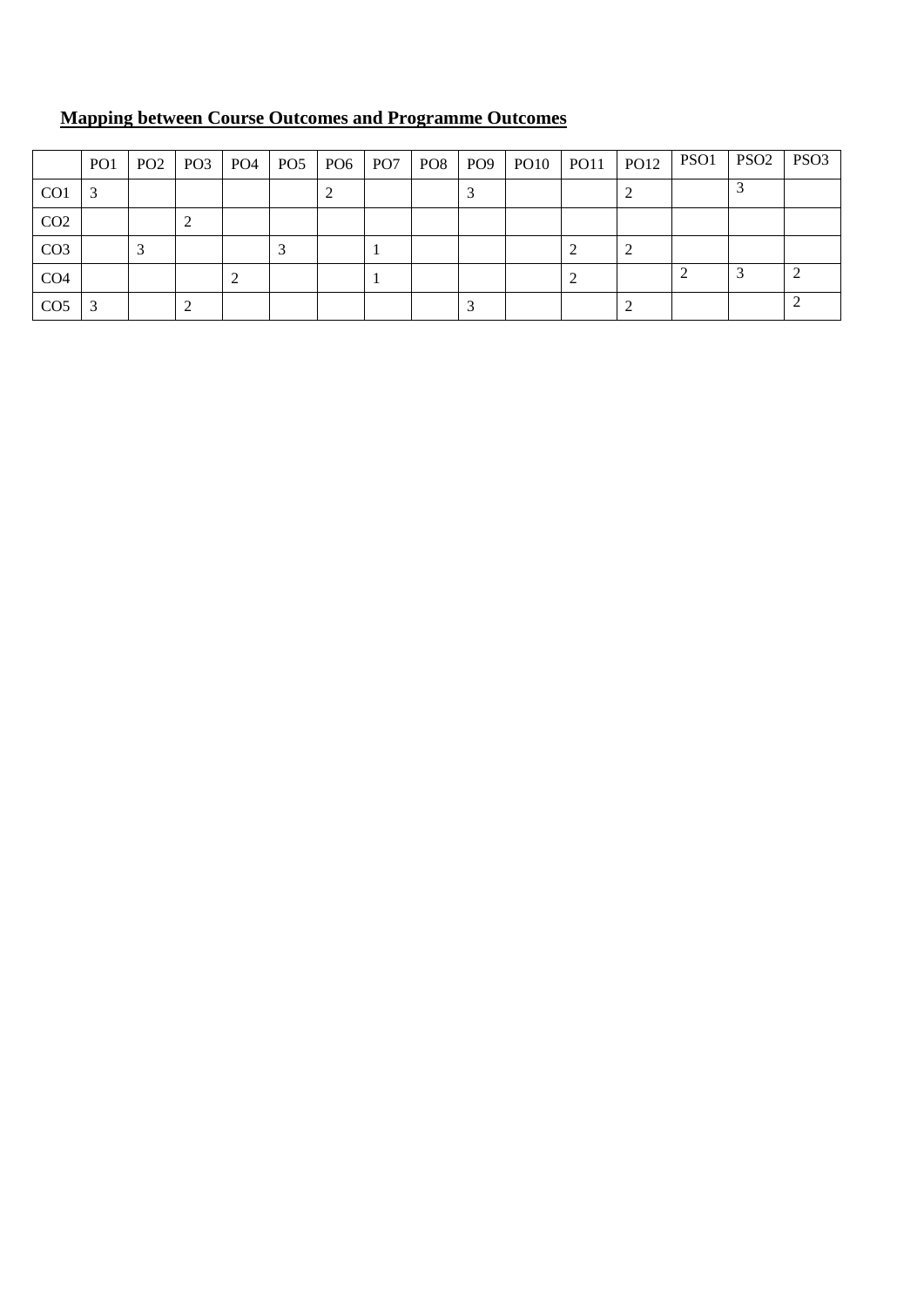**2020-21**

# **JNTUA COLLEGE OF ENGINEERING (Autonomous) :: ANANTAPURAMU**

Department of Computer Science and Engineering

**I- Year B.Tech. I-Sem**

# **IT Workshop (Common to CE, ME, EEE, ECE, CHEM)**

Note: Use open source tools for implementation of the following exercises.

|          | <b>Course Objectives</b>                                                              |
|----------|---------------------------------------------------------------------------------------|
|          | To make the students know about the internal parts of a computer, assembling and      |
|          | dissembling a computer from the parts, preparing a computer for use by installing the |
|          | operating system                                                                      |
| $\gamma$ | To provide Technical training to the students on Productivity tools like Word         |
|          | processors, Spreadsheets, Presentations and LAteX                                     |
| 3        | To learn about Networking of computers and use Internet facility for Browsing and     |
|          | Searching.                                                                            |
|          | To learn about Google Forms and Google Sites                                          |

## **Preparing your Computer**

**Task 1: Learn about Computer:** Identify the internal parts of a computer, and its peripherals. Represent the same in the form of diagrams including Block diagram of a computer. Write specifications for each part of a computer including peripherals and specification of Desktop computer. Submit it in the form of a report.

**Task 2: Assembling a Computer:** Disassemble and assemble the PC back to working condition. Students should be able to trouble shoot the computer and identify working and non-working parts. Student should identify the problem correctly by various methods

**Task 3: Install Operating system:** Student should install Linux on the computer. Student may install another operating system (including proprietary software) and make the system dual boot or multi boot. Students should record the entire installation process.

**Task 4**: **Operating system features**: Students should record the various features that are supported by the operating system(s) installed. They have to submit a report on it. Students should be able to access CD/DVD drives, write CD/DVDs, access pen drives, print files, etc. Students should install new application software and record the installation process. **Networking and Internet** 

**Task 5: Networking**: Students should connect two computers directly using a cable or wireless connectivity and share information. Students should connect two or more computers using switch/hub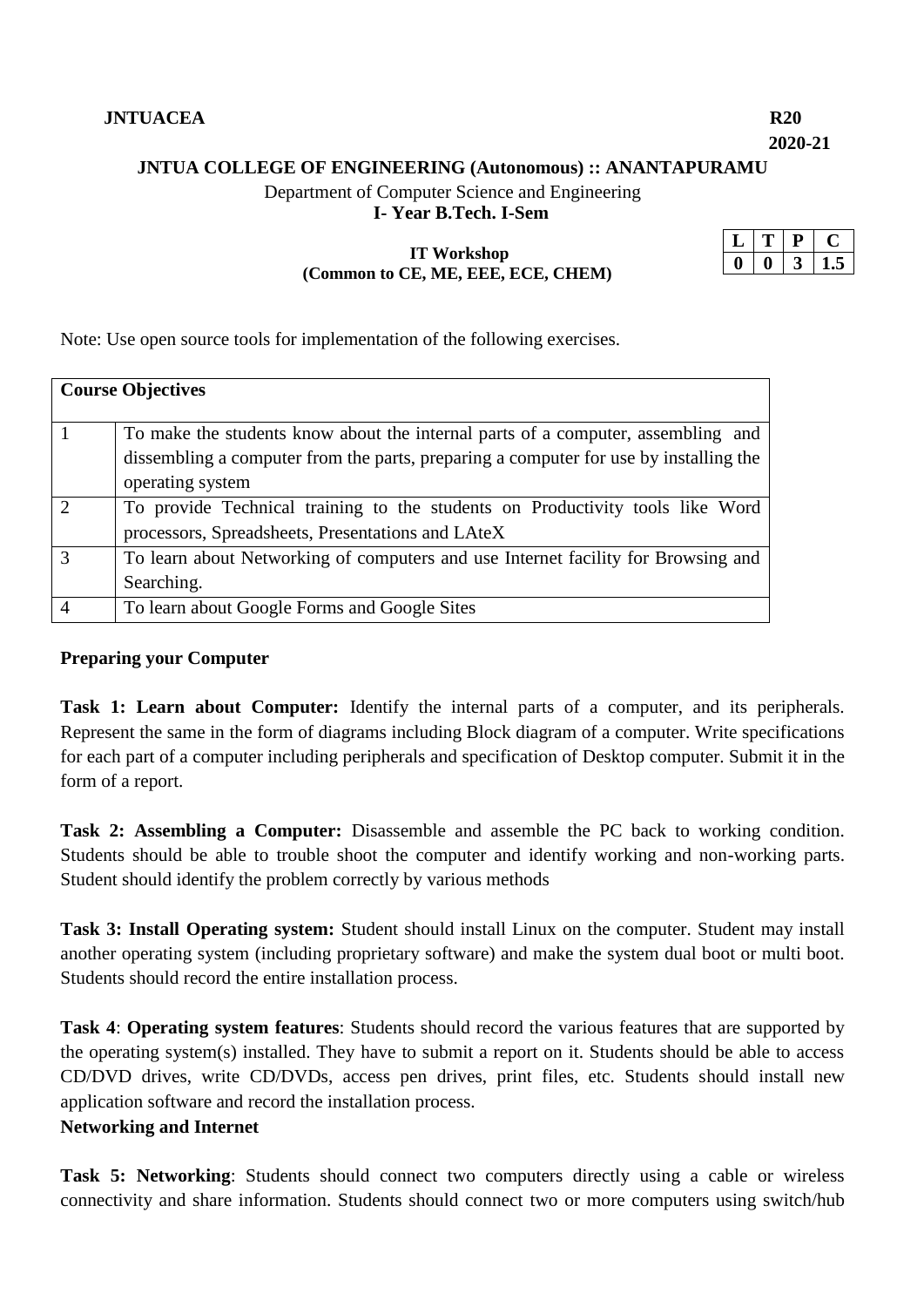and share information. Crimpling activity, logical configuration etc. should be done by the student. The entire process has to be documented.

**Task 6: Browsing Internet**: Student should access the Internet for Browsing. Students should search the Internet for required information. Students should be able to create e-mail account and send email. They should get acquaintance with applications like Facebook, skype etc. If Intranet mailing facility is available in the organization, then students should share the information using it. If the operating system supports sending messages to multiple users (LINUX supports it) in the same network, then it should be done by the student. Students are expected to submit the information about different browsers available, their features, and search process using different natural languages, and creating e-mail account.

**Task 7: Antivirus:** Students should download freely available Antivirus software, install it and use it to check for threats to the computer being used. Students should submit information about the features of the antivirus used, installation process, about virus definitions, virus engine etc. **Productivity tools** 

**Task 8: Word Processor:** Students should be able to create documents using the word processor tool. Some of the tasks that are to be performed are inserting and deleting the characters, words and lines, Alignment of the lines, Inserting header and Footer, changing the font, changing the colour, including images and tables in the word file, making page setup, copy and paste block of text, images, tables, linking the images which are present in other directory, formatting paragraphs, spell checking, etc. Students should be able to prepare project cover pages, content sheet and chapter pages at the end of the task using the features studied. Students should submit a user manual of the word processor considered, Image Manipulation tools.

**Task 9: Presentations:** creating, opening, saving and running the presentations, selecting the style for slides, formatting the slides with different fonts, colours, creating charts and tables, inserting and deleting text, graphics and animations, bulleting and numbering, hyperlinking, running the slide show, setting the timing for slide show.

**Task 10: Spreadsheet:** Students should be able to create, open, save the application documents and format them as per the requirement. Some of the tasks that may be practiced are Managing the worksheet environment, creating cell data, inserting and deleting cell data, format cells, adjust the cell size, applying formulas and functions, preparing charts, sorting cells. Students should submit a user manual of the Spreadsheet

**Task 11: LateX:** Introduction to Latex and its installation and different IDEs. Creating first document using Latex, using content into sections using article and book class of LaTeX. Styling Pages: reviewing and customizing different paper sizes and formats. Formatting text (styles, size, alignment, colors and adding bullets and numbered items, inserting mathematical symbols, and images, etc.). Creating basic tables, adding simple and dashed borders, merging rows and columns. Referencing and Indexing: crossreferencing (refer to sections, table, images), bibliography (references).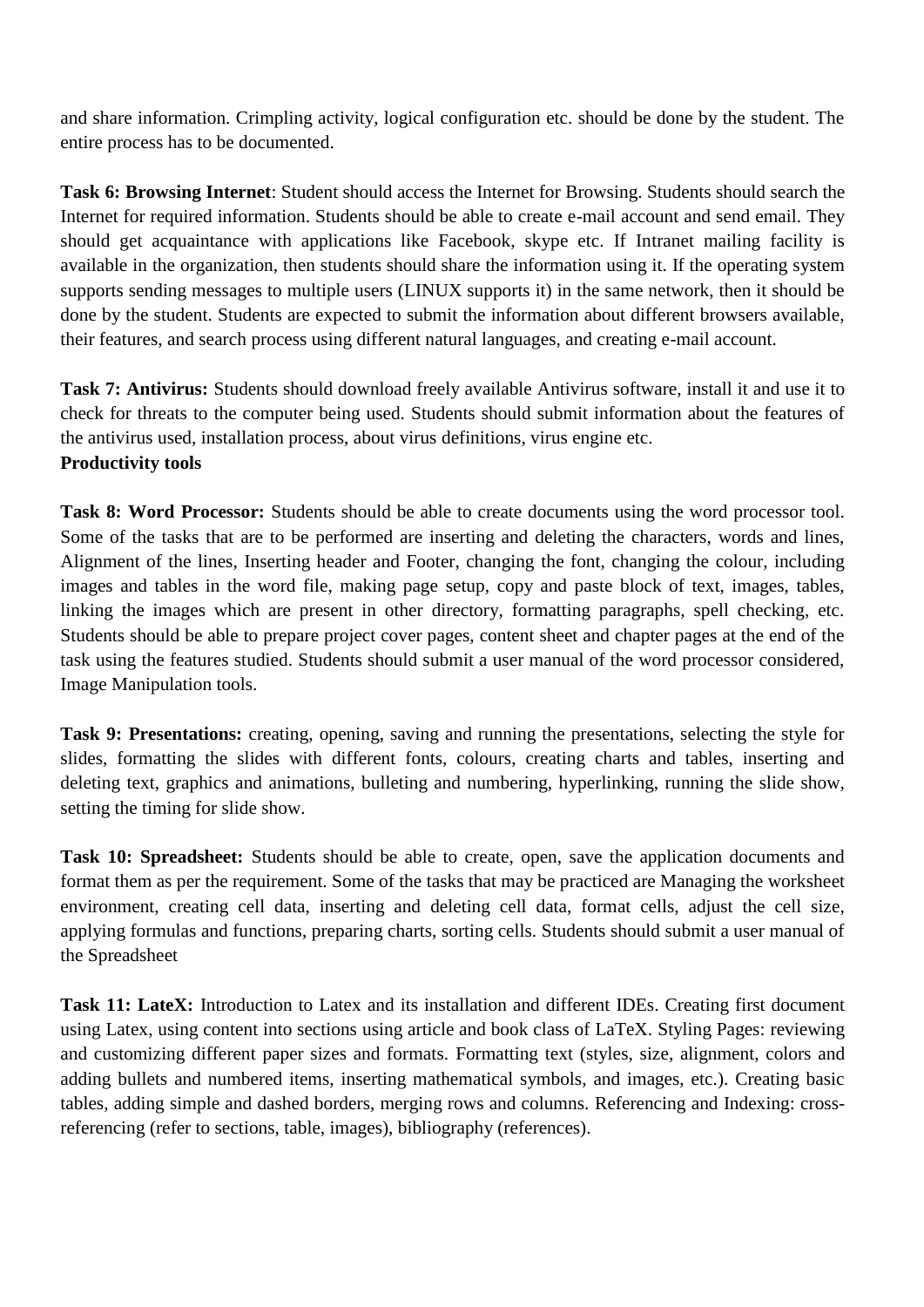|                 | <b>COURSE OUTCOMES</b>                                                                                 |  |  |  |  |  |
|-----------------|--------------------------------------------------------------------------------------------------------|--|--|--|--|--|
|                 | At the end of this course the student will be able to                                                  |  |  |  |  |  |
| CO <sub>1</sub> | Disassemble and Assemble a Personal Computer and prepare the computer ready to use.                    |  |  |  |  |  |
|                 |                                                                                                        |  |  |  |  |  |
| CO <sub>2</sub> | Prepare the Documents using Word processors and Prepare spread sheets for calculations using excel and |  |  |  |  |  |
|                 | also the documents using LAteX                                                                         |  |  |  |  |  |
| CO <sub>3</sub> | Prepare Slide presentations using the presentation tool                                                |  |  |  |  |  |
| CO <sub>4</sub> | Interconnect two or more computers for information sharing.                                            |  |  |  |  |  |
|                 |                                                                                                        |  |  |  |  |  |
| CO <sub>5</sub> | Access the Internet and Browse it to obtain the required information                                   |  |  |  |  |  |

# **References:**

- 1. Introduction to Computers, Peter Norton, McGraw Hill
- 2. MOS study guide for word, Excel, Powerpoint& Outlook Exams, Joan Lambert, Joyce Cox, PHI.
- 3. Introduction to Information Technology, ITL Education Solutions limited, Pearson Education.
- 4. Networking your computers and devices, Rusen, PHI
- 5. Trouble shooting, Maintaining & Repairing PCs, Bigelows, TMH
- 6. Lamport L. LATEX: a document preparation system: user's guide and reference manual. Addison-wesley; 1994.

|                 | PO <sub>1</sub> | PO <sub>2</sub> |   | PO3   PO4   PO5 | PO <sub>6</sub> | PO <sub>7</sub> | PO8 PO9 | $PO10$ $PO11$ | <b>PO12</b> | PSO1 | PSO <sub>2</sub> | PSO <sub>3</sub> |
|-----------------|-----------------|-----------------|---|-----------------|-----------------|-----------------|---------|---------------|-------------|------|------------------|------------------|
| CO <sub>1</sub> | 3               |                 |   |                 |                 |                 |         |               |             |      |                  |                  |
| CO <sub>2</sub> |                 |                 | ∠ |                 |                 |                 |         |               |             |      |                  |                  |
| CO <sub>3</sub> |                 |                 |   |                 |                 |                 |         |               |             |      |                  |                  |
| CO <sub>4</sub> |                 |                 |   |                 |                 |                 |         |               |             |      |                  |                  |
| CO <sub>5</sub> | 3               |                 | ∠ |                 |                 |                 |         |               |             |      |                  |                  |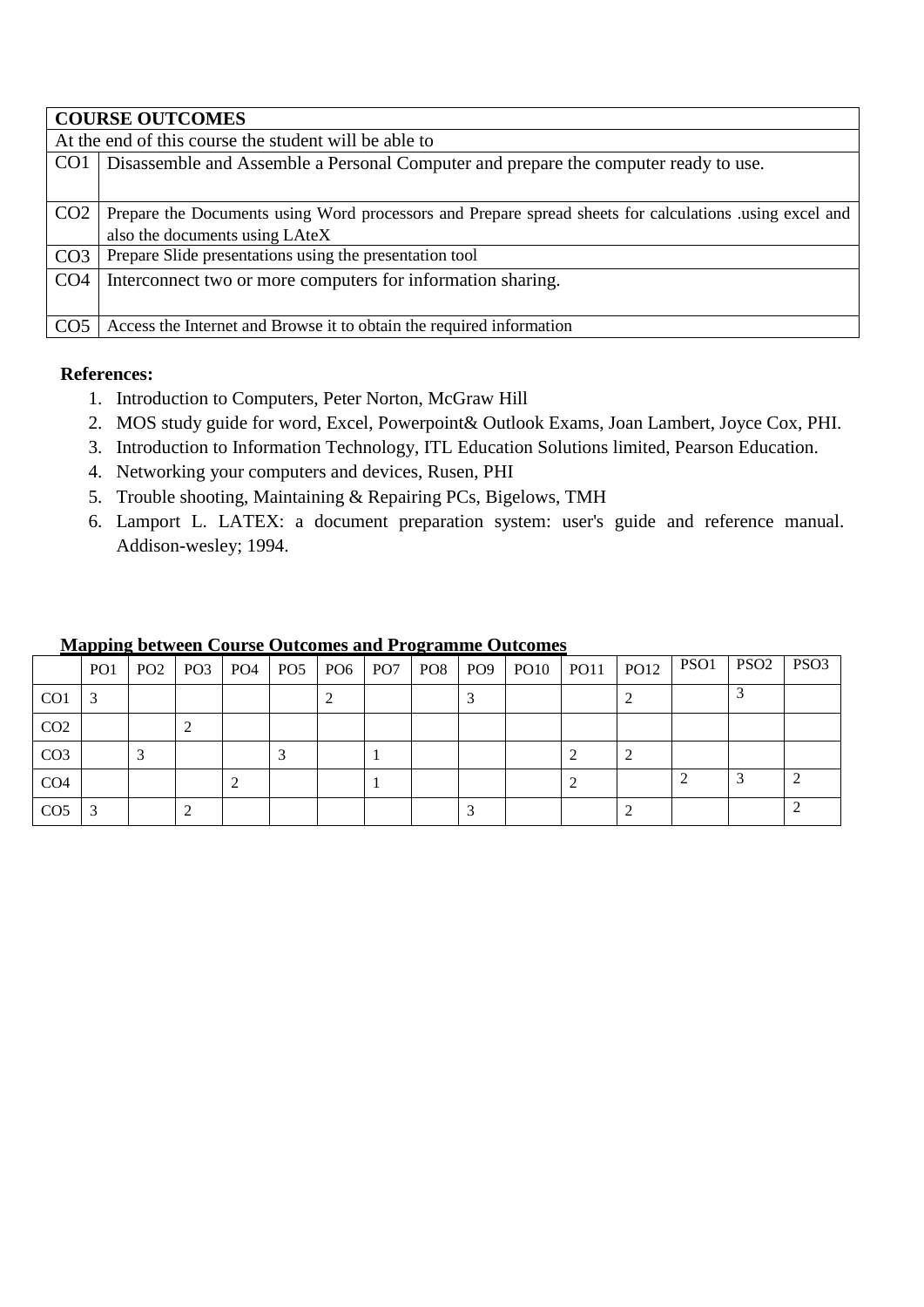**2020-21**

# **JNTUA COLLEGE OF ENGINEERING (Autonomous):: ANANTAPURAMU DEPARTMENT OF MECHANICAL ENGINEERING**

# **I- Year B.Tech. I-Sem**

#### **Engineering Chemistry Lab**

| <b>Subject Code</b> | Title of the Lab               |  |  |
|---------------------|--------------------------------|--|--|
| 19A53103            | ' Engineering Chemistry<br>lab |  |  |

| <b>COURSE OBJECTIVES</b> |
|--------------------------|
|--------------------------|

|  | Verify the fundamental concepts with experiments |  |  |
|--|--------------------------------------------------|--|--|
|--|--------------------------------------------------|--|--|

# **LIST OF EXPERIMENTS**

- 1. Determination of Hardness of a groundwater sample.
- 2. pH metric titration of (i) strong acid vs. strong base, (ii) weak acid vs. strong base
- 3. Determination of cell constant and conductance of solutions
- 4. Potentiometry determination of redox potentials and emfs
- 5. Determination of Strength of an acid in Pb-Acid battery
- 6. Preparation of a polymer
- 7. Determination of percentage of Iron in Cement sample by colorimetry
- 8. Estimation of Calcium in port land Cement
- 9. Adsorption of acetic acid by charcoal
- 10. Determination of percentage Moisture content in a coal sample
- 11. Determination of Viscosity of lubricating oil by Red Viscometer 1
- 12. Determination of Flash and Fire points of fuels
- 13. Determination of Calorific value of gases by Junker's gas Calorimeter

# **COURSE OUTCOMES**

| At the end of this course the student will be able to                                              |  |  |  |
|----------------------------------------------------------------------------------------------------|--|--|--|
| CO1   <b>Determine</b> the cell constant and conductance of solutions $(L3)$                       |  |  |  |
| $CO2$ <b>Prepare</b> advanced polymer materials $(L2)$                                             |  |  |  |
| $CO3$ <b>Determine</b> the physical properties like surface tension, adsorption and viscosity (L3) |  |  |  |
| $CO4$   <b>Estimate</b> the Iron and Calcium in cement (L3)                                        |  |  |  |
| $CO5$ Calculate the hardness of water (L4)                                                         |  |  |  |
|                                                                                                    |  |  |  |

#### **TEXT BOOKS:**

1. Vogel's Text book of Quantitative Chemical Analysis, Sixth Edition – J. Mendham et al, Pearson Education.

2. Chemistry Practical – Lab Manual by Chandra Sekhar, GV Subba Reddy and Jayaveera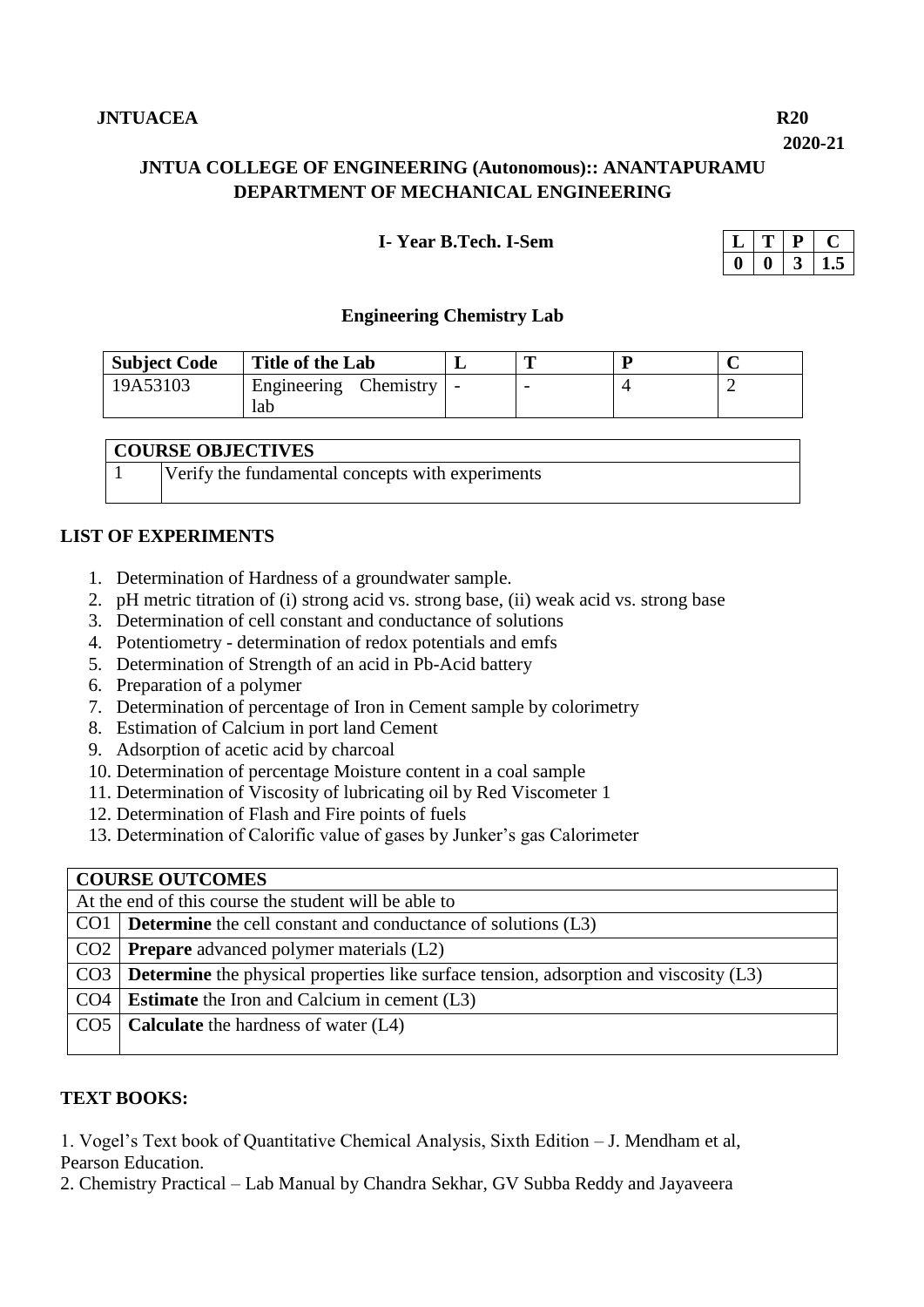|                 | PO <sub>1</sub> |  | PO2   PO3   PO4   PO5 | $PO6$ $PO7$ $PO8$ |  |  | <b>PO12</b> | PSO1 | PSO <sub>2</sub> PSO <sub>3</sub> |  |
|-----------------|-----------------|--|-----------------------|-------------------|--|--|-------------|------|-----------------------------------|--|
| CO <sub>1</sub> |                 |  |                       |                   |  |  |             |      |                                   |  |
| CO <sub>2</sub> | $\gamma$        |  |                       | ∠                 |  |  |             |      |                                   |  |
| CO <sub>3</sub> |                 |  |                       |                   |  |  |             |      |                                   |  |
| CO <sub>4</sub> | $\mathcal{D}$   |  |                       |                   |  |  |             |      |                                   |  |
| CO <sub>5</sub> |                 |  |                       |                   |  |  |             |      |                                   |  |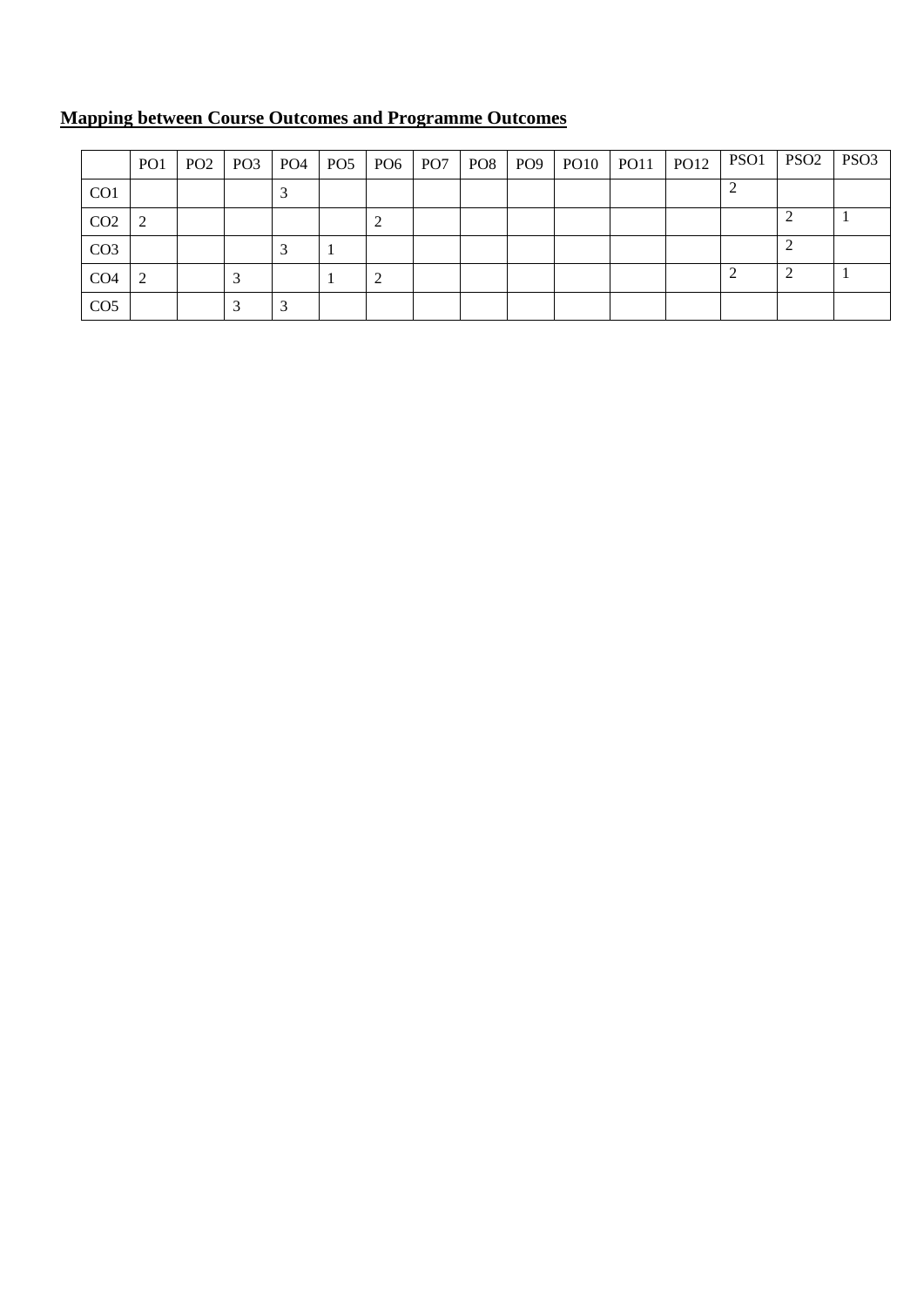**2020-21**

# **JNTUA COLLEGE OF ENGINEERING (Autonomous)::ANANTAPURAMU DEPARTMENT OF COPUTER SCIENCE ENGINEERING**

 **I- Year B.Tech. I-Sem**

#### **Problem Solving & Programming Lab**

# **Laboratory Experiments**

- 1. Basic DOS Commands/Unix Commands
- 2. Familiarize with windows/Linux Environment.
- 3. Familiarize with development environment of C Language
- 4. Design a C program which reverses the number
- 5. Design a C program which finds the second maximum number among the given list of numbers.
- 6. Construct a program which finds the kth smallest number among the given list of numbers.
- 7. Design an algorithm and implement using C language the following exchanges

 $a \leftarrow b \leftarrow c \leftarrow d$ 

1. Develop a C Program which counts the number of positive and negative numbers separately and also compute the sum of them.

7. Implement the C program which computes the sum of the first n terms of the series  $Sum = 1 - 3 + 5 - 7 + 9$ 

8. Design a C program which determines the numbers whose factorial values are between 5000 and 32565.

- 9. Design an algorithm and implement using a C program which finds the sum of the infinite series  $1 - x^2/2! + x^4/4! - x^6/6! + ...$
- 10. Design a C program to print the sequence of numbers in which each number is the sum of the three most recent predecessors. Assume first three numbers as 0, 1, and 1.
- 11. Implement a C program which converts a hexadecimal, octal and binary number to decimal number and vice versa.
- 12. Develop an algorithm which computes the all the factors between 1 to 100 for a given number and implement it using C.
- 13. Construct an algorithm which computes the sum of the factorials of numbers between m and n.
- 14. Design a C program which reverses the elements of the array.
- 15. Given a list of n numbers, Design an algorithm which prints the number of stars equivalent to the value of the number. The starts for each number should be printed horizontally.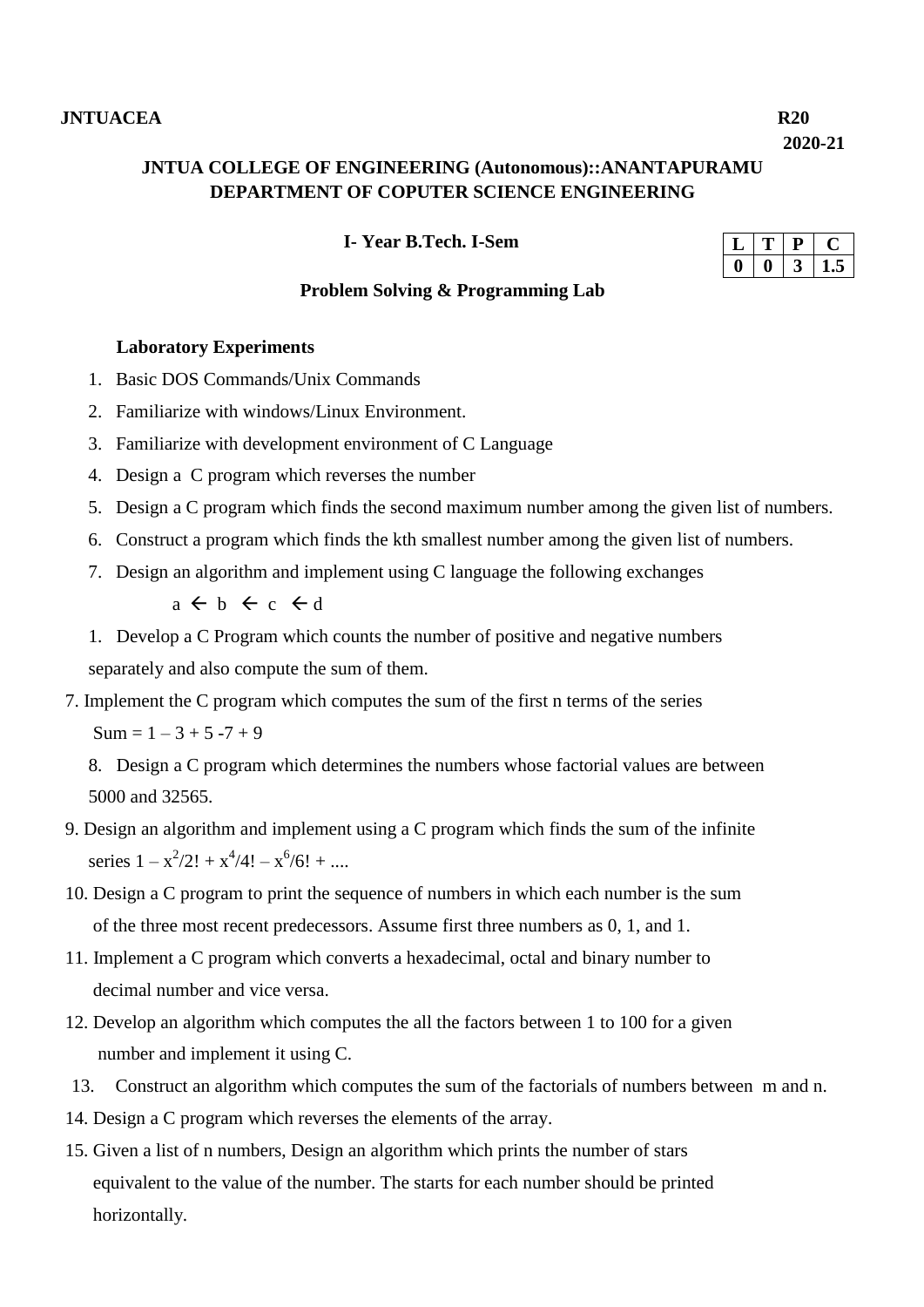16. Implement the sorting algorithms a. Insertion sort b. Exchange sort c. Selection sort

d. Partitioning sort.

- 17. Illustrate the use of auto, static, register and external variables.
- 18. Design algorithm and implement the operations creation, insertion, deletion, traversing

on a singly linked list.

- 19. Develop a C program which takes two numbers as command line arguments and finds all the common factors of those two numbers.
- 20. Design a C program which sorts the strings using array of pointers.
	- # The above list is not exhaustive. Instructors may add some experiments to the above list. Moreover, 50% of the experiments are to be changed every academic year. Instructors can choose the experiments, provided those experiments are not repetitions.

|                 | <b>COURSE OUTCOMES</b>                                                                    |  |  |  |  |  |
|-----------------|-------------------------------------------------------------------------------------------|--|--|--|--|--|
|                 | At the end of this course the student will be able to                                     |  |  |  |  |  |
|                 | CO1   Construct a Computer given its parts $(L6)$                                         |  |  |  |  |  |
|                 | $CO2$ Select the right control structure for solving the problem $(L6)$                   |  |  |  |  |  |
|                 | $CO3$   Analyze different sorting algorithms $(L4)$                                       |  |  |  |  |  |
|                 | $CO4$ Design solutions for computational problems (L6)                                    |  |  |  |  |  |
| CO <sub>5</sub> | Develop C programs which utilize the memory efficiently using programming constructs like |  |  |  |  |  |
|                 | pointers.                                                                                 |  |  |  |  |  |

#### **References**:

- 1.B. Govindarajulu, "IBM PC and Clones Hardware Trouble shooting and Maintenance", ta McGraw-Hill,  $2<sup>nd</sup>$  edition, 2002.
- 2.R.G. Dromey, "How to Solve it by Computer". 2014, Pearson.
- 3.P.Chenna Reddy, "Computer Fundamentals and C Programming" 2018, BS Publications.

|  | <b>Mapping between Course Outcomes and Programme Outcomes</b> |  |  |  |  |                                                     |  |
|--|---------------------------------------------------------------|--|--|--|--|-----------------------------------------------------|--|
|  |                                                               |  |  |  |  | حارمهما ممجا ممحا ممحا يمحا ومجارمها ومحارومها يمحر |  |

|                 | PO1 | PO2 | PO3 | $PO4$ PO <sub>5</sub> |  |  | PO9 | $PO10$ $PO11$ $PO12$ | PSO1 | PSO <sub>2</sub> | PSO <sub>3</sub> |
|-----------------|-----|-----|-----|-----------------------|--|--|-----|----------------------|------|------------------|------------------|
| CO <sub>1</sub> | -3  |     |     |                       |  |  |     |                      |      |                  |                  |
| CO <sub>2</sub> |     |     |     |                       |  |  |     |                      |      |                  |                  |
| CO <sub>3</sub> |     |     |     |                       |  |  |     |                      |      |                  |                  |
| CO <sub>4</sub> |     |     |     |                       |  |  |     |                      |      |                  |                  |
| CO <sub>5</sub> |     |     |     |                       |  |  |     |                      |      |                  |                  |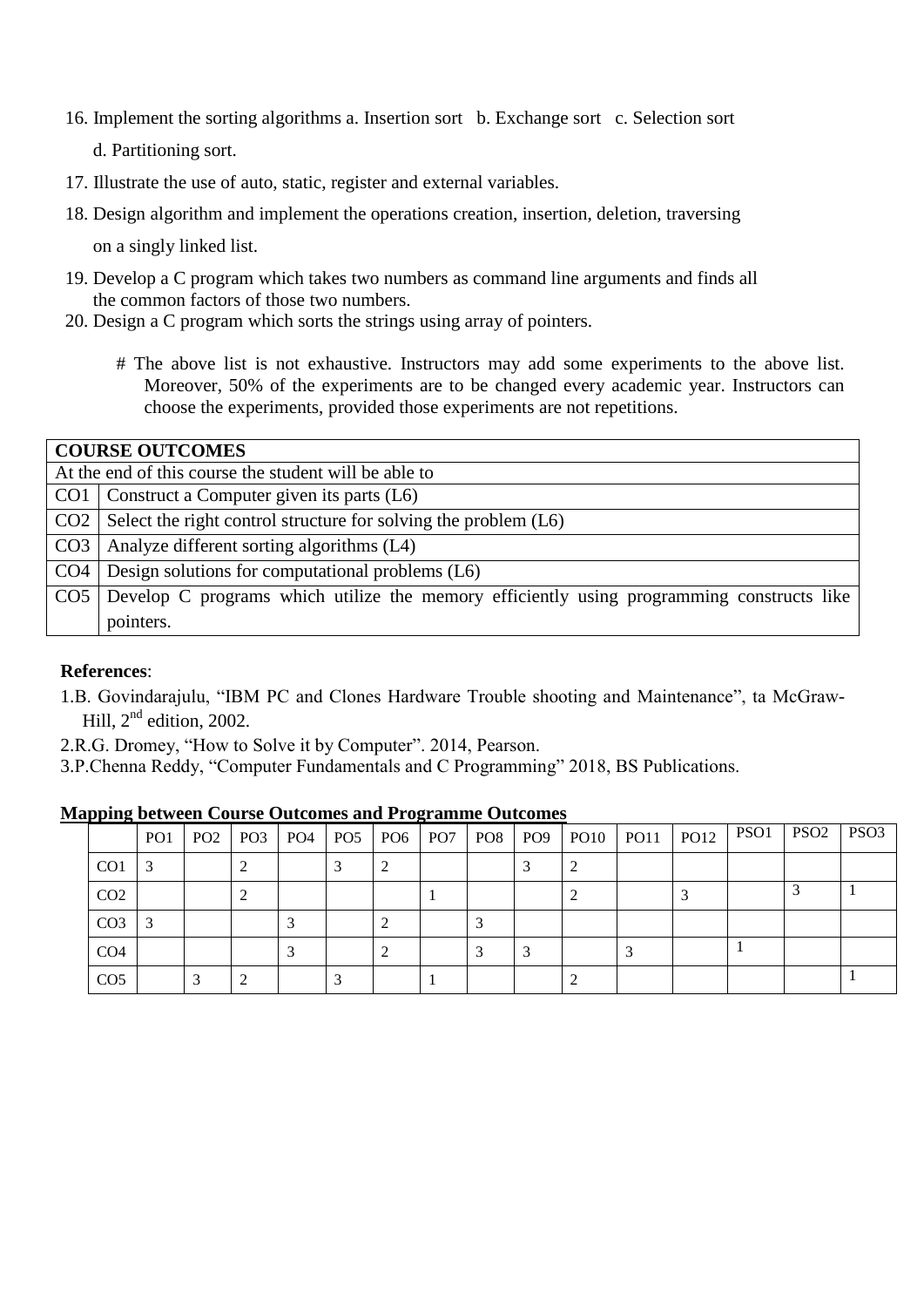**2020-21**

 $|L|T|P|C$ 

# **JNTUA COLLEGE OF ENGINEERING (Autonomous) :: ANANTAPURAMU DEPARTMENT OF MECHANICAL ENGINEERING I- Year B.Tech. I-Sem**

| Material Science & Engineering Lab |                                                                                 |  |  |  |  |  |  |
|------------------------------------|---------------------------------------------------------------------------------|--|--|--|--|--|--|
| <b>Course Objectives</b>           |                                                                                 |  |  |  |  |  |  |
|                                    | To understand the microstructure and hardness of engineering materials          |  |  |  |  |  |  |
|                                    | To explain grain boundaries and grain sizes of different engineering materials. |  |  |  |  |  |  |

# **List of Experiments:**

- 1. Metallography sample preparation
- 2. Microstructure of pure metals Iron, copper and aluminum as per ASTM standards
- 3. Microstructure of low carbon steel, mild steel and high carbon microstructure of cast irons.
- 4. Microstructure of non-ferrous alloys aluminum, copper, titanium, nickel and their alloys.
- 5. Hardenability of steels by Jominy End Quench Test.
- 6. Microstructure of heat treated steels.
- 7. Hardness of various untreated and treated steels.
- 8. Microstructure of ceramics, polymeric materials.
- 9. Microstructure of super alloy and nano-materials.
- 10. Hardness of ceramics, super alloys, nano-materials and polymeric materials (one sample on each)

| <b>Course Outcomes</b> |                                                                                               |  |  |  |  |  |  |
|------------------------|-----------------------------------------------------------------------------------------------|--|--|--|--|--|--|
|                        | At the end of this course the student will be able to                                         |  |  |  |  |  |  |
| CO <sub>1</sub>        | Differentiate various microstructures of ferrous and non-ferrous metals and<br>alloys. $(L4)$ |  |  |  |  |  |  |
| CO <sub>2</sub>        | Visualize grains and grain boundaries. (L3)                                                   |  |  |  |  |  |  |
|                        |                                                                                               |  |  |  |  |  |  |
| CO <sub>3</sub>        | Importance of hardening of steels. (L2)                                                       |  |  |  |  |  |  |
| CO <sub>4</sub>        | Evaluate hardness of treated and untreated steels. (L4)                                       |  |  |  |  |  |  |
| CO <sub>5</sub>        | Differentiate hardness of super alloys, ceramics and polymeric materials. (L4)                |  |  |  |  |  |  |

|                 | PO <sub>1</sub> |  | PO2   PO3   PO4   PO5 | PO <sub>6</sub> PO <sub>7</sub> |  | $\mid$ PO8 $\mid$ PO9 $\mid$ PO10 $\mid$ PO11 | PO12 | PSO1 | PSO <sub>2</sub> | PSO <sub>3</sub> |
|-----------------|-----------------|--|-----------------------|---------------------------------|--|-----------------------------------------------|------|------|------------------|------------------|
| CO <sub>1</sub> | 3               |  |                       |                                 |  |                                               |      |      |                  |                  |
| CO <sub>2</sub> |                 |  |                       |                                 |  |                                               |      |      |                  |                  |
| CO <sub>3</sub> | $\mathcal{E}$   |  |                       |                                 |  |                                               |      |      |                  |                  |
| CO <sub>4</sub> |                 |  |                       |                                 |  |                                               |      |      |                  |                  |
| CO <sub>5</sub> |                 |  |                       |                                 |  |                                               |      |      |                  |                  |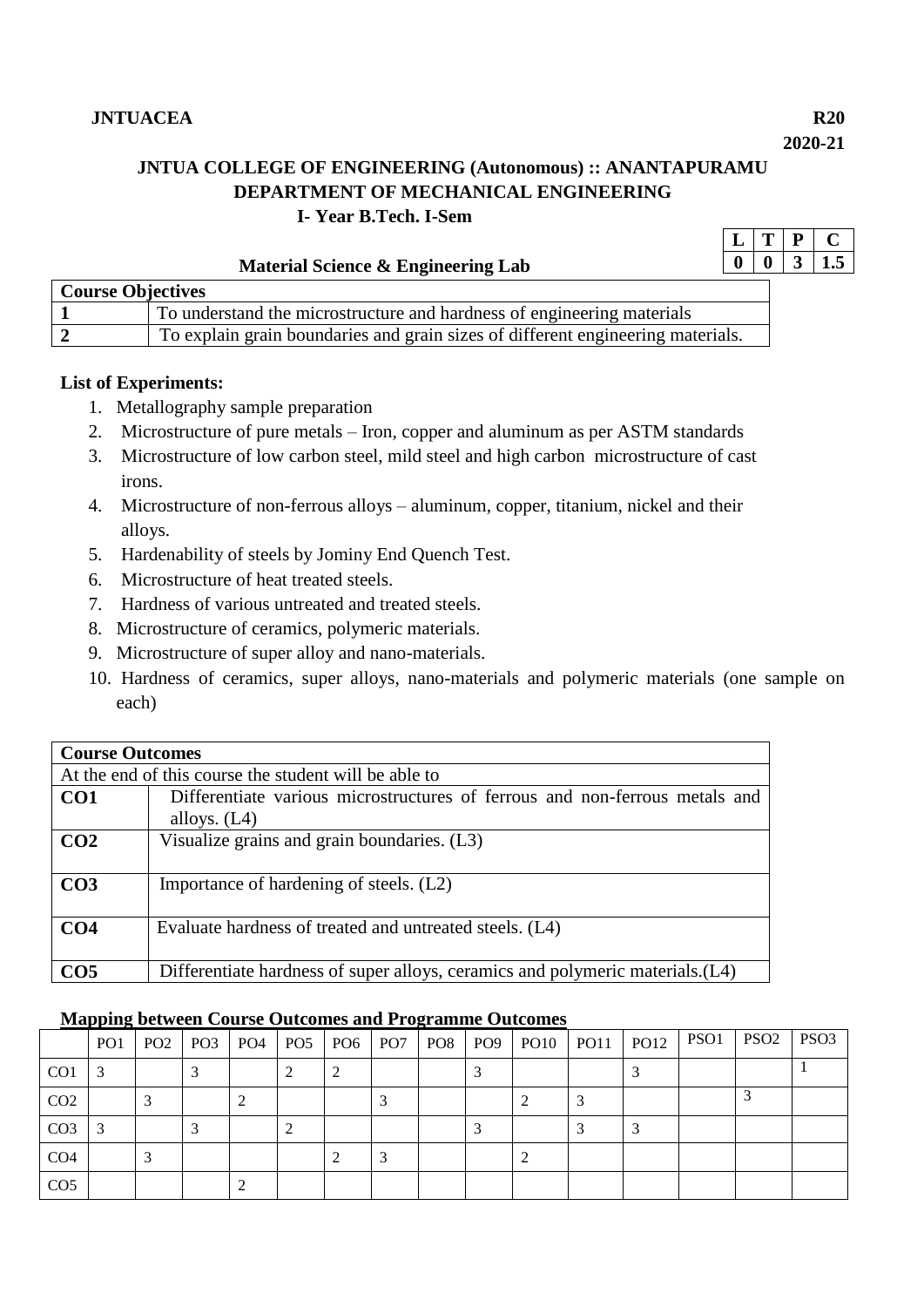**2020-21**

# **JNTUA COLLEGE OF ENGINEERING (Autonomous) :: ANANTAPURAMU DEPARTMENT OF MECHANICAL ENGINEERING**

#### **I- Year B.Tech. I-Sem**

# **Engineering Drawing (Common to All Branches of Engineering) (Manual)**

| <b>Course Objectives</b> |                                                                                       |  |  |  |  |  |  |
|--------------------------|---------------------------------------------------------------------------------------|--|--|--|--|--|--|
|                          | Bring awareness that Engineering Drawing is the Language of Engineers                 |  |  |  |  |  |  |
|                          | Familiarize how industry communicates technical information                           |  |  |  |  |  |  |
|                          | Teach the practices for accuracy and clarity in presenting the technical information. |  |  |  |  |  |  |
|                          | Develop the engineering imagination essential for successful design                   |  |  |  |  |  |  |

#### **Unit:I**

 **Introduction to Engineering Drawing:** Principles of Engineering Drawing and its significance-Conventions in drawing-lettering - BIS conventions.

a)Conic sections including the rectangular hyperbola- general method only,

b) Cycloid, epicycloids and hypocycloid c) Involutes

#### **Learning Outcomes:**

At the end of this unit the student will be able to

- 1. Understand the Printing of Letters and dimensioning.(L1)
- 2. Draw the geometric constructions; drawing parallel and perpendicular lines, and to construct circles, arcs, tangencies, and irregular curves (L6)
- 3. Construct the Conic sections and cycloidal curves.(L6)

#### **Unit: II**

**Projection of points, lines and planes:** Projection of points in any quadrant, lines inclined to one or both planes, finding true lengths, angle made by line. Projections of regular plane surfaces.

#### **Learning Outcomes:**

At the end of this unit the student will be able to

- 1. Understand the Orthographic Projection in four quadrants (L2)
- 2. Project the points, lines and planes (L6)

## **Unit: III**

**Projections of solids:** Projections of regular solids inclined to one or both planes by rotational or auxiliary views method.

#### **Learning Outcomes:**

At the end of this unit the student will be able to

- 1. Project the solids inclined to one or both planes. (L6)
- 2. draw the solids by auxiliary method. (L6)

#### **Unit: IV**

**Sections of solids:** Section planes and sectional view of right regular solids- prism, cylinder, pyramid and cone. True shapes of the sections.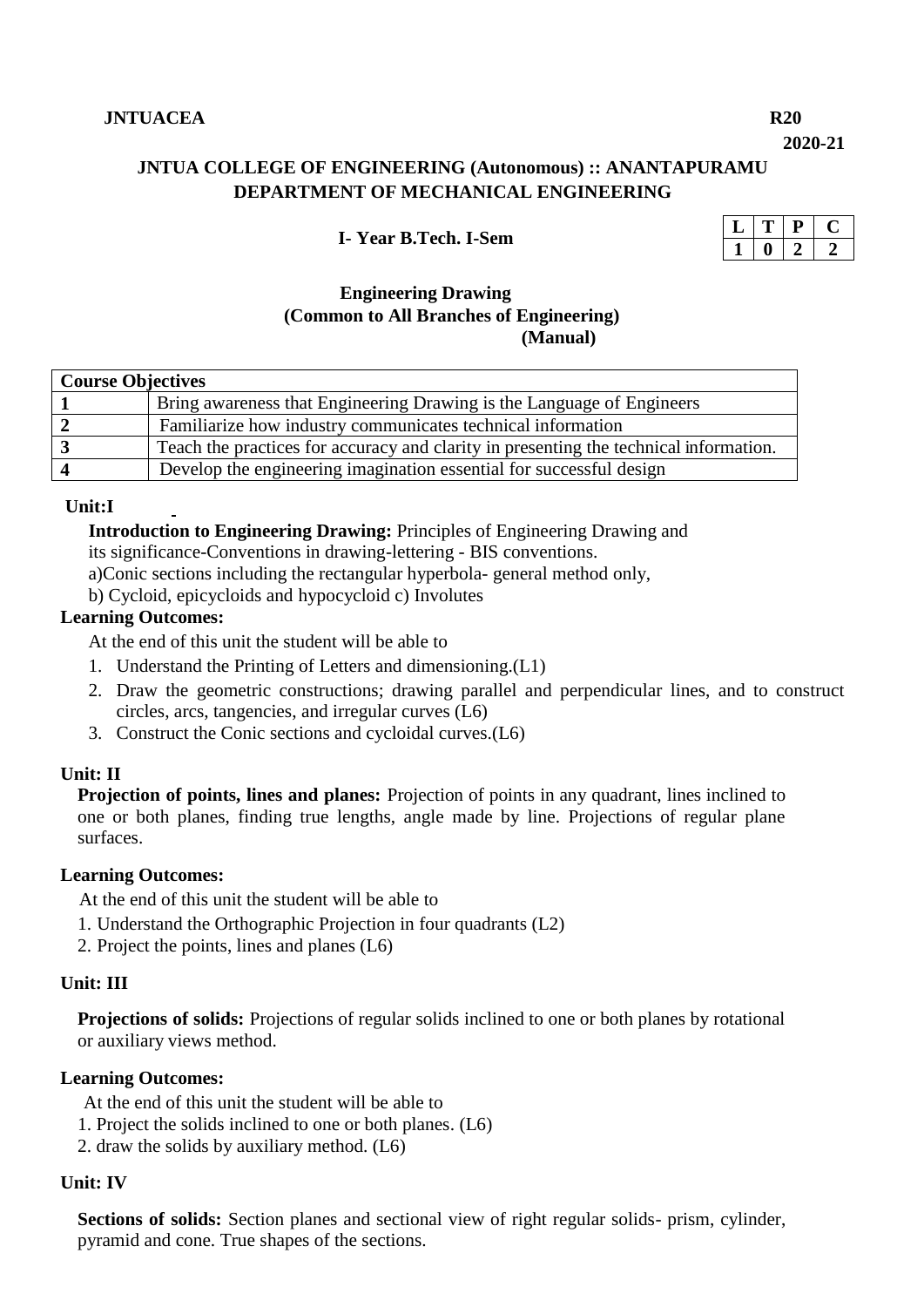# **Learning Outcomes:**

At the end of this unit the student will be able to

- 1. Project the sectional view of regular solids.(L6)
- 2. Draw the true shapes of the sections.(L2)

# **Unit:V**

**Development of surfaces:** Development of surfaces of right regular solids-prism, cylinder, pyramid, cone and their sectional parts.

# **Learning Outcomes:**

At the end of this unit the student will be able to

- 1. Draw the development of surfaces of the solids.(L6)
- 2. Develop the sectional parts of the solids.(L2)

| <b>Course Outcomes</b>                                |                                                                      |  |  |  |  |  |
|-------------------------------------------------------|----------------------------------------------------------------------|--|--|--|--|--|
| At the end of this course the student will be able to |                                                                      |  |  |  |  |  |
| CO <sub>1</sub>                                       | Draw various curves applied in engineering. (L2)                     |  |  |  |  |  |
| CO <sub>2</sub>                                       | Plot the projection of points, Lines and planes. (L2)                |  |  |  |  |  |
| CO <sub>3</sub>                                       | Draw the projections of solids inclined to one or both planes. (L2   |  |  |  |  |  |
| CO <sub>4</sub>                                       | Draw the sectional view and true shape of the regular solids. $(L2)$ |  |  |  |  |  |
| CO <sub>5</sub>                                       | Draw the development of surfaces of solids. (L3)                     |  |  |  |  |  |

#### **Text Books:**

- 1. K.L.Narayana & P.Kannaiah, Engineering Drawing, 3/e, Scitech Publishers, Chennai, 2012.
- 2. N.D.Bhatt, Engineering Drawing, 53/e, Charotar Publishers, 2016.

#### **Reference Books:**

- 1. Dr K.Prahlada Rao, Dr. S. Krishnaiah, Prof.A.V.S. Prasad, Engineering Graphics, Amaravati publications.
- 2. Dhanajay A Jolhe, Engineering Drawing, Tata McGraw-Hill, Copy Right, 2009
- 3. Venugopal, Engineering Drawing and Graphics, 3/e, New Age Publishers, 2000
- 4. Shah and Rana, Engineering Drawing, 2/e, Pearson Education, 2009
- 5. K.C.John, Engineering Graphics, 2/e, PHI, 2013
- 6. Basant Agarwal & C.M.Agarwal, Engineering Drawing, Tata McGraw-Hill, Copy Right, 2008.

### **Additional Sources**

1. Youtube: http-sewor,Carleton.cag,kardos/88403/drawings.html conic sections-online, red woods.edu **Mapping between Course Outcomes and Programme Outcomes** 

|                 | PO <sub>1</sub> | PO2 | PO <sub>3</sub> | PO4 | PO <sub>5</sub> | PO <sub>6</sub> | PO <sub>7</sub> | PO8 | PO9 | <b>PO10</b> | <b>PO11</b> | <b>PO12</b> | PSO <sub>1</sub> | PSO <sub>2</sub> | PSO <sub>3</sub> |
|-----------------|-----------------|-----|-----------------|-----|-----------------|-----------------|-----------------|-----|-----|-------------|-------------|-------------|------------------|------------------|------------------|
| CO <sub>1</sub> | $\bigcap$       |     |                 |     |                 |                 |                 |     |     |             |             |             |                  |                  |                  |
| CO <sub>2</sub> |                 |     |                 |     |                 |                 |                 |     |     |             |             |             |                  |                  |                  |
| CO <sub>3</sub> |                 |     |                 |     |                 |                 |                 |     |     |             |             |             |                  |                  |                  |
| CO <sub>4</sub> |                 |     |                 |     |                 |                 |                 |     |     |             |             |             |                  |                  |                  |
| CO <sub>5</sub> |                 |     |                 |     |                 |                 |                 |     |     |             |             |             |                  |                  |                  |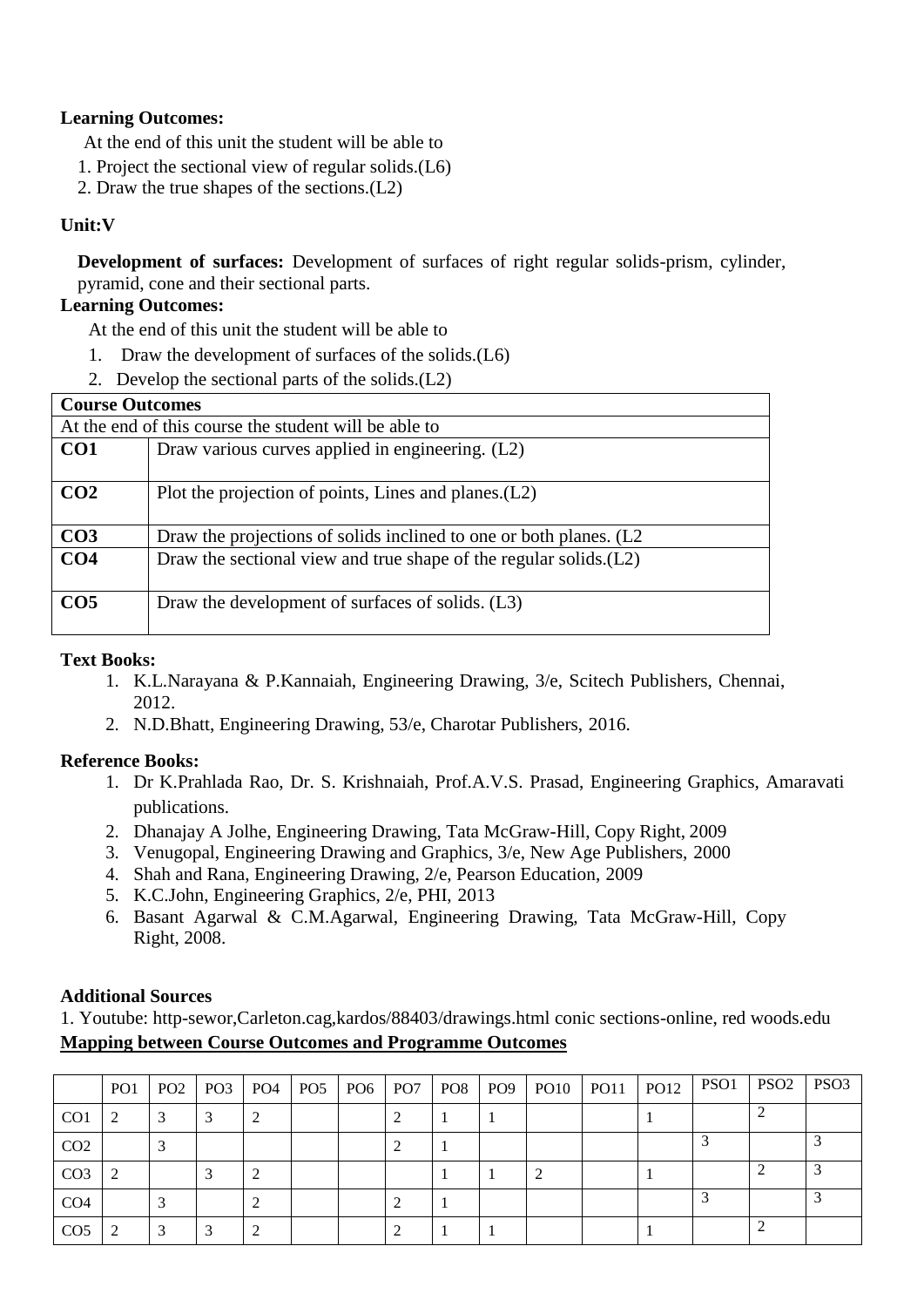# **JNTUA COLLEGE OF ENGINEERING (Autonomous) :: ANANTAPURAMU DEPARTMENT OF MECHANICAL ENGINEERING**

| I-Year B.Tech. I-Sem                    |
|-----------------------------------------|
| <b>Engineering Graphics Lab</b>         |
| (Common to All Branches of Engineering) |

| <b>Course Objectives</b>                                                            |
|-------------------------------------------------------------------------------------|
| Instruct the utility of drafting & modelling packages in orthographic and isometric |
| drawings                                                                            |
| Instruct graphical representation of machine components                             |

# **Computer Aided Drafting:**

**Introduction to Geometric Modeling:** Basic drawing and editing commands: line, circle, rectangle, erase, view, undo, redo, snap, object editing, moving, copying, rotating, scaling, mirroring, layers, templates, polylines, trimming, extending, stretching, fillets, arrays, dimensions.

Dimensioning principles and conventional representations.

**Orthographic Projections:** Systems of projections, conventions and application to orthographic projections - simple objects.

**Isometric Projections:** Principles of isometric projection- Isometric scale; Isometric views: lines, planes, simple solids.

#### **Text Books:**

- 1. K. Venugopal, V.Prabhu Raja, Engineering Drawing + Auto Cad, New Age International Publishers.
- 2. Kulkarni D.M, AP Rastogi and AK Sarkar, Engineering Graphics with Auto Cad, PHI Learning, Eastern Economy editions.

#### **Reference Books:**

- 1. T. Jayapoovan, Engineering Graphics using Auto Cad, Vikas Publishing House
- 2. K.L.Narayana & P.Kannaiah, Engineering Drawing, 3/e, Scitech Publishers, Chennai, 2012.
- 3. Linkan Sagar, BPB Publications, Auto Cad 2018 Training Guide.
- 4. K.C.John, Engineering Graphics, 2/e, PHI, 2013
- 5. Basant Agarwal & C.M.Agarwal, Engineering Drawing, Tata McGraw-Hill, Copy Right, 2008.

# **Course Outcomes**

| At the end of this course the student will be able to |                                                                   |  |  |  |  |
|-------------------------------------------------------|-------------------------------------------------------------------|--|--|--|--|
| CO1                                                   | Use computers as a drafting tool. $(L2)$                          |  |  |  |  |
| CO <sub>2</sub>                                       | Draw isometric and orthographic drawings using CAD packages. (L3) |  |  |  |  |

# **Additional Sources:**

1. Youtube: http-sewor,Carleton.cag, kardos/88403/drawings.html conic sections-online, red woods.edu.

|                 | PO <sub>1</sub> |  |  |  |  | PO2   PO3   PO4   PO5   PO6   PO7   PO8   PO9   PO10   PO11 | P <sub>012</sub> | PSO1 | $PSO2$ PSO3 |  |
|-----------------|-----------------|--|--|--|--|-------------------------------------------------------------|------------------|------|-------------|--|
| CO <sub>1</sub> |                 |  |  |  |  |                                                             |                  |      |             |  |
| CO <sub>2</sub> |                 |  |  |  |  |                                                             |                  |      |             |  |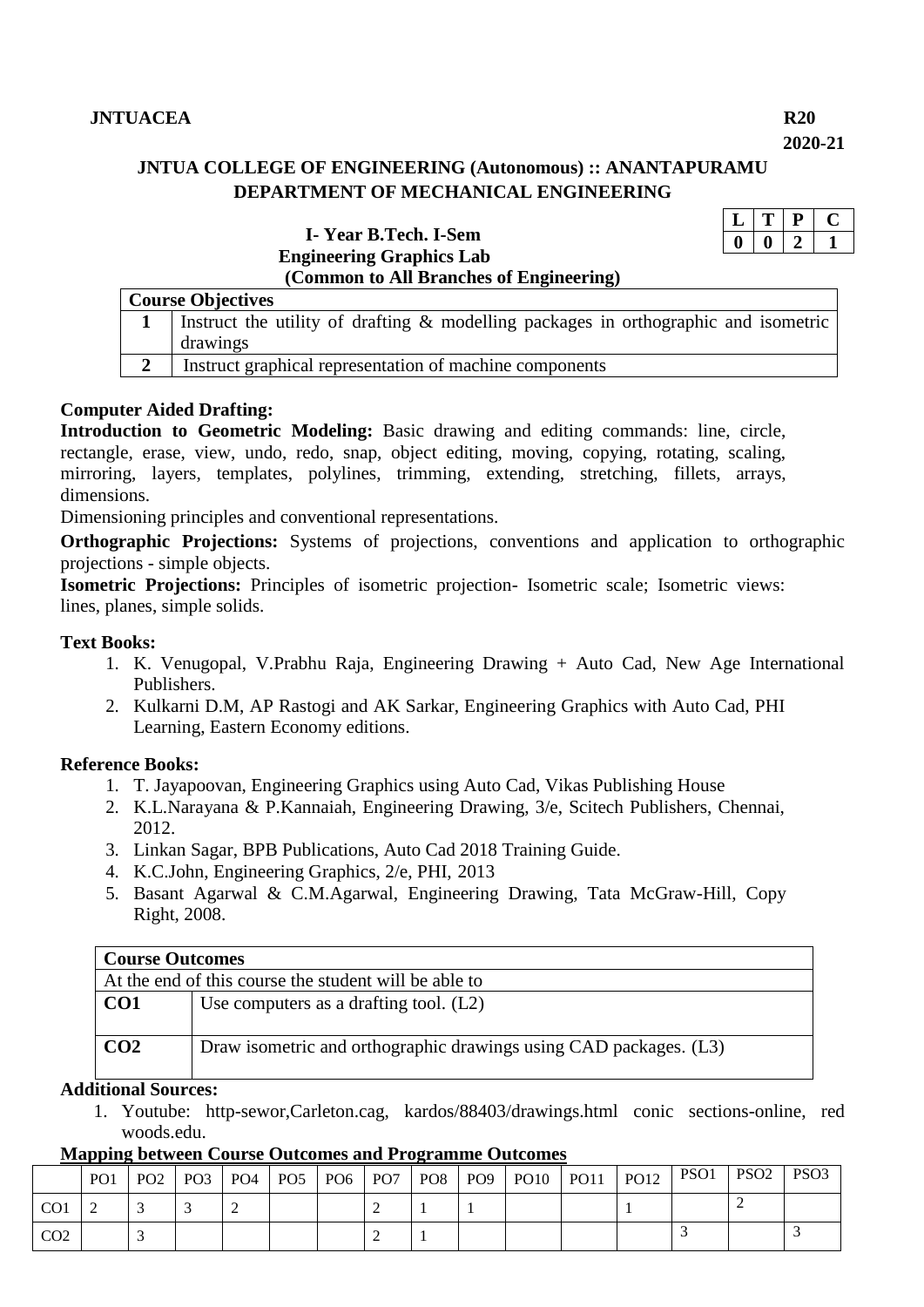# **JNTUA COLLEGE OF ENGINEERING (Autonomous):: ANANTAPURAMU DEPARTMENT OF MECHANICAL ENGINEERING**

# **I- Year B.Tech. II-Sem L P T C**

# **3 0 0 3**

| DHIU Chuai Duuations and Vector Calculus                                                                                                                      |
|---------------------------------------------------------------------------------------------------------------------------------------------------------------|
| <b>Course Objectives:</b>                                                                                                                                     |
| To enlighten the learners in the concept of differential equations and multivariable<br>calculus                                                              |
| To furnish the learners with basic concepts and techniques at plus two level to lead<br>them into advanced level by handling various real world applications. |

# **Differential Equations and Vector Calculus**

# **UNIT 1: Linear differential equations of higher order**

Definitions, complete solution, operator D, rules for finding complimentary function, inverse operator, rules for finding particular integral, method of variation of parameters.

# **Learning Outcomes:**

At the end of this unit, the student will be able to

- Identify the essential characteristics of linear differential equations with constant Coefficients
- Solve the linear differential equations with constant coefficients by appropriate method

#### **UNIT 2: Equations reducible to Linear Differential Equations**

Cauchy's and Legendre's linear equations, simultaneous linear equations with constant coefficients, Applications to L-C-R Circuit problems and Mass spring system.

#### **Learning Outcomes:**

At the end of this unit, the student will be able to

- Classify and interpret the solutions of linear differential equations
- Formulate and solve the higher order differential equation by analyzing physical situations

# **UNIT 3: Partial Differential Equations** First order partial differential equations, solutions of first order

linear and non-linear PDEs.

Solutions to homogenous and non-homogenous higher order linear partial differential equations.

#### **Learning Outcomes:**

At the end of this unit, the student will be able to

- apply a range of techniques to find solutions of standard PDEs
- outline the basic properties of standard PDEs

#### **UNIT4: Vector differentiation**

Scalar and vector point functions, vector operator del, del applies to scalar point functions-Gradient, del applied to vector point functions-Divergence and Curl, vector identities.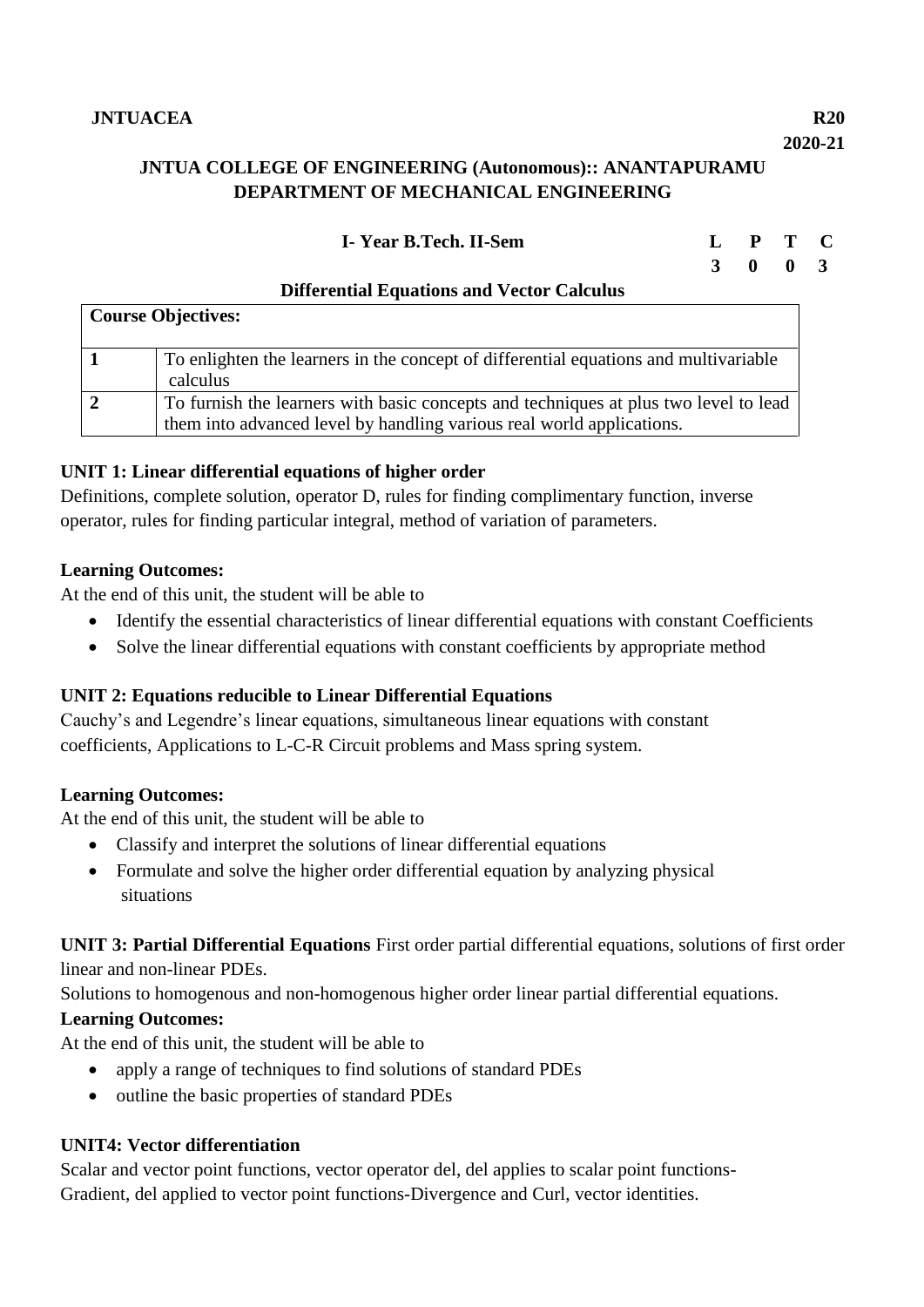# **Learning Outcomes:**

At the end of this unit, the student will be able to

- apply del to Scalar and vector point functions
- illustrate the physical interpretation of Gradient, Divergence and Curl

# **UNIT 5: Vector integration**

Line integral-circulation-work done, surface integral-flux, Green's theorem in the plane (without proof), Stoke's theorem (without proof), volume integral, Divergence theorem (without proof) and applications of these theorems.

# **Learning Outcomes:**

At the end of this unit, the student will be able to

- find the work done in moving a particle along the path over a force field
- evaluate the rates of fluid flow along and across curves
- apply Green's, Stokes and Divergence theorem in evaluation of double and triple
- integrals

|                 | <b>COURSE OUTCOMES</b>                                                           |  |  |  |  |  |  |  |
|-----------------|----------------------------------------------------------------------------------|--|--|--|--|--|--|--|
|                 | At the end of this course the student will be able to                            |  |  |  |  |  |  |  |
| CO <sub>1</sub> | solve the differential equations related to various engineering fields           |  |  |  |  |  |  |  |
|                 |                                                                                  |  |  |  |  |  |  |  |
| CO <sub>2</sub> | Identify solution methods for partial differential equations that model physical |  |  |  |  |  |  |  |
|                 | processes                                                                        |  |  |  |  |  |  |  |
| CO <sub>3</sub> | interpret the physical meaning of different operators such as gradient, curl and |  |  |  |  |  |  |  |
|                 | divergence                                                                       |  |  |  |  |  |  |  |
| CO <sub>4</sub> | estimate the work done against a field, circulation and flux using vector        |  |  |  |  |  |  |  |
|                 | calculus                                                                         |  |  |  |  |  |  |  |
|                 |                                                                                  |  |  |  |  |  |  |  |

#### **Text Books:**

1. Erwin Kreyszig, Advanced Engineering Mathematics, 10/e, John Wiley & Sons, 2011.

2. B.S. Grewal, Higher Engineering Mathematics, 44/e, Khanna publishers, 2017.

# **Reference Books:**

1. Dennis G. Zill and Warren S. Wright, Advanced Engineering Mathematics, Jones and Bartlett, 2011.

2. Michael Greenberg, Advanced Engineering Mathematics, 2/e, Pearson, 2018

3. George B.Thomas, Maurice D. Weir and Joel Hass, Thomas Calculus, 13/e, Pearson Publishers, 2013.

4. R.K.Jain and S.R.K.Iyengar, Advanced Engineering Mathematics, 3/e, Alpha Science International Ltd., 2002.

- 5. Glyn James, Advanced Modern Engineering Mathematics, 4/e, Pearson publishers, 2011.
- 6. Micheael Greenberg, Advanced Engineering Mathematics, 9th edition, Pearson edn
- 7. Dean G. Duffy, Advanced engineering mathematics with MATLAB, CRC Press
- 8. Peter O'neil, Advanced Engineering Mathematics, Cengage Learning.
- 9. R.L. Garg Nishu Gupta, Engineering Mathematics Volumes-I &II, Pearson Education
- 10. B. V. Ramana, Higher Engineering Mathematics, Mc Graw Hill Education.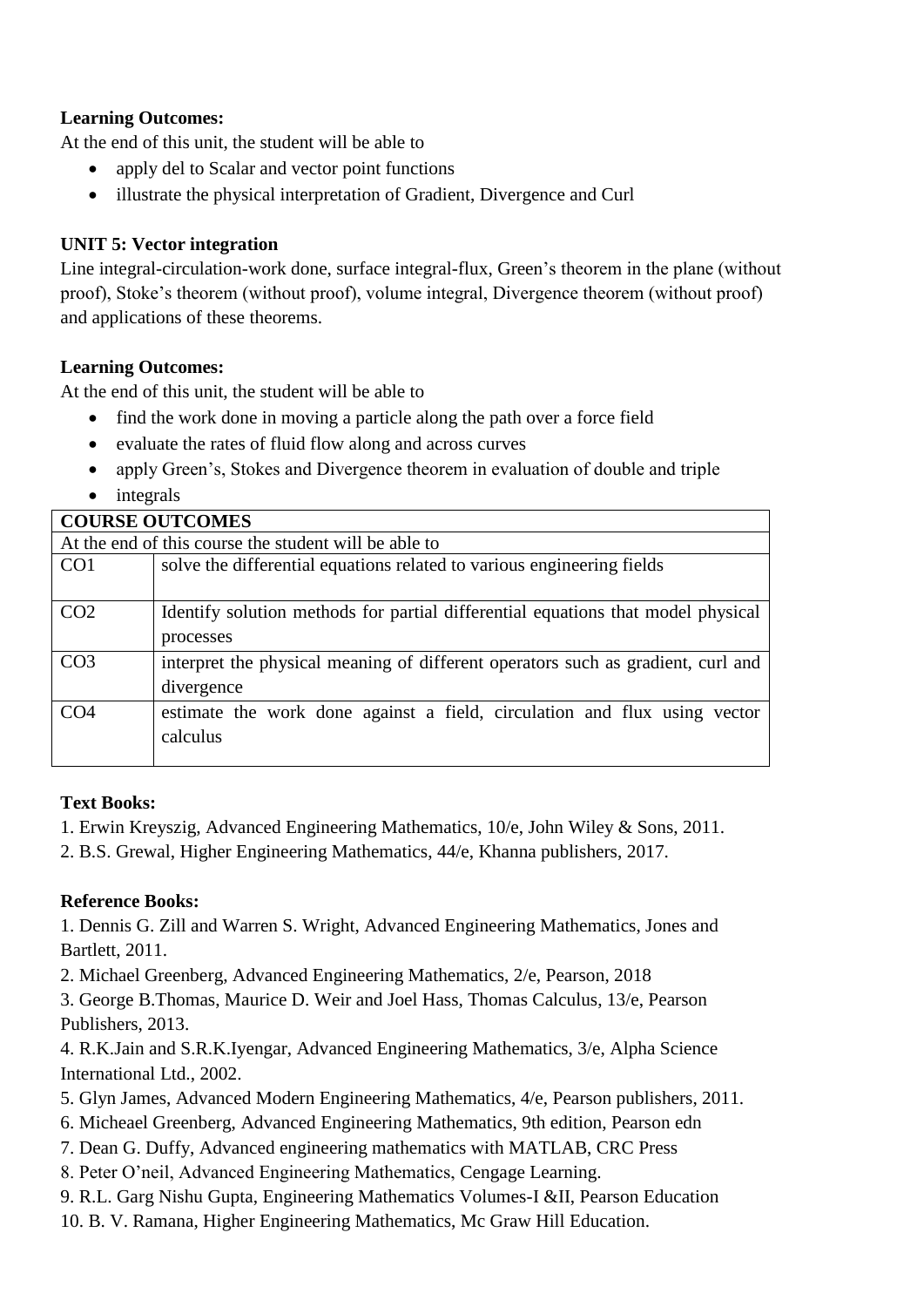11. H. k Das, Er. Rajnish Verma, Higher Engineering Mathematics, S. Chand.

12. N. Bali, M. Goyal, C. Watkins, Advanced Engineering Mathematics, Infinity Science Press.

|                 |  |  |  |  |  | PO1   PO2   PO3   PO4   PO5   PO6   PO7   PO8   PO9   PO10   PO11   PO12 |  |
|-----------------|--|--|--|--|--|--------------------------------------------------------------------------|--|
| CO <sub>1</sub> |  |  |  |  |  |                                                                          |  |
| CO <sub>2</sub> |  |  |  |  |  |                                                                          |  |
| CO <sub>3</sub> |  |  |  |  |  |                                                                          |  |
| CO <sub>4</sub> |  |  |  |  |  |                                                                          |  |
| CO <sub>5</sub> |  |  |  |  |  |                                                                          |  |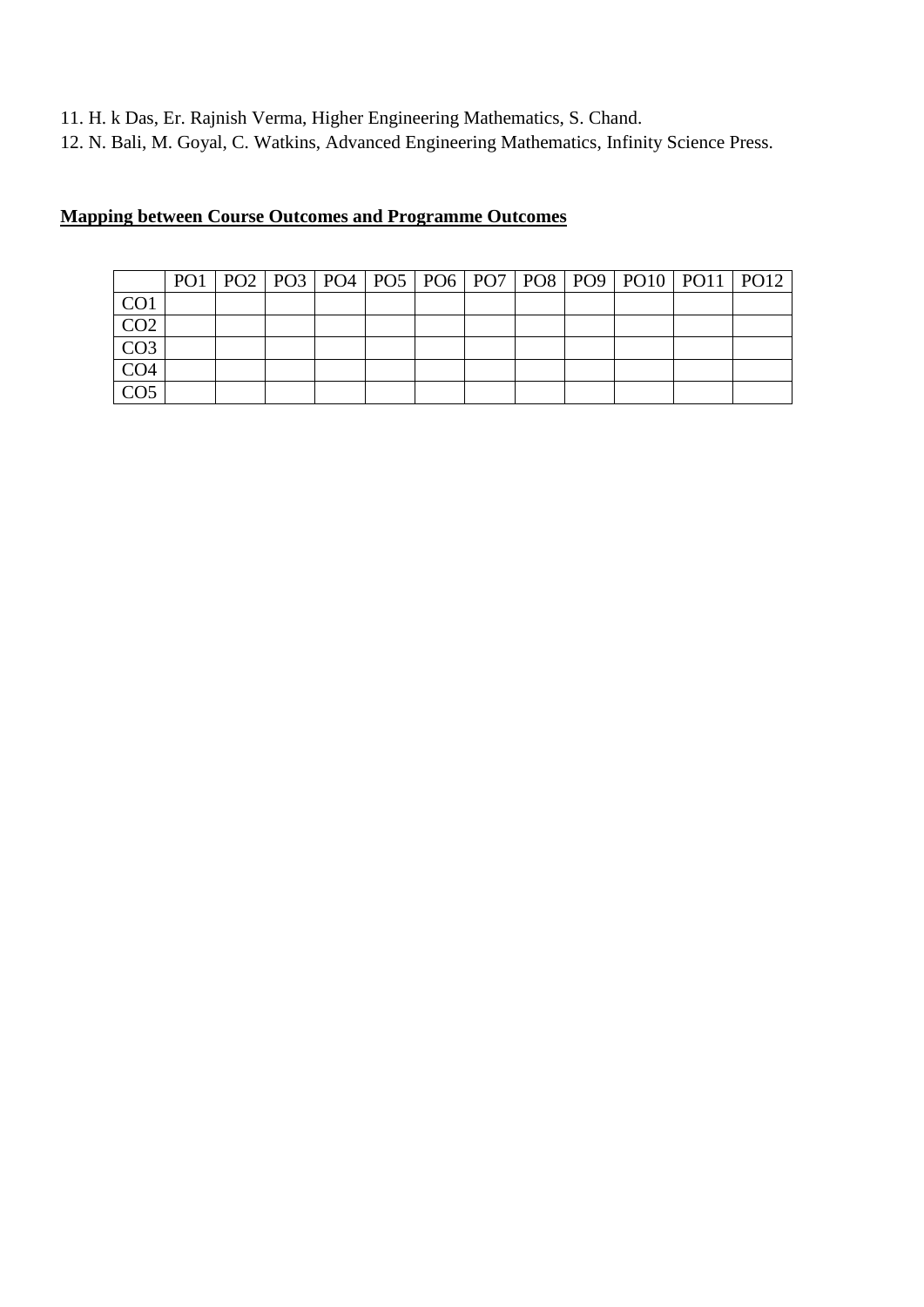# **JNTUA COLLEGE OF ENGINEERING (Autonomous) :: ANANTAPURAMU DEPARTMENT OF MECHANICAL ENGINEERING**

| I-Year B.Tech. II-Sem | L T P C |  |
|-----------------------|---------|--|
|                       |         |  |

 **2 1 0 3**

**Engineering Physics**

| <b>Subject Code</b> | <b>Title of the Subject</b> |  |  |
|---------------------|-----------------------------|--|--|
|                     | <b>ENGINEERING PHYSICS</b>  |  |  |

|                | <b>COURSE OBJECTIVES</b>                                                              |
|----------------|---------------------------------------------------------------------------------------|
| $\mathbf{1}$   | To make a bridge between the physics in school and engineering courses.               |
| $\overline{2}$ | To understand the concepts of mechanics and employ the applications of oscillations   |
|                | to engineering fields.                                                                |
| 3              | To familiarize the basic ideas of acoustics and ultrasonics with their Engineering    |
|                | applications.                                                                         |
| $\overline{4}$ | The mechanisms of emission of light, achieving amplification of electromagnetic       |
|                | radiation through stimulated emission, study of propagation of light through          |
|                | transparent dielectric waveguides along with engineering applications.                |
| 5              | To evoke interest on applications of superposition effects like interference,         |
|                | diffraction and polarization in engineering.                                          |
| 6.             | To open new avenues of knowledge in dielectric and magnetic materials which find      |
|                | potential in the emerging micro device applications. Considering the significance of  |
|                | micro miniaturization of electronic devices and significance of low dimensional       |
|                | materials, the basic concepts of nano materials, their properties and applications in |
|                | modern emerging technologies are elicited.                                            |

#### **Unit-1: Introduction to Mechanics and Oscillations**

**Introduction to Mechanics and Oscillations**-Basic laws of vectors and scalars-Rotational frames-Conservative forces –  $F = -$  grad V, torque and angular momentum – Simple harmonic oscillators-Damped harmonic oscillator-Heavy, critical and under damping- Energy decay in damped harmonic oscillator- Forced oscillations – Resonance.

# **Unit-II: Acoustics and Ultrasonic's**

**Acoustics**: Introduction to acoustics – Reverberation – Reverberation time– Sabine's formula-Derivation using growth and decay method – Absorption coefficient and its determination –Factors affecting acoustics of buildings and their remedies.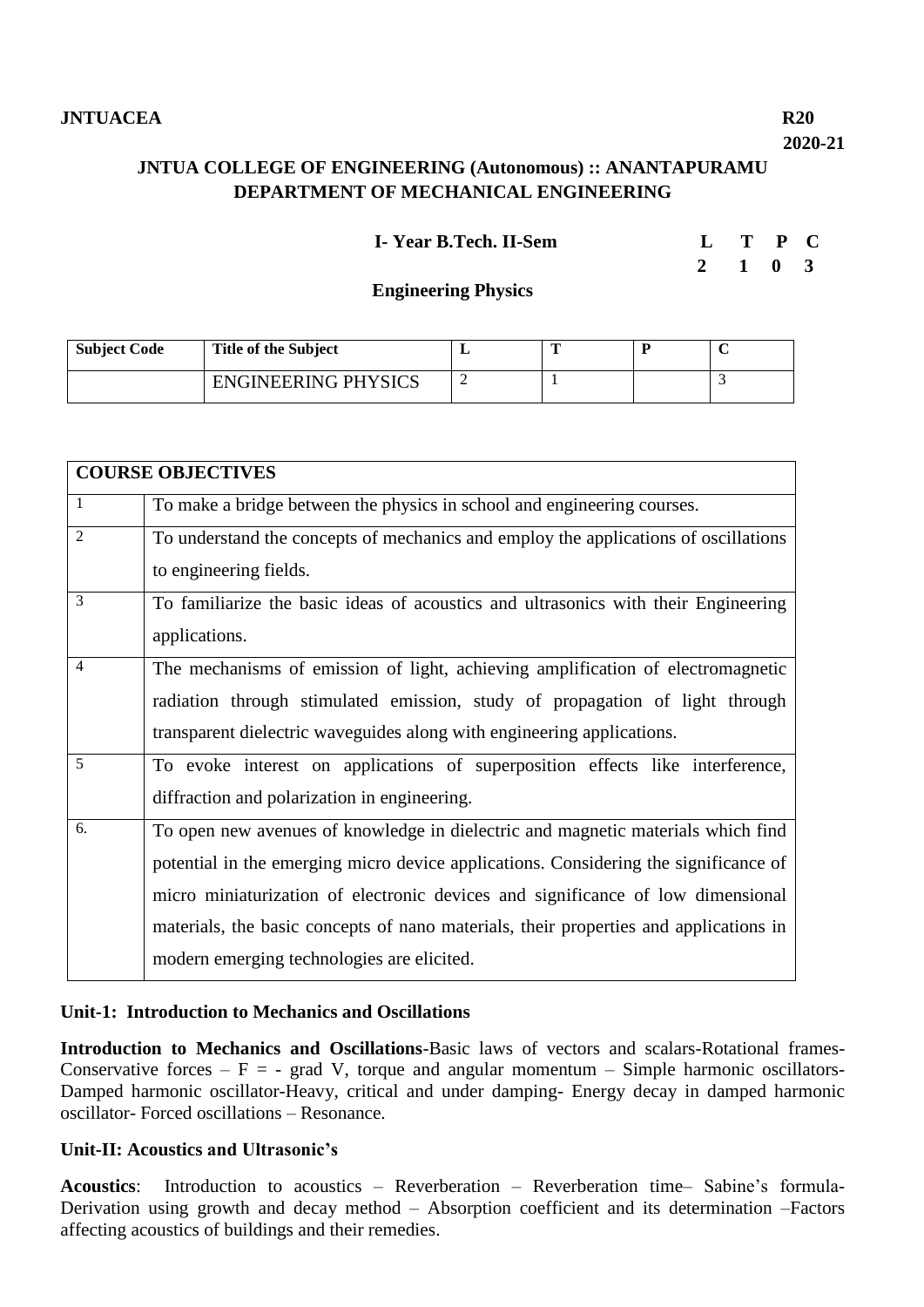**Ultrasonics:** Introduction, Properties and Production by magnetostriction & piezoelectric methods acoustic grating -Non Destructive Testing – pulse echo system through transmission and reflection modes - A,B and  $C$  – scan displays, Medical applications

# **Unit-III: Lasers and Fiber optics**

**Lasers:** Introduction – Characteristics of laser – Spontaneous and stimulated emission of radiation – Einstein's coefficients – Population inversion – Pumping mechanisms – Nd:YAG laser – He-Ne laser – Applications of lasers.

**Fiber optics-** Introduction to Optical Fibers-Total Internal Reflection-Critical angle of propagation-Acceptance Angle-Numerical Aperture-Classification of fibers based on refractive index profile – Propagation of electromagnetic wave through optical fibers – Modes -Importance of V-number-Fiber optic sensors (Pressure/temperature/chemical change)

# **Unit-IV: Wave Optics**

**Interference**-Principle of superposition –Interference of light – Conditions for sustained interferenceinterference in thin films- Colors in thin films-Newton's Rings-Determination of wavelength and refractive index.

**Diffraction**-Introduction-Fresnel and Fraunhofer diffraction-Fraunhofer diffraction due to single slit and double slit – Diffraction grating- Grating spectra.

Polarization-Polarization by double refraction-Nicol's Prism--Half wave and Quarter wave plates-Engineering applications of Polarization.

# **UNIT V: Engineering Materials**

**Dielectric Materials:** Introduction-Dielectric polarization- Dielectric constant- Types of polarizations: Electronic and Ionic, Orientation Polarizations (Qualitative) - Lorentz (Internal) field – Clausius - Mossotti equation - Applications of Dielectrics: Ferro electricity and Piezoelectricity.

**Magnetic Materials:** Introduction-Magnetic dipole moment-Magnetization-Magnetic susceptibility and permeability- Origin of permanent magnetic moment -Classification of Magnetic materials- Hysteresis - Soft and hard magnetic materials-Applications.

**Nanomaterials**: Introduction – Surface area and quantum confinement –Physical properties: electrical and magnetic properties- Synthesis of nanomaterials: Top-down: Ball Milling, Bottom-up: Chemical Vapour Deposition – Applications of nanomaterials.

|                 | <b>COURSE OUTCOMES</b> At the end of this course the student will be able to            |
|-----------------|-----------------------------------------------------------------------------------------|
| CO <sub>1</sub> | Understand the basics of mechanics and types of oscillations.                           |
| CO <sub>2</sub> | Explain sound propagation in buildings, acoustic properties of typically used materials |
|                 | in buildings and the use of ultrasonics.                                                |
| CO <sub>3</sub> | Apply the different realms of physics in both scientific and technological systems      |
|                 | through the study of lasers and fiber optics.                                           |
| CO <sub>4</sub> | Analyze different physical phenomena of optics like interference, diffraction and       |
|                 | polarization.                                                                           |
| CO <sub>5</sub> | Compare the properties of dielectric, magnetic and nano materials along with their      |
|                 | engineering applications.                                                               |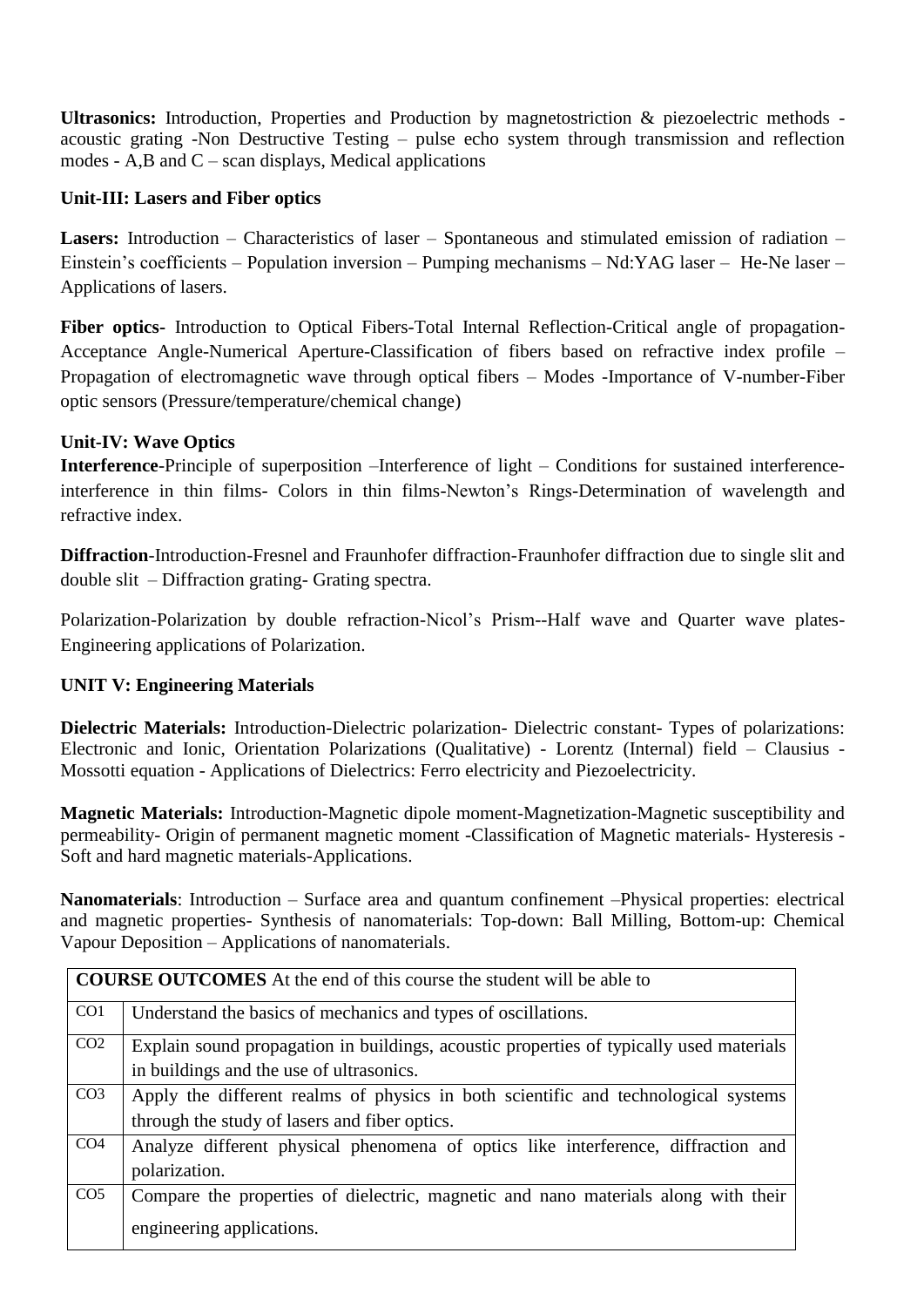# **Prescribed Text books:**

- 1. Engineering Physics Dr. M.N. Avadhanulu & Dr. P.G. Kshirsagar, S. Chand and Company
- 2. Engineering physics D.K. Battacharya and Poonam Tandon, Oxford University press.

## **Reference Books:**

- 1. Introduction to modern optics Grant R Fowles
- 2. A text book on Optics Brijlal & Subramanyam
- 3. Laser Fundamentals William T. Silfvast, Cambridge University Press
- 4. Fundamentals of Physics Halliday, Resnick and Walker, John Wiley &Sons
- 5. Introduction to Nanotechnology C P Poole and F J Owens, Wiley
- 6. Hand Book of Non-destructive evaluation, C.J.Hellier, McGraw-Hill
- 7. Engineering Physics K.Thyagarajan, MacGraw Hill Publishers
- 8. Engineering Physics M.R.Srinivasan, New Age Publications
- 9. Engineering Physics D K Pandey, S. Chaturvedi, Cengage Learning
- 10. Engineering Physics Sanjay D. Jain, D. Sahasrambudhe and Girish, University Press
- 11. Engineering Physics M. Arumugam, Anuradha Publications

|                 | PO <sub>1</sub> | PO2   PO3   PO4   PO5   PO6   PO7   PO8 |  |  |  |  | PO12 |
|-----------------|-----------------|-----------------------------------------|--|--|--|--|------|
| CO <sub>1</sub> |                 |                                         |  |  |  |  |      |
| CO <sub>2</sub> |                 |                                         |  |  |  |  |      |
| CO <sub>3</sub> |                 |                                         |  |  |  |  |      |
| CO <sub>4</sub> |                 |                                         |  |  |  |  |      |
| CO <sub>5</sub> |                 |                                         |  |  |  |  |      |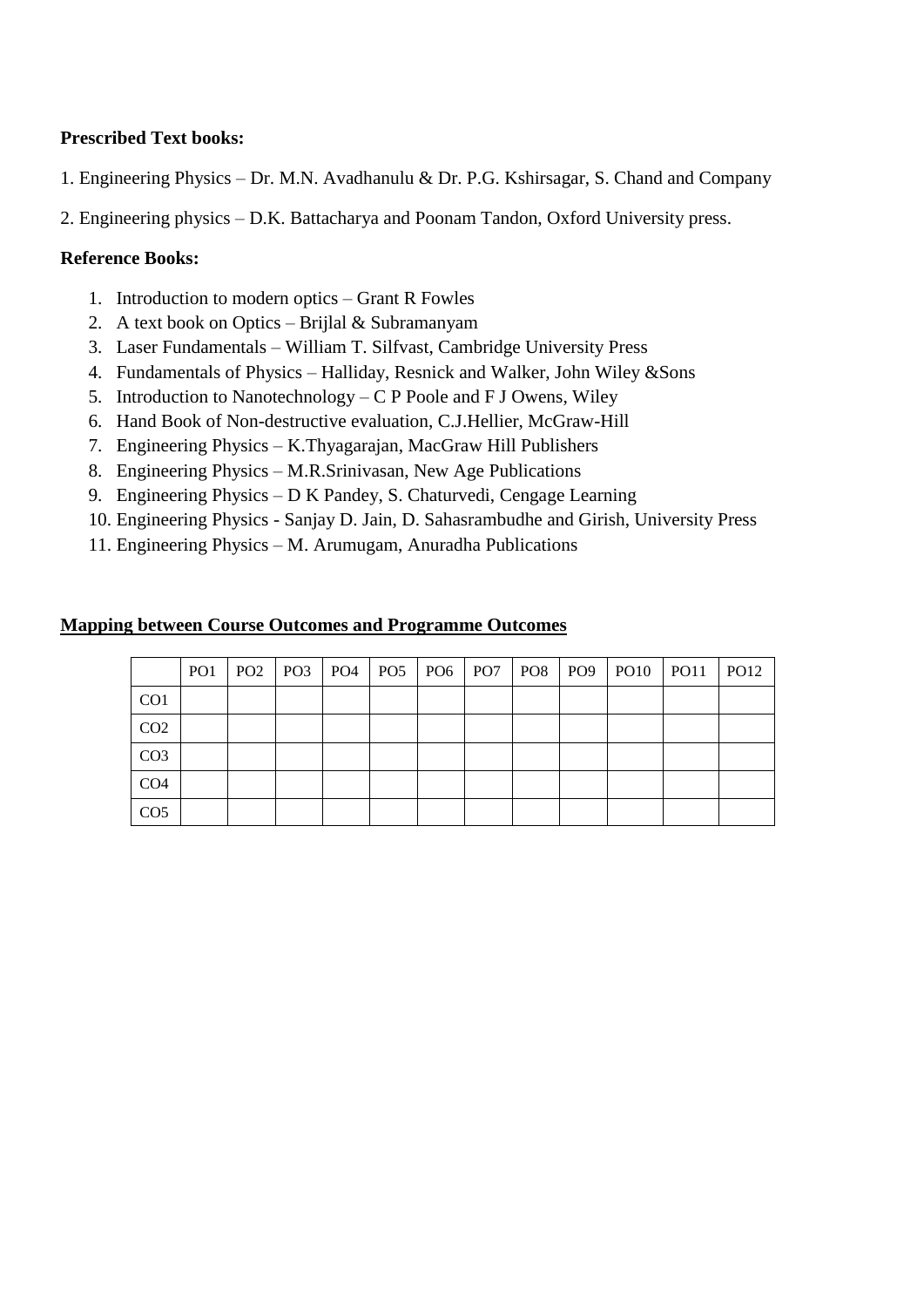# **JNTUA COLLEGE OF ENGINEERING (Autonomous) :: ANANTAPURAMU DEPARTMENT OF MECHANICAL ENGINEERING**

| I-Year B.Tech. II-Sem          | L T P C |  |  |
|--------------------------------|---------|--|--|
|                                | 2 0 0 2 |  |  |
| <b>Communicative English 1</b> |         |  |  |

#### **Introduction**

The course is designed to train students in receptive (listening and reading) as well as productive and interactive (speaking and writing) skills by incorporating a comprehensive, coherent and integrated approach that improves the learners' ability to effectively use English language in academic/ workplace contexts. The shift is from *learning about the language* to *using the language*. On successful completion of the compulsory English language course/s in B.Tech., learners would be confident of appearing for international language qualification/proficiency tests such as IELTS, TOEFL, or BEC, besides being able to express themselves clearly in speech and competently handle the writing tasks and verbal ability component of campus placement tests. Activity based teachinglearning methods would be adopted to ensure that learners would engage in actual use of language both in the classroom and laboratory sessions.

|                | <b>COURSE OBJECTIVES</b>                                                                                                                                     |
|----------------|--------------------------------------------------------------------------------------------------------------------------------------------------------------|
|                | Facilitate effective listening skills for better comprehension of academic lectures and English<br>spoken by native speakers                                 |
| $\mathcal{D}$  | Focus on appropriate reading strategies for comprehension of various academic texts and<br>authentic materials                                               |
| $\mathcal{R}$  | Help improve speaking skills through participation in activities such as role plays, discussions and<br>structured talks/oral presentations                  |
| $\overline{4}$ | Impart effective strategies for good writing and demonstrate the same in summarizing, writing<br>well organized essays, record and report useful information |
|                | Provide knowledge of grammatical structures and vocabulary and encourage their appropriate use<br>in speech and writing                                      |

#### **Unit 1**

#### **Lesson: On the Conduct of Life: William Hazlitt**

Listening: Identifying the topic, the context and specific pieces of information by listening to short audio texts and answering a series of questions. **Speaking:** Asking and answering general questions on familiar topics such as home, family, work, studies and interests; introducing oneself and others. **Reading:** Skimming to get the main idea of a text; scanning to look for specific pieces of information. **Reading for Writing :**Beginnings and endings of paragraphs - introducing the topic, summarizing the main idea and/or providing a transition to the next paragraph. **Grammar and Vocabulary:** Content words and function words; word forms: verbs, nouns, adjectives and adverbs; nouns: countable and uncountable; singular and plural; basic sentence structures; simple question form - wh-questions; word order in sentences.

#### **Learning Outcomes**

At the end of the module, the learners will be able to

 $\triangleright$  understand social or transactional dialogues spoken by native speakers of English and identify the context, topic, and pieces of specific information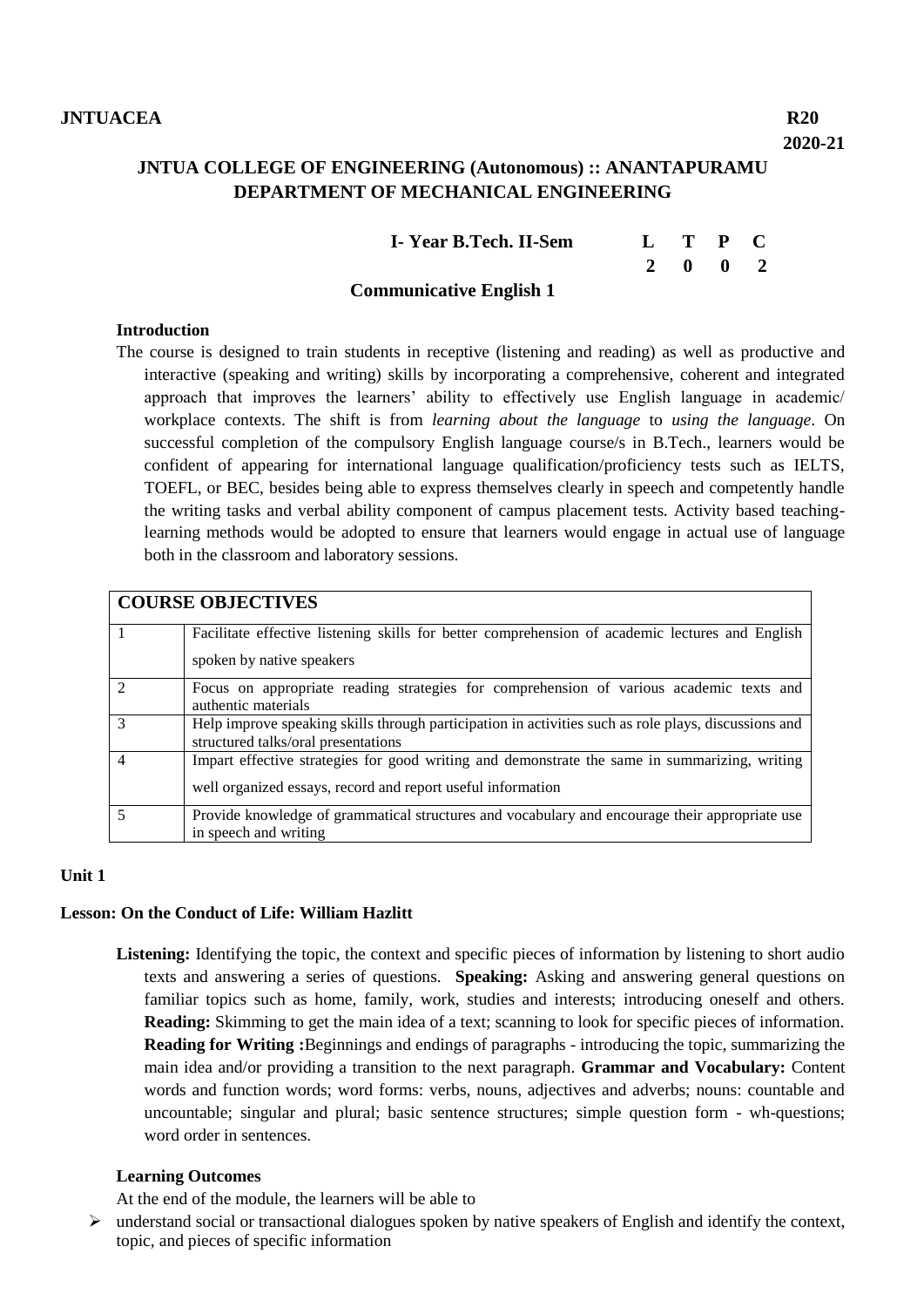- $\triangleright$  ask and answer general questions on familiar topics and introduce oneself/others
- $\triangleright$  employ suitable strategies for skimming and scanning to get the general idea of a text and locate specific information
- $\triangleright$  recognize paragraph structure and be able to match beginnings/endings/headings with paragraphs
- $\triangleright$  form sentences using proper grammatical structures and correct word forms

#### **Unit 2**

#### **Lesson: The Brook: Alfred Tennyson**

**Listening:** Answering a series of questions about main idea and supporting ideas after listening to audio texts. **Speaking:** Discussion in pairs/small groups on specific topics followed by short structured talks. **Reading:** Identifying sequence of ideas; recognizing verbal techniques that help to link the ideas in a paragraph together. **Writing:** Paragraph writing (specific topics) using suitable cohesive devices; mechanics of writing - punctuation, capital letters. **Grammar and Vocabulary:** Cohesive devices - linkers, sign posts and transition signals; use of articles and zero article; prepositions.

#### **Learning Outcomes**

At the end of the module, the learners will be able to

- $\triangleright$  comprehend short talks on general topics
- $\triangleright$  participate in informal discussions and speak clearly on a specific topic using suitable discourse markers
- $\triangleright$  understand the use of cohesive devices for better reading comprehension
- $\triangleright$  write well structured paragraphs on specific topics
- $\triangleright$  identify basic errors of grammar/ usage and make necessary corrections in short texts

#### **Unit 3**

#### **Lesson: The Death Trap: Saki**

**Listening:** Listening for global comprehension and summarizing what is listened to. **Speaking:** Discussing specific topics in pairs or small groups and reporting what is discussed **Reading:** Reading a text in detail by making basic inferences -recognizing and interpreting specific context clues; strategies to use text clues for comprehension. **Writing:** Summarizing - identifying main idea/s and rephrasing what is read; avoiding redundancies and repetitions. **Grammar and Vocabulary:** Verbs - tenses; subject-verb agreement; direct and indirect speech, reporting verbs for academic purposes.

#### **Learning Outcomes**

At the end of the module, the learners will be able to

- $\triangleright$  comprehend short talks and summarize the content with clarity and precision
- $\triangleright$  participate in informal discussions and report what is discussed
- $\triangleright$  infer meanings of unfamiliar words using contextual clues
- $\triangleright$  write summaries based on global comprehension of reading/listening texts

 $\triangleright$  use correct tense forms, appropriate structures and a range of reporting verbs in speech and writing

#### **Unit4**

#### **Lesson: Innovation: Muhammad Yunus**

**Listening:** Making predictions while listening to conversations/ transactional dialogues without video; listening with video. **Speaking:** Role plays for practice of conversational English in academic contexts (formal and informal) - asking for and giving information/directions. **Reading:** Studying the use of graphic elements in texts to convey information, reveal trends/patterns/relationships, communicate processes or display complicated data. **Writing:** Information transfer; describe, compare, contrast, identify significance/trends based on information provided in figures/charts/graphs/tables. **Grammar and Vocabulary:** Quantifying expressions - adjectives and adverbs; comparing and contrasting; degrees of comparison; use of antonyms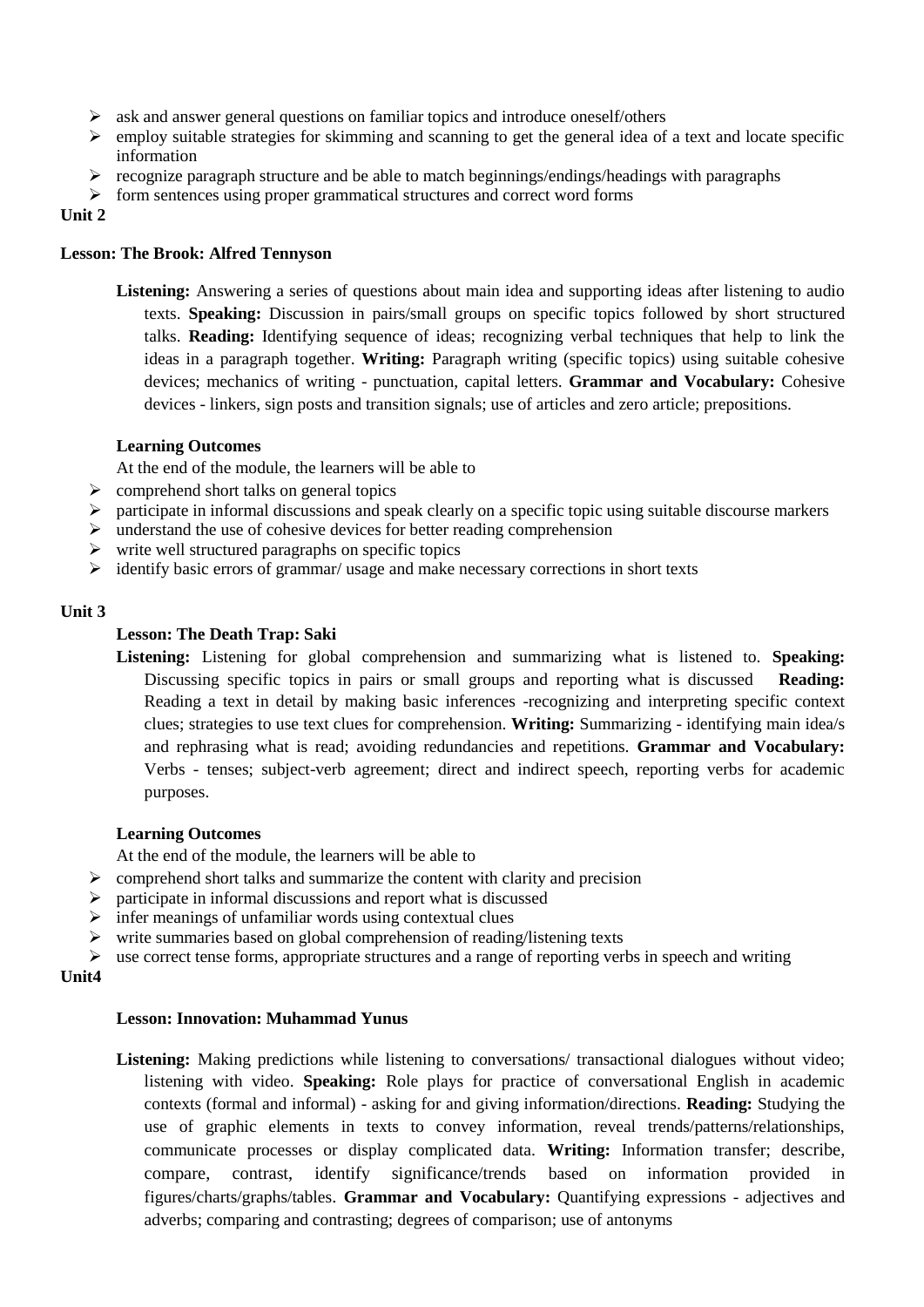#### **Learning Outcomes**

At the end of the module, the learners will be able to

- $\triangleright$  infer and predict about content of spoken discourse
- $\triangleright$  understand verbal and non-verbal features of communication and hold formal/informal conversations
- $\triangleright$  interpret graphic elements used in academic texts
- produce a coherent paragraph interpreting a figure/graph/chart/table
- $\triangleright$  use language appropriate for description and interpretation of graphical elements

#### **Unit 5**

#### **Lesson: Politics and the English Language: George Orwell**

Listening: Identifying key terms, understanding concepts and answering a series of relevant questions that test comprehension. **Speaking:** Formal oral presentations on topics from academic contexts without the use of PPT slides. **Reading:** Reading for comprehension. **Writing:** Writing structured essays on specific topics using suitable claims and evidences. **Grammar and Vocabulary:** Editing short texts –identifying and correcting common errors in grammar and usage (articles, prepositions, tenses, subject verb agreement)

#### **Learning Outcomes**

At the end of the module, the learners will be able to

- $\triangleright$  take notes while listening to a talk/lecture and make use of them to answer questions
- $\triangleright$  make formal oral presentations using effective strategies
- $\triangleright$  comprehend, discuss and respond to academic texts orally and in writing
- produce a well-organized essay with adequate support and detail
- $\triangleright$  edit short texts by correcting common errors

#### **COURSE OUTCOMES**

|                 | At the end of this course the student will be able to                                                    |  |  |  |  |  |  |  |  |
|-----------------|----------------------------------------------------------------------------------------------------------|--|--|--|--|--|--|--|--|
| CO <sub>1</sub> | Understand the context, topic, and pieces of specific information from social or                         |  |  |  |  |  |  |  |  |
|                 | transactional dialogues spoken by native speakers of English                                             |  |  |  |  |  |  |  |  |
| CO <sub>2</sub> | Apply grammatical structures to formulate sentences and correct word forms                               |  |  |  |  |  |  |  |  |
| CO <sub>3</sub> | Analyze discourse markers to speak clearly on a specific topic in informal discussions                   |  |  |  |  |  |  |  |  |
| CO <sub>4</sub> | Evaluate reading/listening texts and to write summaries based on global comprehension of<br>these texts. |  |  |  |  |  |  |  |  |
| CO <sub>5</sub> | Create a coherent paragraph interpreting a figure/graph/chart/table                                      |  |  |  |  |  |  |  |  |

#### **Prescribed Text:**

#### **Language and Life: A Skills Approach- I Edition 2019, Orient Black Swan**

#### **Reference Books**

- Bailey, Stephen. *Academic writing: A handbook for international students*. Routledge, 2014.
- Chase, Becky Tarver. *Pathways: Listening, Speaking and Critical Thinking.* Heinley ELT; 2nd Edition, 2018.
- Skillful Level 2 Reading & Writing Student's Book Pack (B1) Macmillan Educational.
- Hewings, Martin. *Cambridge Academic English (B2)*. CUP, 2012.
- Oxford Learners Dictionary, 12<sup>th</sup> Edition, 2011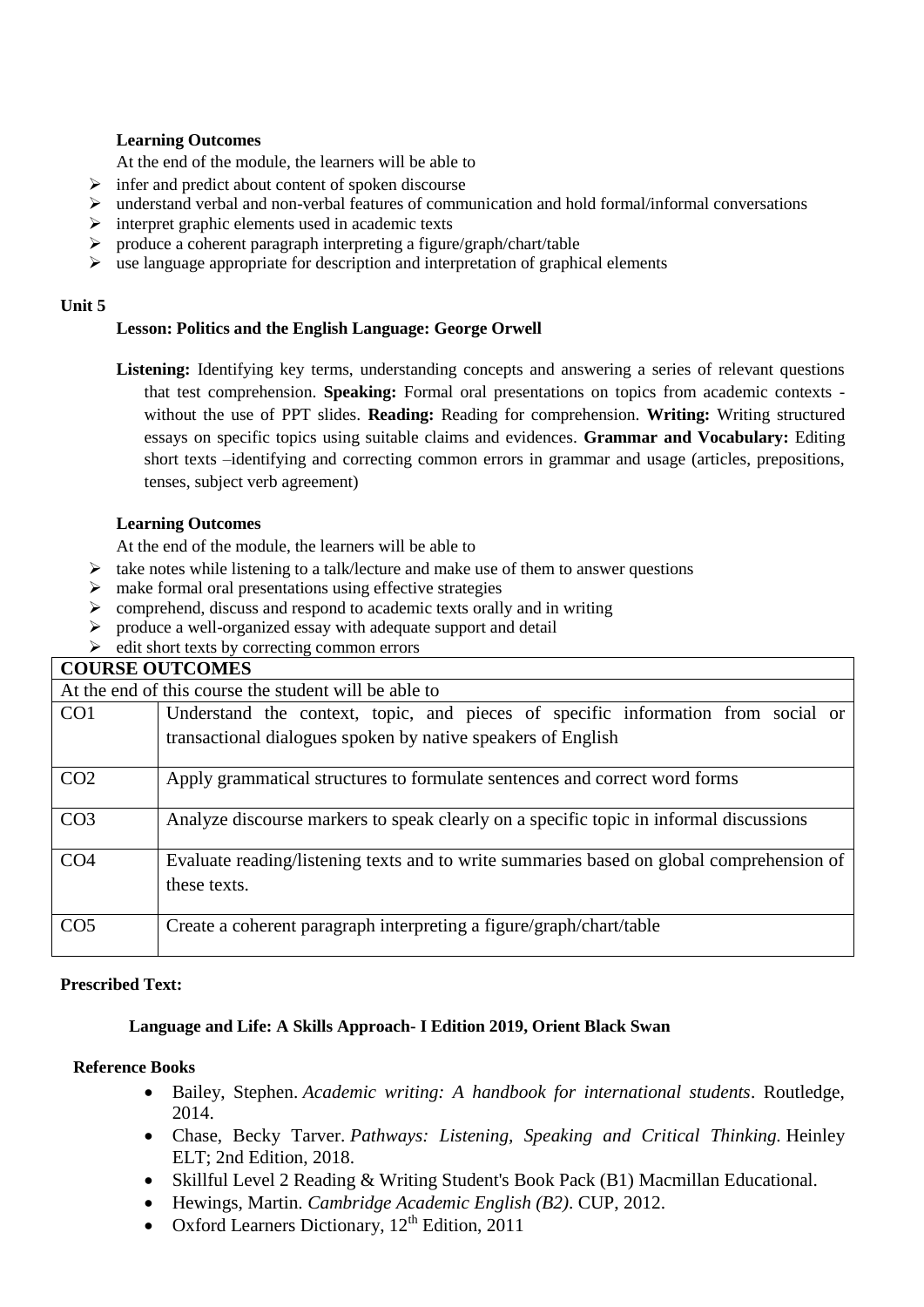|                  |  |  |  |  |  | PO1   PO2   PO3   PO4   PO5   PO6   PO7   PO8   PO9   PO10   PO11   PO12 |  |
|------------------|--|--|--|--|--|--------------------------------------------------------------------------|--|
| CO1              |  |  |  |  |  |                                                                          |  |
| CO <sub>2</sub>  |  |  |  |  |  |                                                                          |  |
| $\overline{CO3}$ |  |  |  |  |  |                                                                          |  |
| CO <sub>4</sub>  |  |  |  |  |  |                                                                          |  |
| CO <sub>5</sub>  |  |  |  |  |  |                                                                          |  |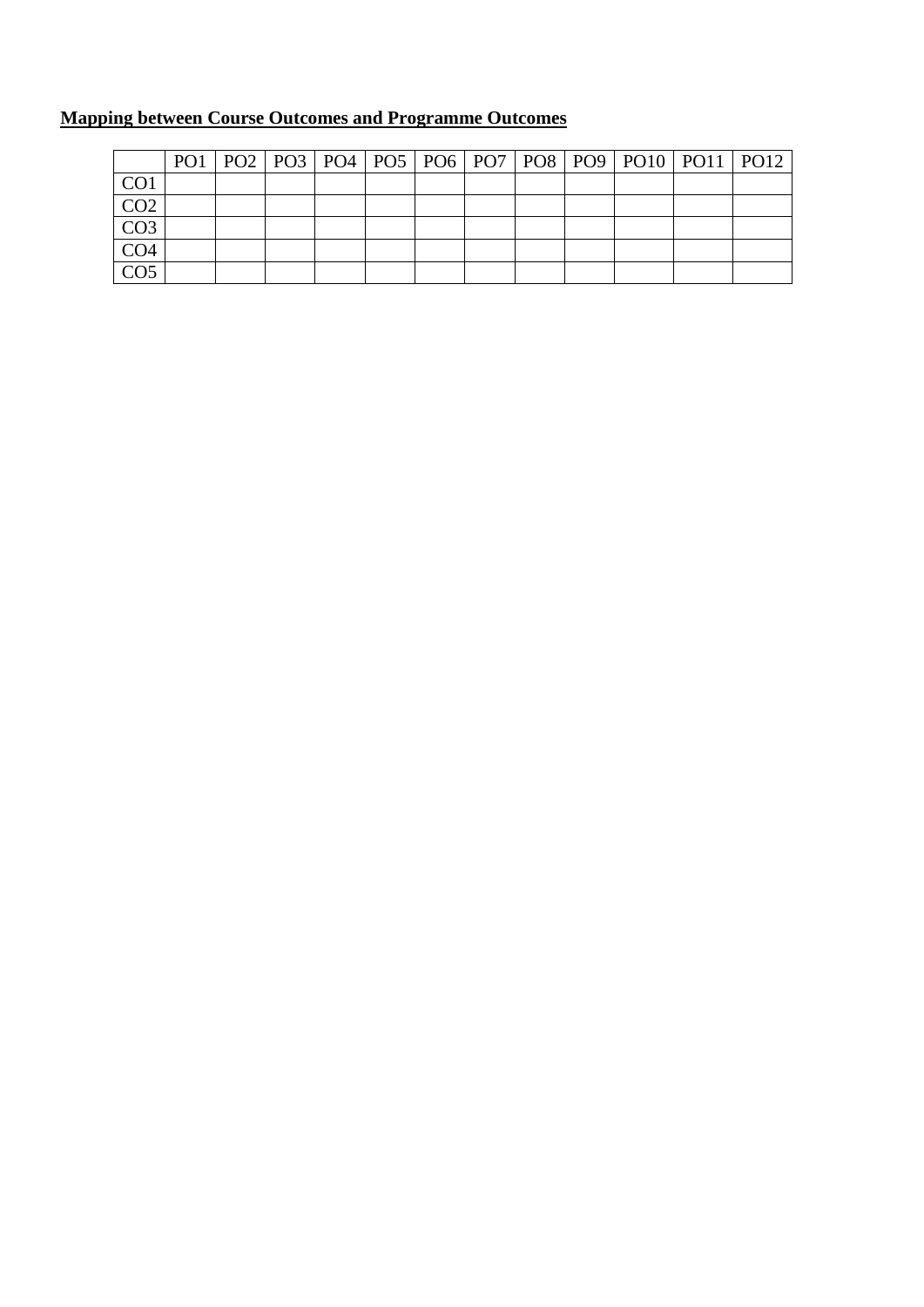# **JNTUA COLLEGE OF ENGINEERING (Autonomous) :: ANANTAPURAMU DEPARTMENT OF MECHANICAL ENGINEERING**

 **I- Year B.Tech. I-Sem L T P C**

 **3 0 0 3**

## **Basic Electrical & Electronics Engineering for Mechanical Engineering**

#### **PART- A**

To make the students learn about:

| <b>Course Objectives</b>                                                   |  |  |  |  |  |  |  |  |  |  |  |
|----------------------------------------------------------------------------|--|--|--|--|--|--|--|--|--|--|--|
| The basics of AC & DC Circuits, DC generators & motors.                    |  |  |  |  |  |  |  |  |  |  |  |
| The construction and operation of Transformers, Induction motors and their |  |  |  |  |  |  |  |  |  |  |  |
| performance aspects will be studied.                                       |  |  |  |  |  |  |  |  |  |  |  |

# **Syllabus:**

# **UNIT – I**

#### **Introduction to DC & AC Circuits**

Ohm's Law, Basic Circuit Components, Kirchhoff's Laws, Resistive Networks, Series Parallel Circuits, Star-Delta and Delta-Star Transformation. Principle of AC Voltages, Waveforms and Basic Definitions, Root Mean Square and Average Values of Alternating Currents and Voltage, Form Factor and Peak Factor, Phasor Representation of Alternating Quantities, The 'j' Operator and Phasor Algebra, Basic concepts of AC series circuits.

**Outcomes** : After the completion of the unit the students will be able to

1. Perceive and analyse the basic laws of electrical circuits

2. Apply to basic laws to solve real life problems

#### **UNIT-II**

#### **DC Machines**

Constructional details of DC Machines

**DC Generators:** Principle of Operation, EMF equation, Types, O.C.C. of a DC Shunt Generator

**DC Motors**: Principle of Operation, Types, Torque Equation, Losses and Efficiency Calculation, Swinburne's Test, concepts of speed control.

**Outcomes:** After the completion of the unit the students will be able to

1. Apprehend and interpret basic principles of DC machines

2. Evaluate the performance of DC machines

#### **UNIT-III**

#### **AC Machines**

**Transformers:** Principles of Operation, Constructional Details, Losses and Efficiency, Regulation of Transformer, Testing: OC & SC Tests.

**Three Phase Induction Motors**: Principle of Operation, Slip and Rotor Frequency, Torque (Simple Problems). **Alternators:** Principle of Operation, Constructional Details, EMF Equation, Voltage Regulation by Synchronous Impedance Method.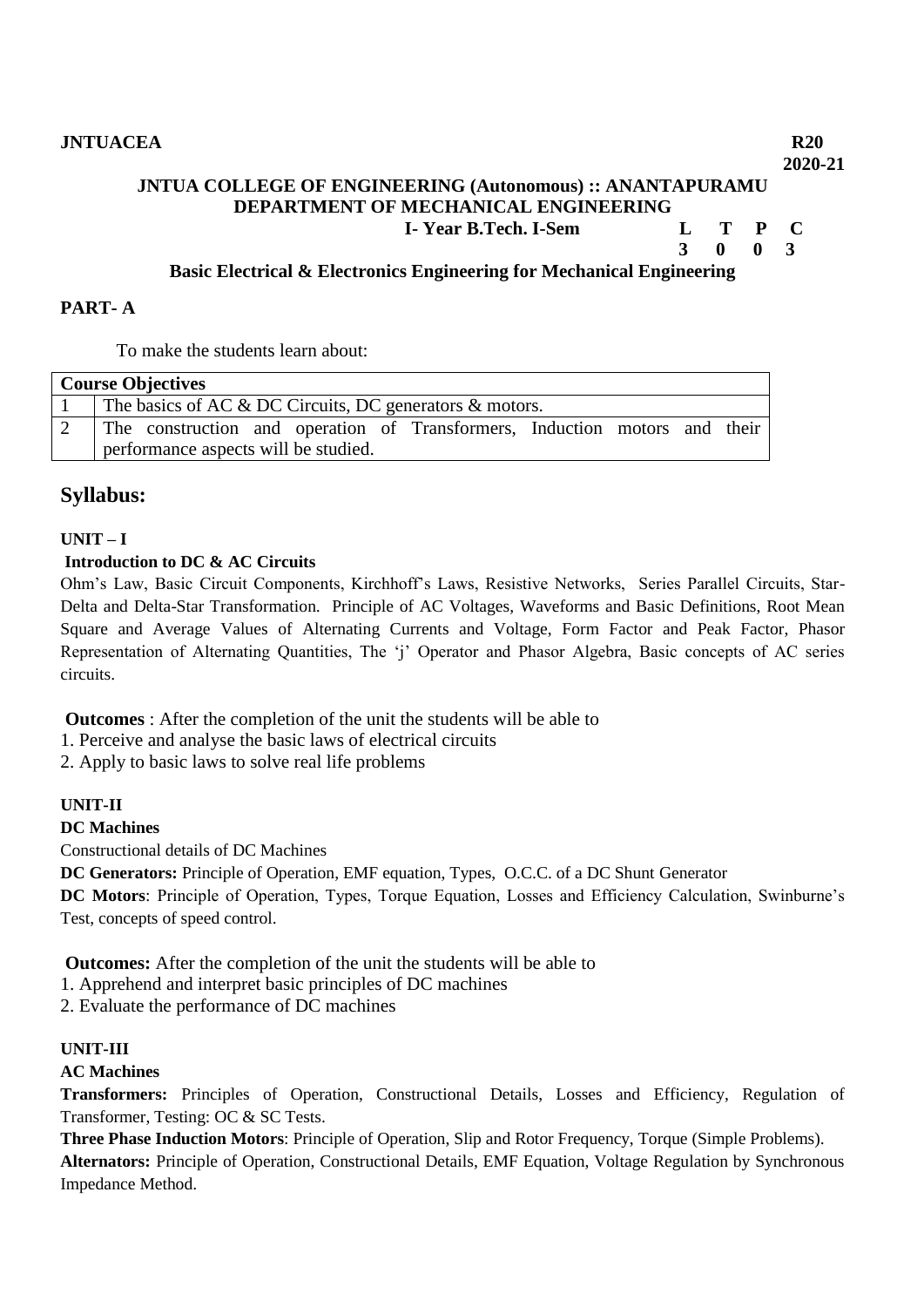**Outcomes :** After the completion of the unit the students will be able to

- 1. Identify different types of AC machines
- 2. Analyse the performance of various AC machines

| <b>Course Outcomes</b> |                                                                    |  |  |  |  |  |  |  |  |
|------------------------|--------------------------------------------------------------------|--|--|--|--|--|--|--|--|
|                        | At the end of this course the student will be able to              |  |  |  |  |  |  |  |  |
| CO <sub>1</sub>        | Understand the basics of AC $&$ DC circuits and AC $&$ DC machines |  |  |  |  |  |  |  |  |
| CO <sub>2</sub>        | Analyse the circuit elements, various AC and DC machines           |  |  |  |  |  |  |  |  |

# **TEXT BOOKS:**

- 1. Basic Electrical Engineering By M.S.Naidu and S. Kamakshiah TMH.
- 2. Basic Electrical Engineering –By T.K.Nagasarkar and M.S. Sukhija Oxford University Press.
- 3. Electrical and Electronic Technology-By Hughes Pearson Education.

# **REFERENCES:**

- 1. Theory and Problems of Basic Electrical Engineering by D.P.Kothari & I.J. Nagrath PHI.
- 2. Principles of Electrical Engineering by V.K Mehta, S.Chand Publications.
- 3. Fundamentals of Electrical Electronics Engineering by T.Thyagarajan, SCITECH Publications 5th Edition-2007

#### **Mapping of Course outcomes with Program outcomes:**

|                            | P <sub>O</sub> 1 | PO <sub>2</sub> | PO <sub>3</sub> | PO <sub>4</sub> | PO <sub>5</sub> | PO <sub>6</sub> | PO <sub>7</sub> | PO <sub>8</sub> | PO <sub>9</sub> | <b>PO10</b> | <b>PO11</b> | PO12 |
|----------------------------|------------------|-----------------|-----------------|-----------------|-----------------|-----------------|-----------------|-----------------|-----------------|-------------|-------------|------|
| $\Omega$ $\Omega$ 1<br>◡◡ェ |                  |                 |                 |                 |                 |                 |                 |                 |                 |             |             |      |
| $\cap$<br>◡◡▵              |                  |                 |                 |                 |                 |                 |                 |                 |                 |             |             |      |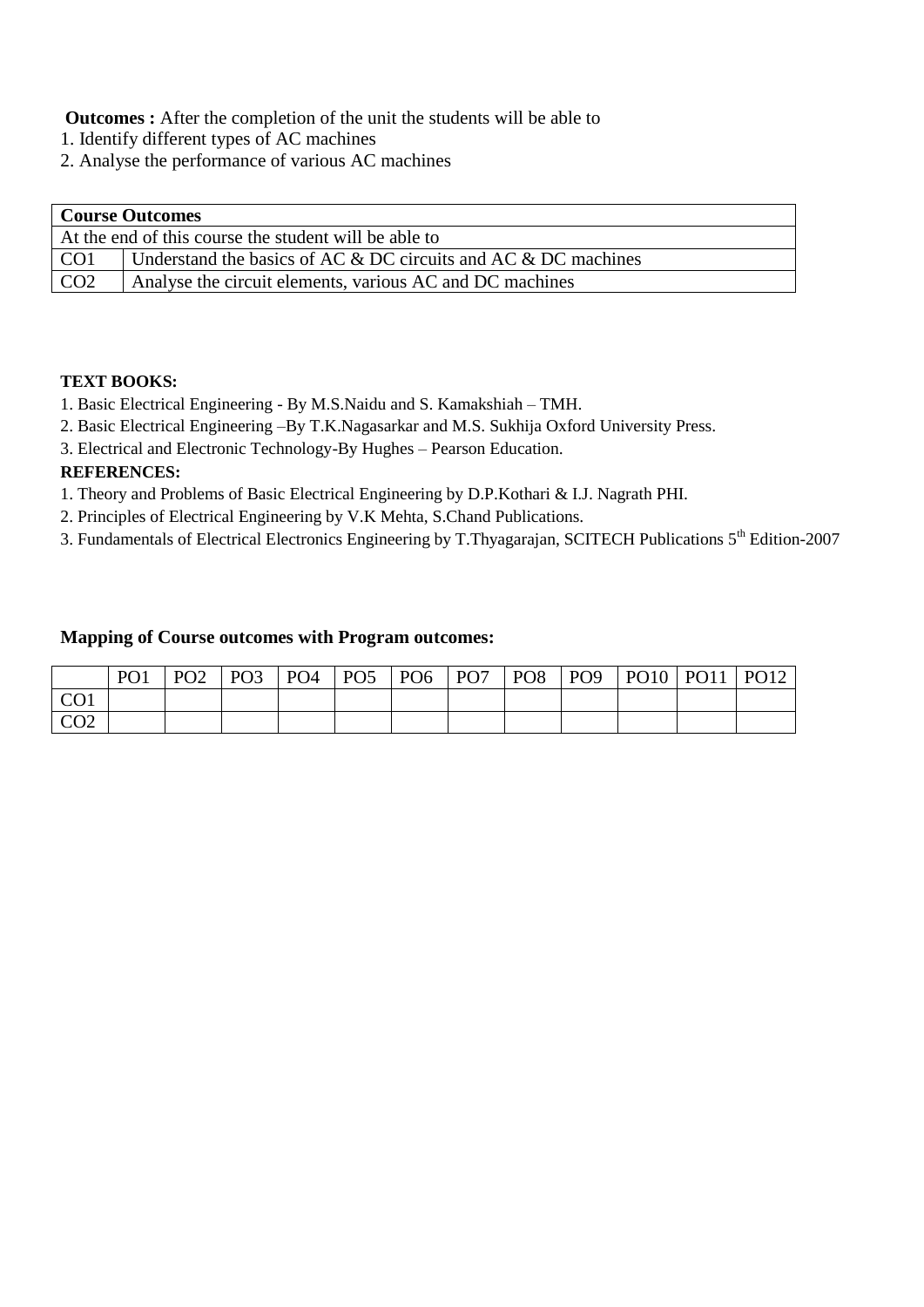**2020-21**

# **JNTUA COLLEGE OF ENGINEERING (Autonomous):: ANANTHAPURAMU DEPARTMENT OF MECHANICAL ENGINEERING**

**I –Year B.Tech.I -Semester L T P C**

 **3 0 0 3**

# **BASIC ELECTRICAL & ELECTRONICS ENGINEERING**

# **ELECTRONICS ENGINEERING PART- B**

|                | <b>COURSE OBJECTIVES</b>                                                              |
|----------------|---------------------------------------------------------------------------------------|
|                | The students will be able to                                                          |
|                | Understand principle and terminology of electronics.                                  |
| $\overline{2}$ | Analyse the characteristics of electronic devices and understand the working of basic |
|                | circuits such as rectifiers, amplifiers, filters, oscillators.                        |
| $\overline{3}$ | Understand the concept of Digital Logic                                               |
| $\overline{4}$ | Understand the Concept & Principles of Digital Logic                                  |

#### **UNIT I**

**Diodes and Transistors**: Semiconductor Diode, Zener Diode, Rectifier Circuits, Wave Shaping Circuits,Bipolar Junction Transistors(operating modes modes,Configurations and Charecteristics), Introduction to Transistor Biasing and Transistor as an amplifier, Introduction to Field-Effect Transistors (Configurations and characteristics).

#### **UNIT II**

**Operational Amplifiers**: Op-amp Equivalent Circuit, Ideal and practical Op-amp characteristics, Op-Amp Applications (Inverting amplifier, Non -inverting amplifier, Summing, scaling & averaging amplifiers, integrator, differentiator, Active filters, oscillators and comparators).

# **UNIT III**

**Digital Electronics**: Number Systems and Codes, Logic Gates, Boolean Theorems, DeMogan's Theorems, Algebraic Simplification, Karnaugh Map Method. Binary Addition, 2's Complement System, Full Adder, BCD Adder. NAND and NOR gate Latches, S-R Flip-Flop, JK Flip-Flop, D Flip-Flop, Introduction to Shift registers and Counters.

|                 | <b>COURSE OUTCOMES</b>                                                               |  |  |  |  |  |  |  |  |  |
|-----------------|--------------------------------------------------------------------------------------|--|--|--|--|--|--|--|--|--|
|                 |                                                                                      |  |  |  |  |  |  |  |  |  |
|                 | At the end of this course the student will be able to                                |  |  |  |  |  |  |  |  |  |
| CO <sub>1</sub> | Able to apply the knowledge of diodes, Zener diodes, BJT's and FET's for             |  |  |  |  |  |  |  |  |  |
|                 | applications of different circuits.                                                  |  |  |  |  |  |  |  |  |  |
|                 | CO2   Analyse the applications of operational amplifiers.                            |  |  |  |  |  |  |  |  |  |
| CO <sub>3</sub> | Solve problems of various digital logic gates and circuits.                          |  |  |  |  |  |  |  |  |  |
|                 | CO4   Correlate the fundamental concepts to various Real life applications of today. |  |  |  |  |  |  |  |  |  |

#### **Text Books:**

1. Boylested, R. L. and Nashelsky, L., Electronic Devices and Circuit Theory, Pearson Education 2. Ramakant A.Gayakwad, Op-Amps and Linear Integrated Circuits, Eastern Economy Edition 3.M.Morris Mano and Michael D.Ciletti, Digital Design, Pearson Education, 4<sup>th</sup> Edition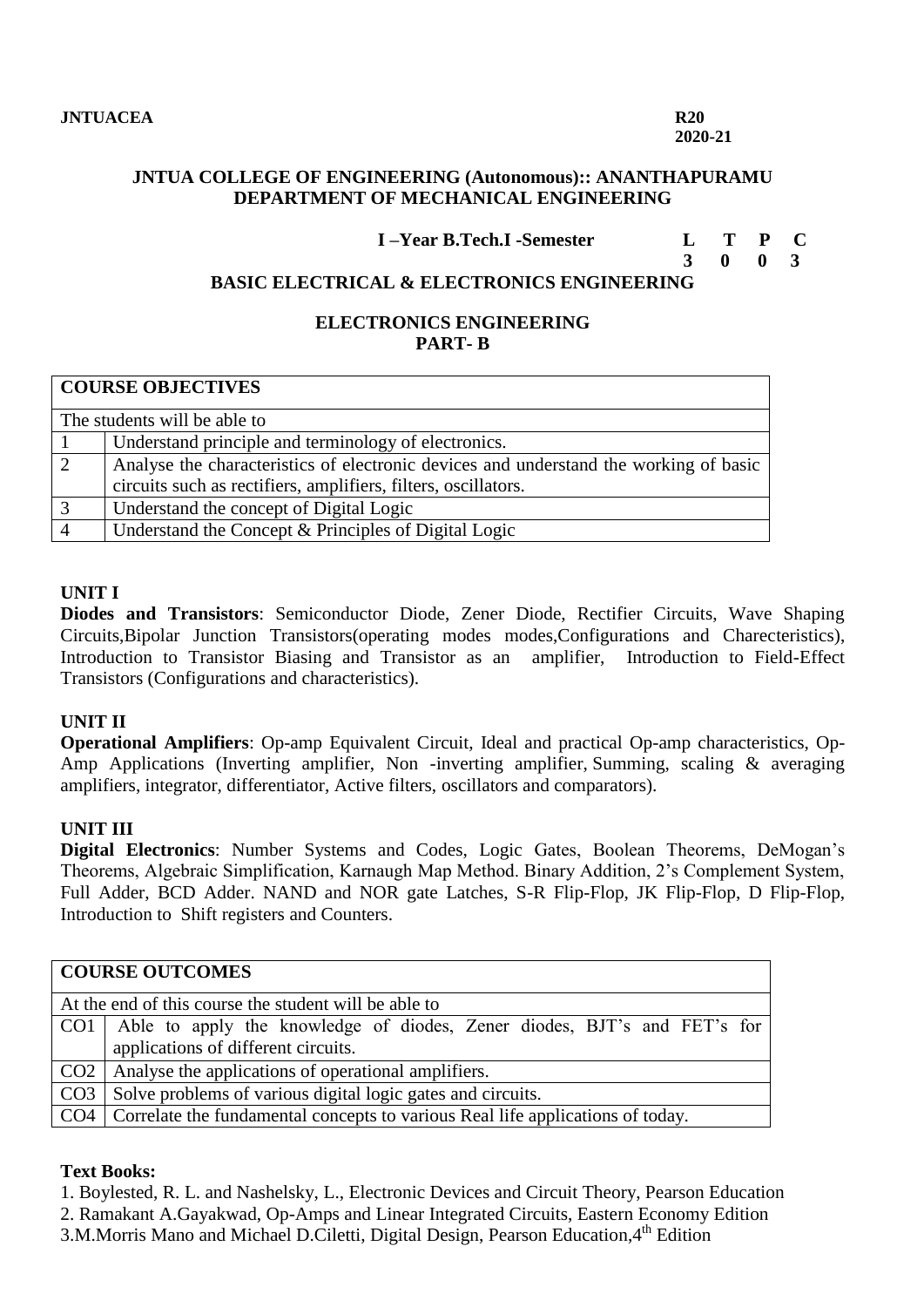# **References:**

1. R. Muthusubramanian, S. Salivahanan, "Basic Electrical and Electronics Engineering", Tata McGraw-Hill Education.

2. Bell, D. A., Electronic Devices and Circuits, Oxford University Press

3. 3.R.J. Tocci: Digital Systems; PHI, 6e, 2001.

|                 |  |  |  |  |  | PO1   PO2   PO3   PO4   PO5   PO6   PO7   PO8   PO9   PO10   PO11   PO12 |  |
|-----------------|--|--|--|--|--|--------------------------------------------------------------------------|--|
| CO <sub>1</sub> |  |  |  |  |  |                                                                          |  |
| CO <sub>2</sub> |  |  |  |  |  |                                                                          |  |
| CO3             |  |  |  |  |  |                                                                          |  |
|                 |  |  |  |  |  |                                                                          |  |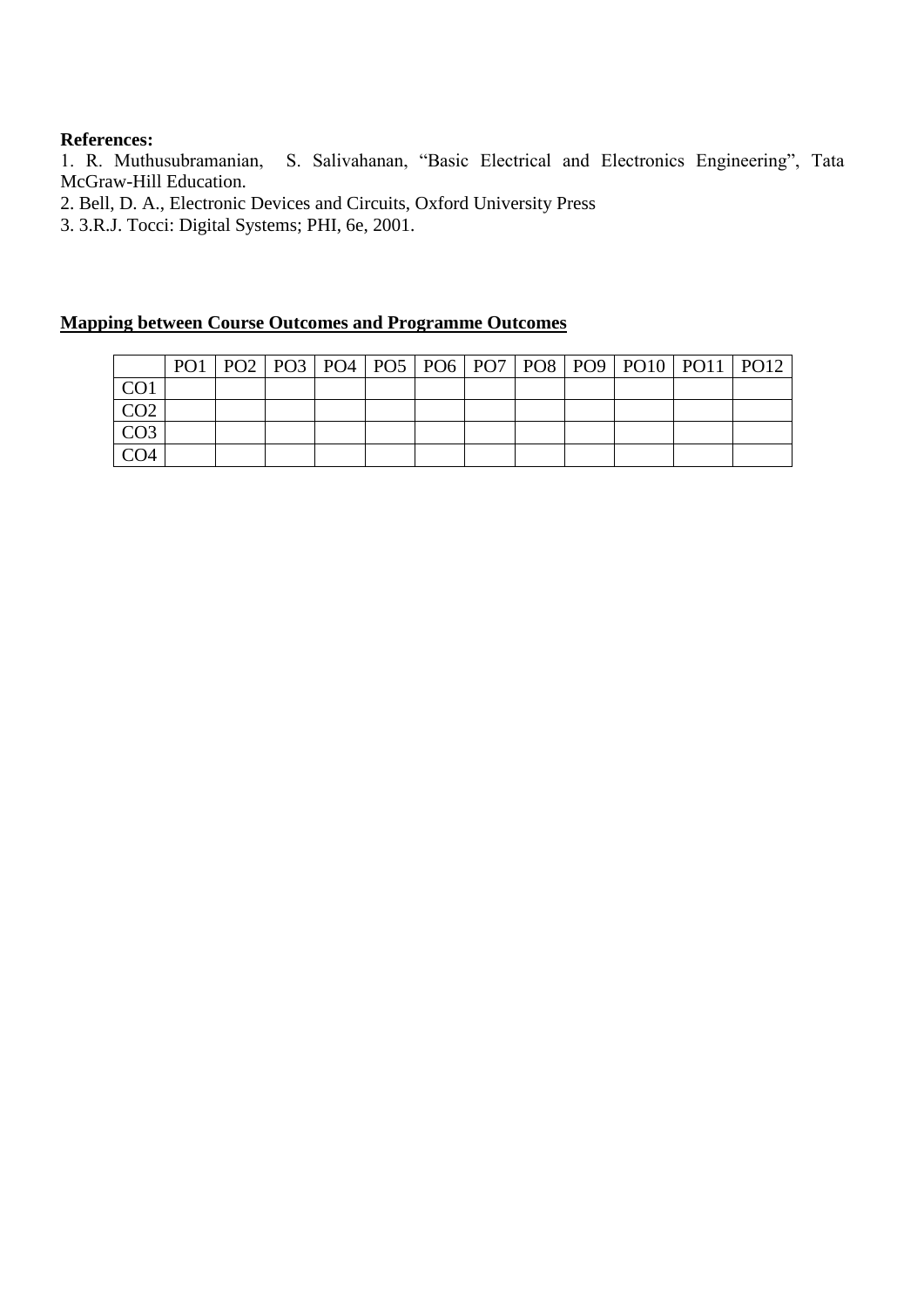# **JNTUACEA R20**

**2020-21**

# **JNTUA COLLEGE OF ENGINEERING (Autonomous) :: ANANTAPURAMU DEPARTMENT OF MECHANICAL ENGINEERING**

## **I- Year B.Tech. II-Sem**

# **Engineering Drawing (Common to All Branches of Engineering) (Manual)**

| <b>Course Objectives</b>                                                             |
|--------------------------------------------------------------------------------------|
| Bring awareness that Engineering Drawing is the Language of Engineers.               |
| To know how to represent letters and numbers in drawing sheets                       |
| To know about the different types of the projections, projection of points, straight |
| lines, planes and regular solids                                                     |
| To know sectional views and development of different types of surfaces.              |
| To know about the projection of orthographic views, isometric views and isometric    |
| projections.                                                                         |

#### **Unit:I**

 **Introduction to Engineering Drawing:** Principles of Engineering Drawing and its significance-Conventions in drawing-lettering - BIS conventions.

a)Conic sections including the rectangular hyperbola- general method only,

b) Cycloid, epicycloids and hypocycloid c) Involutes

#### **Learning Outcomes:**

At the end of this unit the student will be able to

- 4. Lettering and dimensioning by freehand (L1)
- 5. Create geometric constructions; drawing parallel and perpendicular lines, and to construct circles, arcs, tangencies, and irregular curves (L6)
- 6. Create Conic sections and cycloidal curves.(L6)

#### **Unit: II**

**Projection of points, lines and planes:** Projection of points in any quadrant, lines inclined to one or both planes, finding true lengths, angle made by line. Projections of regular plane surfaces.

#### **Learning Outcomes:**

At the end of this unit the student will be able to

- 3. Understand the Projection of the objectives in four quadrants (L2)
- 4. Project the points, lines and planes (L6)

#### **Unit: III**

**Projections of solids:** Projections of regular solids inclined to one or both planes by rotational or auxiliary views method.

#### **Learning Outcomes:**

At the end of this unit the student will be able to

- 1.Project the solids in both planes. (L6)
- 2. To draw the solids by auxiliary method. (L6)

#### **Unit: IV**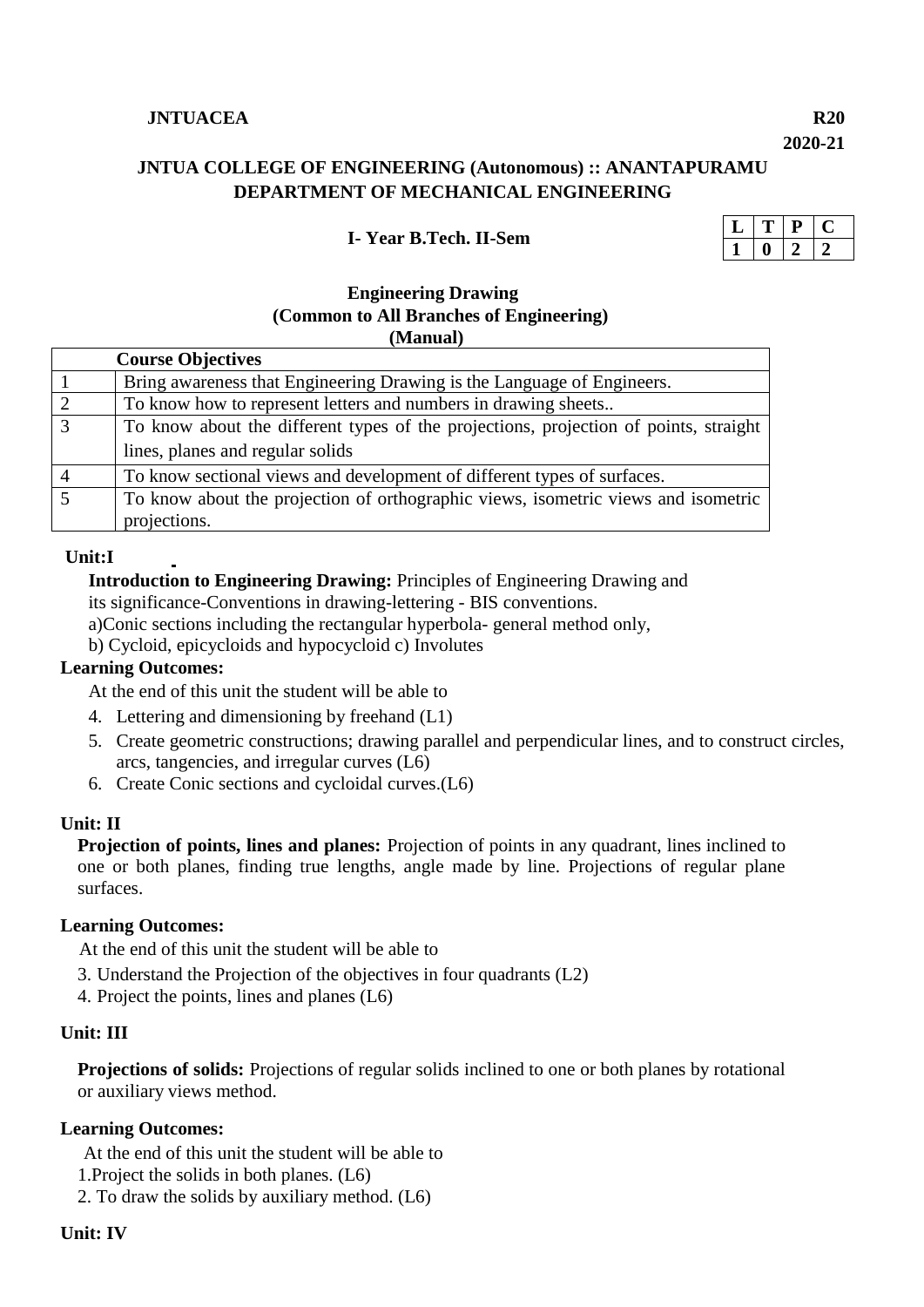**Sections of solids:** Section planes and sectional view of right regular solids- prism, cylinder, pyramid and cone. True shapes of the sections.

# **Learning Outcomes:**

At the end of this unit the student will be able to

- 1.Project the sectional view of regular solids.(L6)
- 2. Understand how to draw the true shapes of the sections.(L2)

# **Unit:V**

**Development of surfaces:** Development of surfaces of right regular solids-prism, cylinder, pyramid, cone and their sectional parts.

# **Learning Outcomes:**

At the end of this unit the student will be able to

- 3. Draw the development of surfaces of the solids.(L6)
- 4. Understand to develop the sectional parts of the solids.(L2)

| <b>COURSE OUTCOMES</b>                                                    |  |  |  |  |  |  |  |  |
|---------------------------------------------------------------------------|--|--|--|--|--|--|--|--|
| At the end of this course the student will be able to                     |  |  |  |  |  |  |  |  |
| $CO1$ Draw various curves applied in engineering. (L2)                    |  |  |  |  |  |  |  |  |
| $\vert$ CO2 $\vert$ Plot the projection of points, Lines and planes. (L2) |  |  |  |  |  |  |  |  |
| $CO3$ Draw the projections of solids inclined to one or both planes. (L2) |  |  |  |  |  |  |  |  |
|                                                                           |  |  |  |  |  |  |  |  |
| $CO4$ Draw the sectional views and development of surfaces. $(L2)$        |  |  |  |  |  |  |  |  |

# **Text Books:**

- 3. K.L.Narayana & P.Kannaiah, Engineering Drawing, 3/e, Scitech Publishers, Chennai, 2012.
- 4. N.D.Bhatt, Engineering Drawing, 53/e, Charotar Publishers, 2016.

# **Reference Books:**

- 7. Dr K.Prahlada Rao, Dr. S. Krishnaiah, Prof.A.V.S. Prasad, Engineering Graphics, Amaravati publications.
- 8. Dhanajay A Jolhe, Engineering Drawing, Tata McGraw-Hill, Copy Right, 2009
- 9. Venugopal, Engineering Drawing and Graphics, 3/e, New Age Publishers, 2000
- 10. Shah and Rana, Engineering Drawing, 2/e, Pearson Education, 2009
- 11. K.C.John, Engineering Graphics, 2/e, PHI, 2013
- 12. Basant Agarwal & C.M.Agarwal, Engineering Drawing, Tata McGraw-Hill, Copy Right, 2008.

# **Additional Sources**

1. Youtube: http-sewor,Carleton.cag,kardos/88403/drawings.html conic sections-online, red woods.edu **Mapping between Course Outcomes and Programme Outcomes** 

|  |  |  |  |  | PO1   PO2   PO3   PO4   PO5   PO6   PO7   PO8   PO9   PO10   PO11   PO12 |  |
|--|--|--|--|--|--------------------------------------------------------------------------|--|
|  |  |  |  |  |                                                                          |  |
|  |  |  |  |  |                                                                          |  |
|  |  |  |  |  |                                                                          |  |
|  |  |  |  |  |                                                                          |  |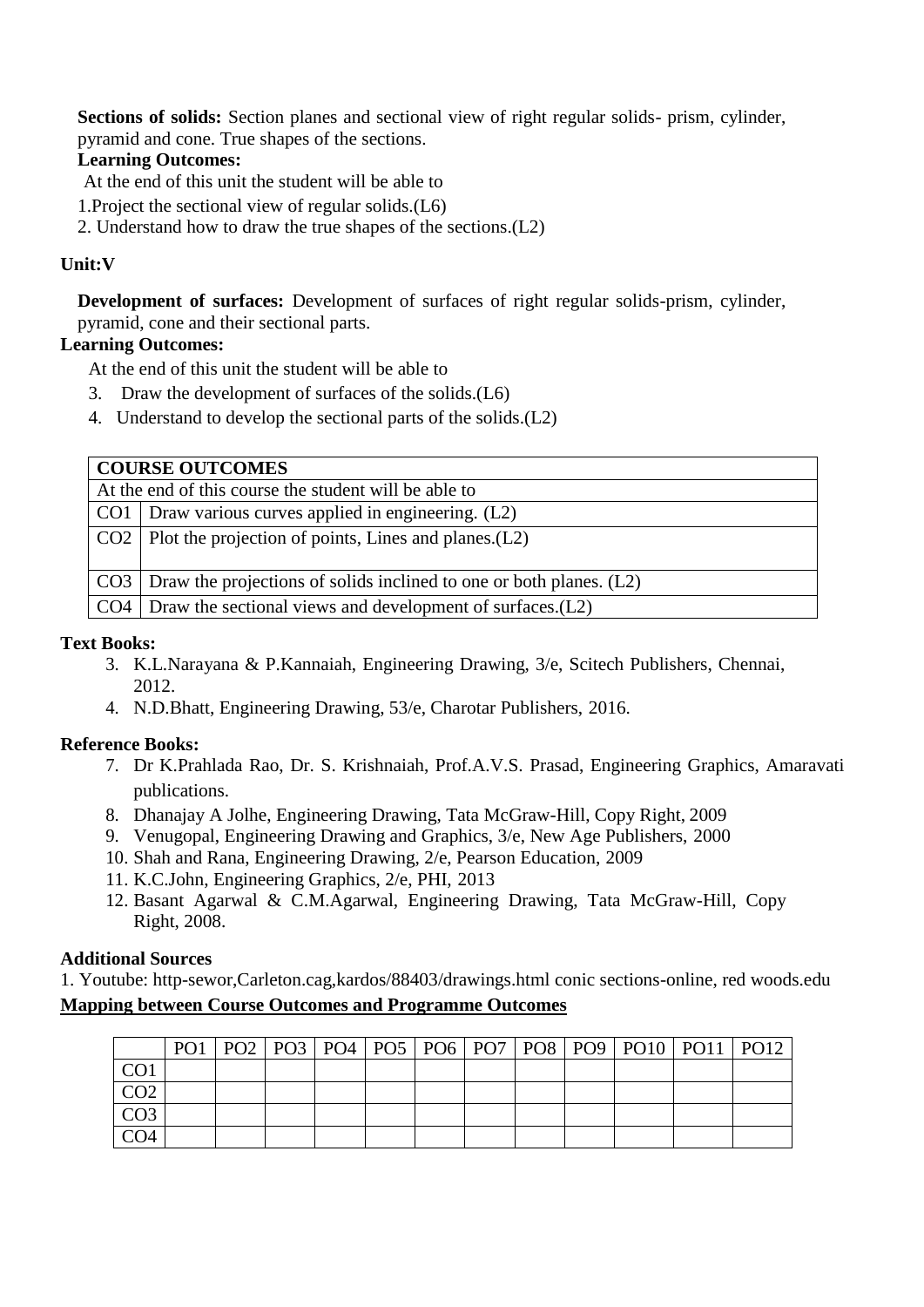**2020-21**

# **JNTUA COLLEGE OF ENGINEERING (Autonomous) :: ANANTAPURAMU DEPARTMENT OF MECHANICAL ENGINEERING**

# **I- Year B.Tech. II-Sem**

# **Engineering Graphics Lab (Common to All Branches of Engineering)**

| <b>COURSE OBJECTIVES</b> |                                                                           |  |  |  |  |  |  |  |  |  |
|--------------------------|---------------------------------------------------------------------------|--|--|--|--|--|--|--|--|--|
|                          | Instruct the utility of drafting & modelling packages in orthographic and |  |  |  |  |  |  |  |  |  |
|                          | isometric drawings                                                        |  |  |  |  |  |  |  |  |  |
|                          | Instruct graphical representation of machine components                   |  |  |  |  |  |  |  |  |  |

#### **Computer Aided Drafting:**

**Introduction to Geometric Modeling:** Basic drawing and editing commands: line, circle, rectangle, erase, view, undo, redo, snap, object editing, moving, copying, rotating, scaling, mirroring, layers, templates, polylines, trimming, extending, stretching, fillets, arrays, dimensions.

Dimensioning principles and conventional representations.

**Orthographic Projections:** Systems of projections, conventions and application to orthographic projections - simple objects.

**Isometric Projections:** Principles of isometric projection- Isometric scale; Isometric views: lines, planes, simple solids.

#### **Text Books:**

- 3. K. Venugopal, V.Prabhu Raja, Engineering Drawing + Auto Cad, New Age International Publishers.
- 4. Kulkarni D.M, AP Rastogi and AK Sarkar, Engineering Graphics with Auto Cad, PHI Learning, Eastern Economy editions.

#### **Reference Books:**

- 6. T. Jayapoovan, Engineering Graphics using Auto Cad, Vikas Publishing House
- 7. K.L.Narayana & P.Kannaiah, Engineering Drawing, 3/e, Scitech Publishers, Chennai, 2012.
- 8. Linkan Sagar, BPB Publications, Auto Cad 2018 Training Guide.
- 9. K.C.John, Engineering Graphics, 2/e, PHI, 2013
- 10. Basant Agarwal & C.M.Agarwal, Engineering Drawing, Tata McGraw-Hill, Copy Right, 2008.

|                                                       | <b>COURSE OUTCOMES</b>                                           |  |  |  |  |  |  |  |  |  |
|-------------------------------------------------------|------------------------------------------------------------------|--|--|--|--|--|--|--|--|--|
| At the end of this course the student will be able to |                                                                  |  |  |  |  |  |  |  |  |  |
|                                                       |                                                                  |  |  |  |  |  |  |  |  |  |
| CO <sub>1</sub>                                       | Use computers as a drafting tool. $(L2)$                         |  |  |  |  |  |  |  |  |  |
|                                                       |                                                                  |  |  |  |  |  |  |  |  |  |
| CO <sub>2</sub>                                       | Draw isometric and orthographic drawings using CAD packages. (L3 |  |  |  |  |  |  |  |  |  |
|                                                       |                                                                  |  |  |  |  |  |  |  |  |  |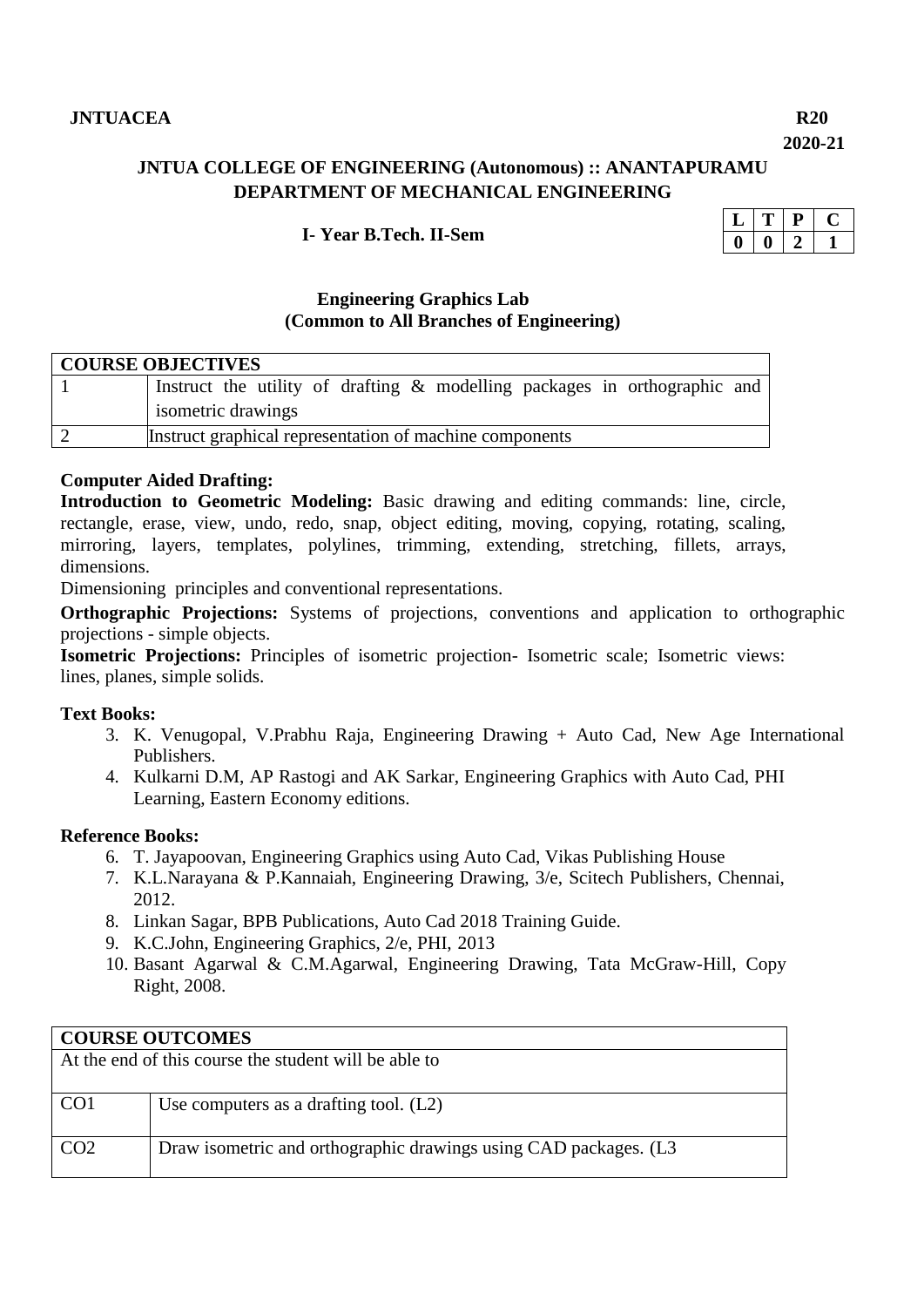# **Mapping between Course Outcomes and Programme Outcomes**

|                                  | PO <sub>1</sub> | PO2 | PO <sub>3</sub> | PO <sub>4</sub> | PO5   PO6   PO7   PO8   PO9 |  | <b>PO10</b> | <b>PO11</b> | <b>PO12</b> |
|----------------------------------|-----------------|-----|-----------------|-----------------|-----------------------------|--|-------------|-------------|-------------|
| $\sqrt{C}$                       |                 |     |                 |                 |                             |  |             |             |             |
| $\sqrt{2}$<br>$\mathcal{L}^{02}$ |                 |     |                 |                 |                             |  |             |             |             |

Additional Sources: 1. Youtube: http-sewor,Carleton.cag, kardos/88403/drawings.html conic sectionsonline, red woods.edu.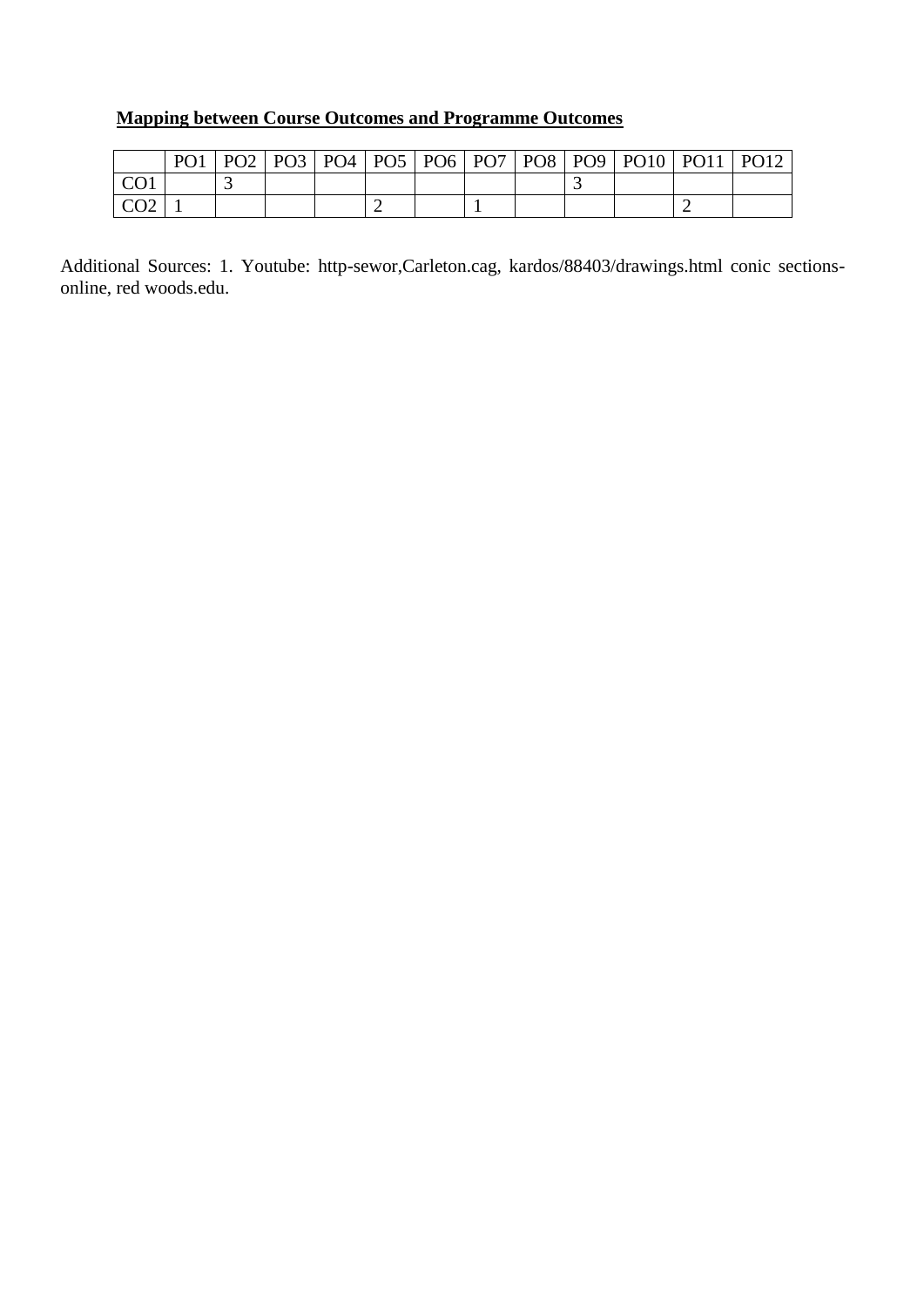# **JNTUA COLLEGE OF ENGINEERING (Autonomous) :: ANANTAPURAMU DEPARTMENT OF MECHANICAL ENGINEERING**

**I- Year B.Tech. II-Sem L T P C**

 **0 0 2 1**

# **COMMUNICATIVE ENGLISH LABORATORY-1**

|                             | <b>COURSE OBJECTIVES</b>                                                                    |
|-----------------------------|---------------------------------------------------------------------------------------------|
|                             | Students will be exposed to a variety of self instructional, learner friendly modes of      |
|                             | language learning                                                                           |
| $\mathcal{D}_{\mathcal{L}}$ | Students will cultivate the habit of reading passages from the computer monitor. Thus       |
|                             | providing them with the required facility to face computer based competitive exams like     |
|                             | GRE, TOEFL, and GMAT etc                                                                    |
| 3                           | Students will learn better pronunciation through stress, intonation and rhythm              |
| $\overline{4}$              | Students will be trained to use language effectively to face interviews, group discussions, |
|                             | public speaking                                                                             |
|                             | Students will be initiated into greater use of the computer in resume preparation, report   |
|                             | writing, format making etc                                                                  |

# **Unit 1**

- 1. Phonetics for listening comprehension of various accents
- 2. Reading comprehension
- 3. Describing objects/places/persons

#### **Learning Outcomes**

At the end of the module, the learners will be able to

- $\triangleright$  understand different accents spoken by native speakers of English
- $\triangleright$  employ suitable strategies for skimming and scanning on monitor to get the general idea of a text and locate specific information
- $\triangleright$  learn different professional registers and specific vocabulary to describe different persons, places and objects

# **Unit 2**

- 1. JAM
- 2. Small talks on general topics
- 3. Debates

# **Learning Outcomes**

At the end of the module, the learners will be able to

- $\triangleright$  produce a structured talk extemporarily
- $\triangleright$  comprehend and produce short talks on general topics
- $\triangleright$  participate in debates and speak clearly on a specific topic using suitable discourse markers

#### **Unit 3**

- 1. Situational dialogues Greeting and Introduction
- 2. Summarizing and Note making
- 3. Vocabulary Building

#### **Learning Outcomes**

At the end of the module, the learners will be able to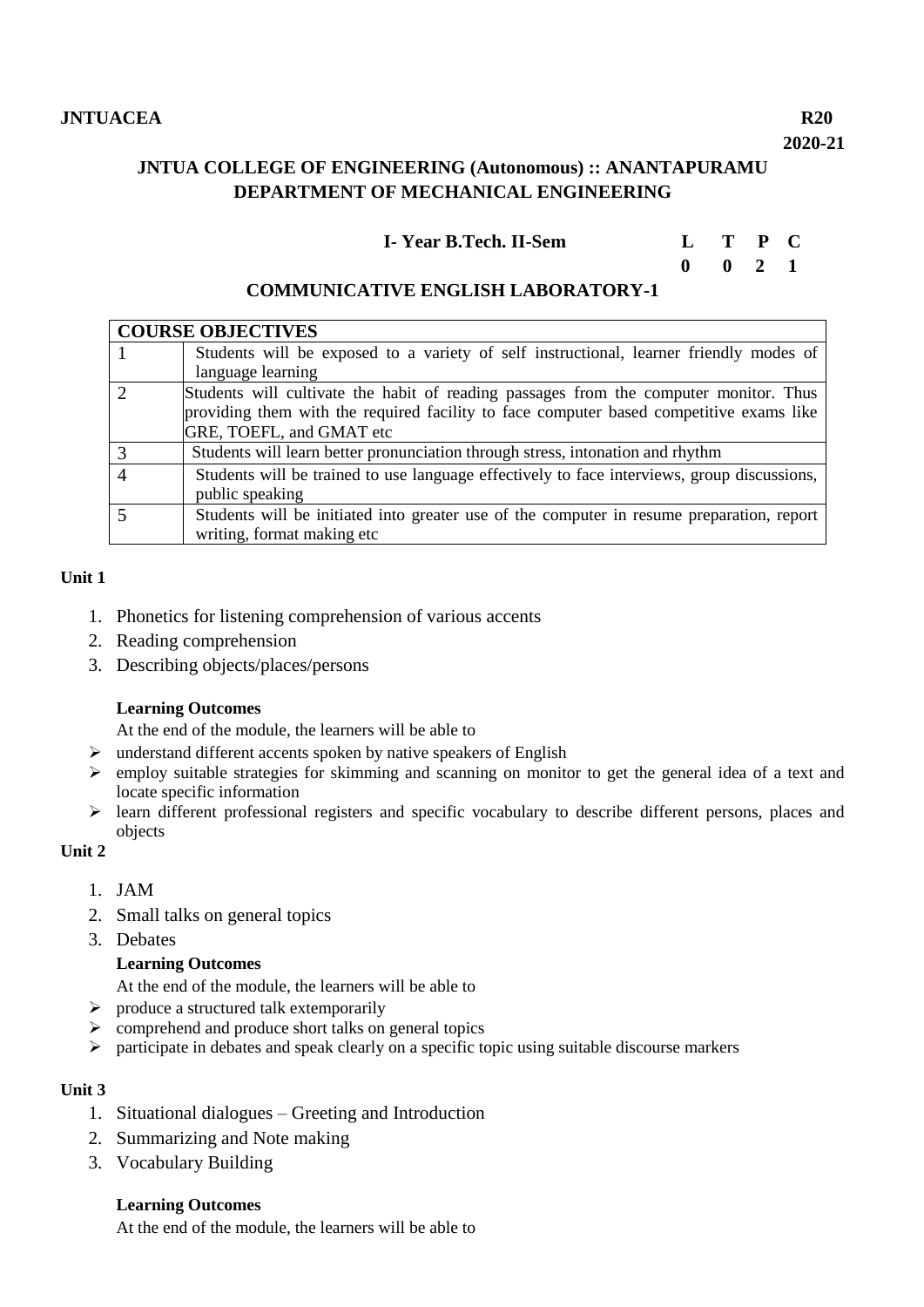- $\triangleright$  Learn different ways of greeting and introducing oneself/others
- $\triangleright$  summarize the content with clarity and precision and take notes while listening to a talk/lecture and make use of them to answer questions
- $\triangleright$  replenish vocabulary with one word substitutes, homonyms, homophones, homographs to reduce errors in speech and writing

# **Unit4**

- 1. Asking for Information and Giving Directions
- 2. Information Transfer
- 3. Non-verbal Communication Dumb Charade

#### **Learning Outcomes**

At the end of the module, the learners will be able to

- $\triangleright$  Learn different ways of asking information and giving directions
- $\triangleright$  Able to transfer information effectively
- $\triangleright$  understand non-verbal features of communication

# **Unit 5**

- 1. Oral Presentations
- 2. Précis Writing and Paraphrasing
- 3. Reading Comprehension and spotting errors

#### **Learning Outcomes**

At the end of the module, the learners will be able to

- $\triangleright$  make formal oral presentations using effective strategies
- $\triangleright$  learn different techniques of précis writing and paraphrasing strategies
- comprehend while reading different texts and edit short texts by correcting common errors

# **Suggested Software**

- Young India Films
- Walden Infotech
- Orell

| <b>COURSE OUTCOMES</b>                                |                                                                                   |  |  |  |  |  |  |  |  |  |
|-------------------------------------------------------|-----------------------------------------------------------------------------------|--|--|--|--|--|--|--|--|--|
| At the end of this course the student will be able to |                                                                                   |  |  |  |  |  |  |  |  |  |
| CO <sub>1</sub>                                       | Remember and understand the different aspects of the English language             |  |  |  |  |  |  |  |  |  |
|                                                       | proficiency with emphasis on LSRW skills                                          |  |  |  |  |  |  |  |  |  |
| CO <sub>2</sub>                                       | Apply communication skills through various language learning activities           |  |  |  |  |  |  |  |  |  |
| CO <sub>3</sub>                                       | Analyze the English speech sounds, stress, rhythm, intonation and syllable        |  |  |  |  |  |  |  |  |  |
|                                                       | division for better listening and speaking comprehension                          |  |  |  |  |  |  |  |  |  |
| CO <sub>4</sub>                                       | Evaluate and exhibit acceptable etiquette essential in social and professional    |  |  |  |  |  |  |  |  |  |
|                                                       | settings                                                                          |  |  |  |  |  |  |  |  |  |
| CO <sub>5</sub>                                       | Create awareness on mother tongue influence and neutralize it in order to improve |  |  |  |  |  |  |  |  |  |
|                                                       | fluency in spoken English.                                                        |  |  |  |  |  |  |  |  |  |

#### **Reference Books**

 Bailey, Stephen. *Academic writing: A handbook for international students*. Routledge, 2014.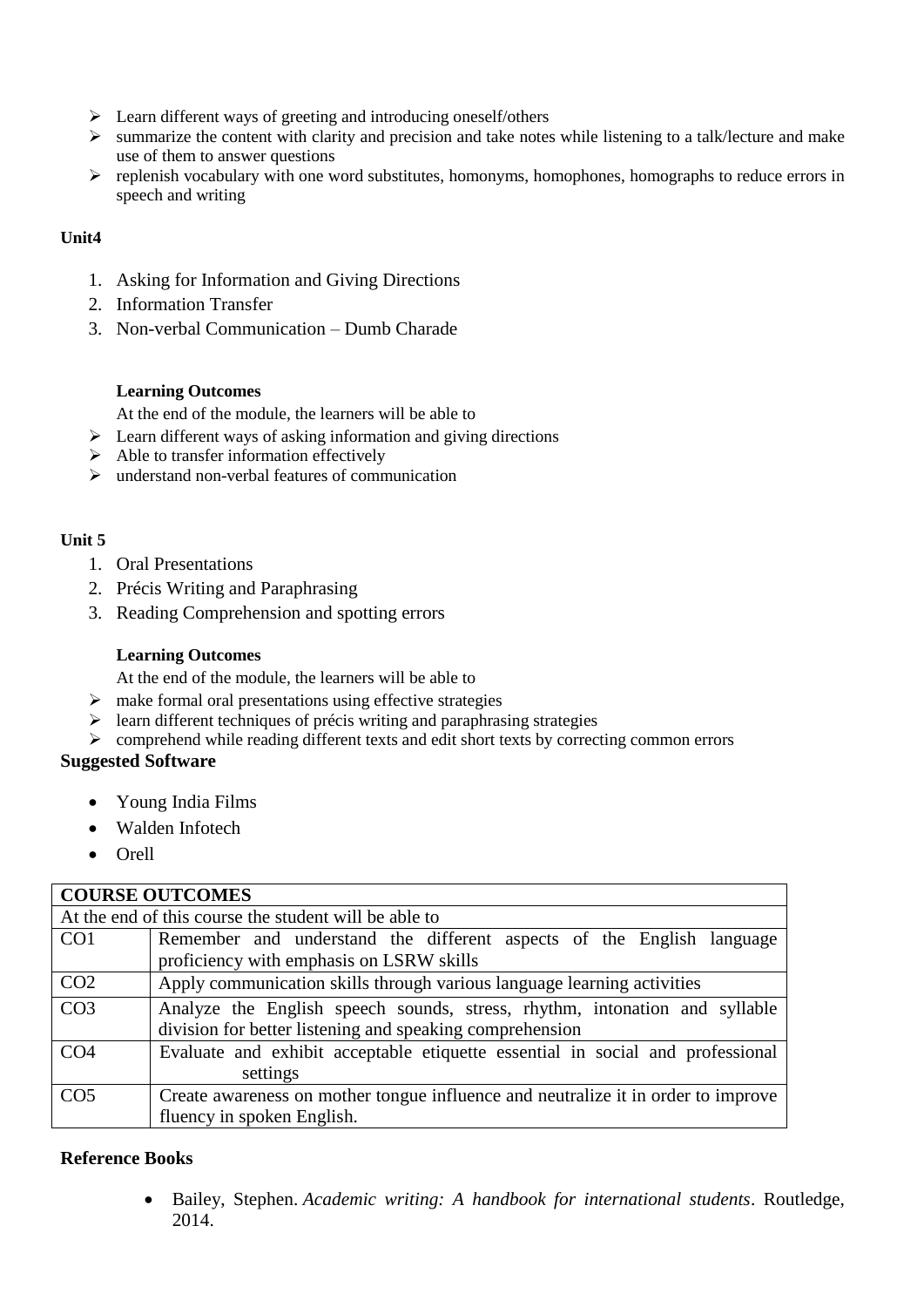- Chase, Becky Tarver. *Pathways: Listening, Speaking and Critical Thinking.* Heinley ELT; 2nd Edition, 2018.
- Skillful Level 2 Reading & Writing Student's Book Pack (B1) Macmillan Educational.
- Hewings, Martin. *Cambridge Academic English (B2)*. CUP, 2012.
- A Textbook of English Phonetics for Indian Students by T.Balasubramanyam

|  |  | <b>Mapping between Course Outcomes and Programme Outcomes</b> |  |
|--|--|---------------------------------------------------------------|--|
|  |  |                                                               |  |

1.

|                  |  |  |  |  |  | PO1   PO2   PO3   PO4   PO5   PO6   PO7   PO8   PO9   PO10   PO11   PO12 |  |
|------------------|--|--|--|--|--|--------------------------------------------------------------------------|--|
| CO <sub>1</sub>  |  |  |  |  |  |                                                                          |  |
| CO <sub>2</sub>  |  |  |  |  |  |                                                                          |  |
| $\overline{CO3}$ |  |  |  |  |  |                                                                          |  |
| CO <sub>4</sub>  |  |  |  |  |  |                                                                          |  |
| CO <sub>5</sub>  |  |  |  |  |  |                                                                          |  |
| $\overline{CO6}$ |  |  |  |  |  |                                                                          |  |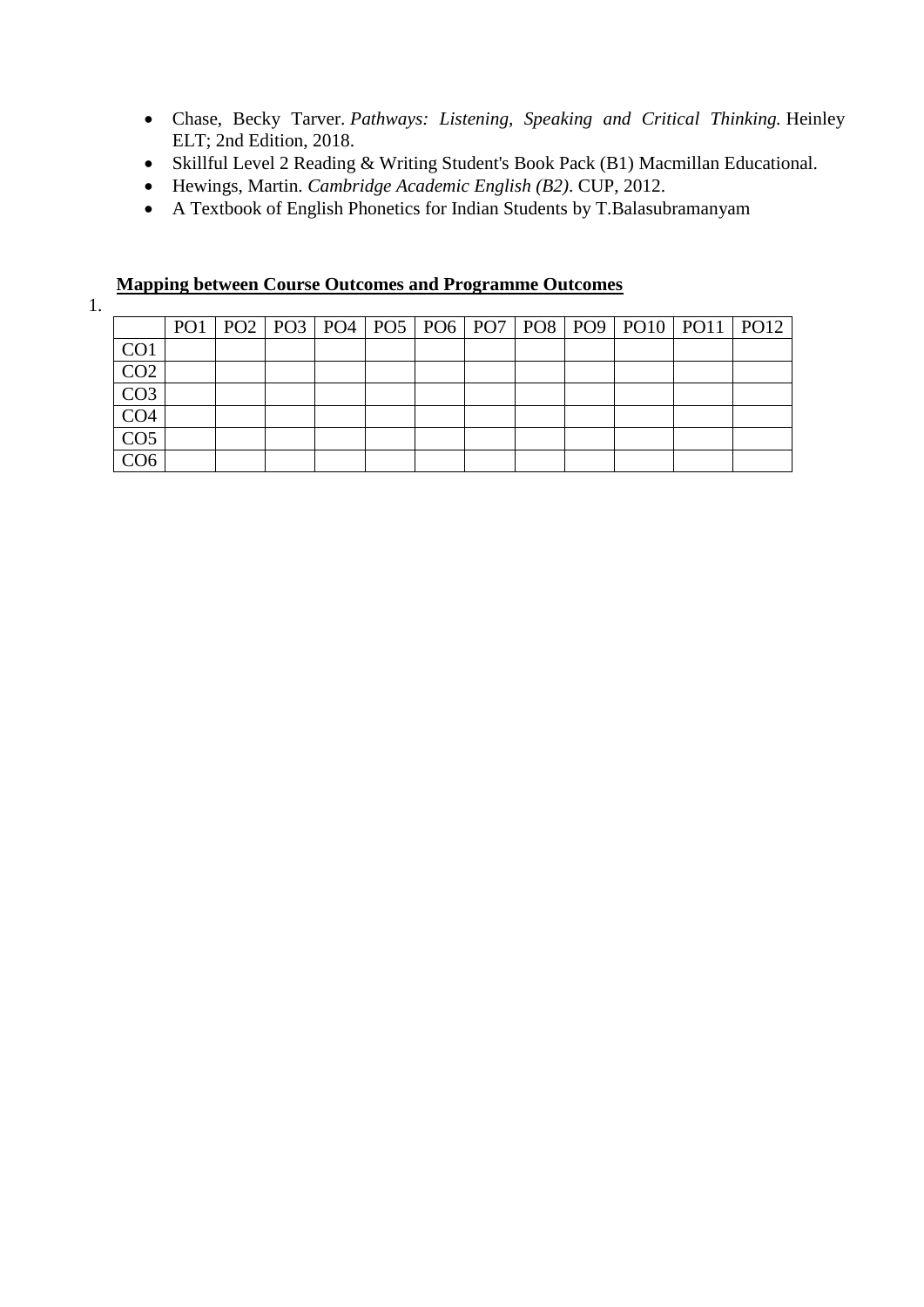# **JNTUA COLLEGE OF ENGINEERING (Autonomous) :: ANANTAPURAMU DEPARTMENT OF MECHANICAL ENGINEERING**

| I-Year B.Tech. II-Sem | $L$ T P C |                      |  |
|-----------------------|-----------|----------------------|--|
|                       |           | $0 \t 0 \t 3 \t 1.5$ |  |

# **ENGINEERING PHYSICS LAB**

| <b>COURSE OBJECTIVES</b> |                                                                                    |  |  |  |  |  |  |  |  |  |
|--------------------------|------------------------------------------------------------------------------------|--|--|--|--|--|--|--|--|--|
|                          | The Objective of this course is to make the students gain practical knowledge to   |  |  |  |  |  |  |  |  |  |
|                          | co-relate with the theoretical studies.                                            |  |  |  |  |  |  |  |  |  |
|                          | To develop practical applications of engineering materials and use of principle in |  |  |  |  |  |  |  |  |  |
|                          | the right way to implement the modern technology.                                  |  |  |  |  |  |  |  |  |  |
|                          | To train engineering students on basis of measurements and the instruments         |  |  |  |  |  |  |  |  |  |
|                          | To equip the students with practical knowledge in electronic and optics            |  |  |  |  |  |  |  |  |  |
|                          | experiments                                                                        |  |  |  |  |  |  |  |  |  |

#### **LIST OF EXPERIMENTS**

# **Any TEN of the following experiments has to be performed during the SEMESTER**

- 1. Laser: Determination of wavelength using diffraction grating.
- 2. Laser: Determination of Particle size.
- 3. Determination of spring constant of springs using Coupled Oscillator
- 4. Determination of ultrasonic velocity in liquid (Acoustic grating)
- 5. Determination of dielectric constant and Curie temperature of a ferroelectric material.
- 6. B**-**H curve
- 7. Stewart-Gee's Method
- 8. Rigidity modulus of material of a wire-dynamic method (Torsional pendulum)
- 9. Determination of numerical aperture of an optical fiber.
- 10. Determination of thickness of thin object by wedge method.
- 11. Determination of radius of curvature of lens by Newton's rings.
- 12. Determination of wavelengths of various colours of mercury spectrum using diffraction grating in normal incidence method.
- 13. Determination of dispersive power of the prism
- 14. Sonometer: Verification of the three laws of stretched strings
- 15. Meldes experiment: Determination of the frequency of tuning fork

Note: Out of 10 experiments, two experiments will be performed using virtual laboratory.

Data Books Required: Nil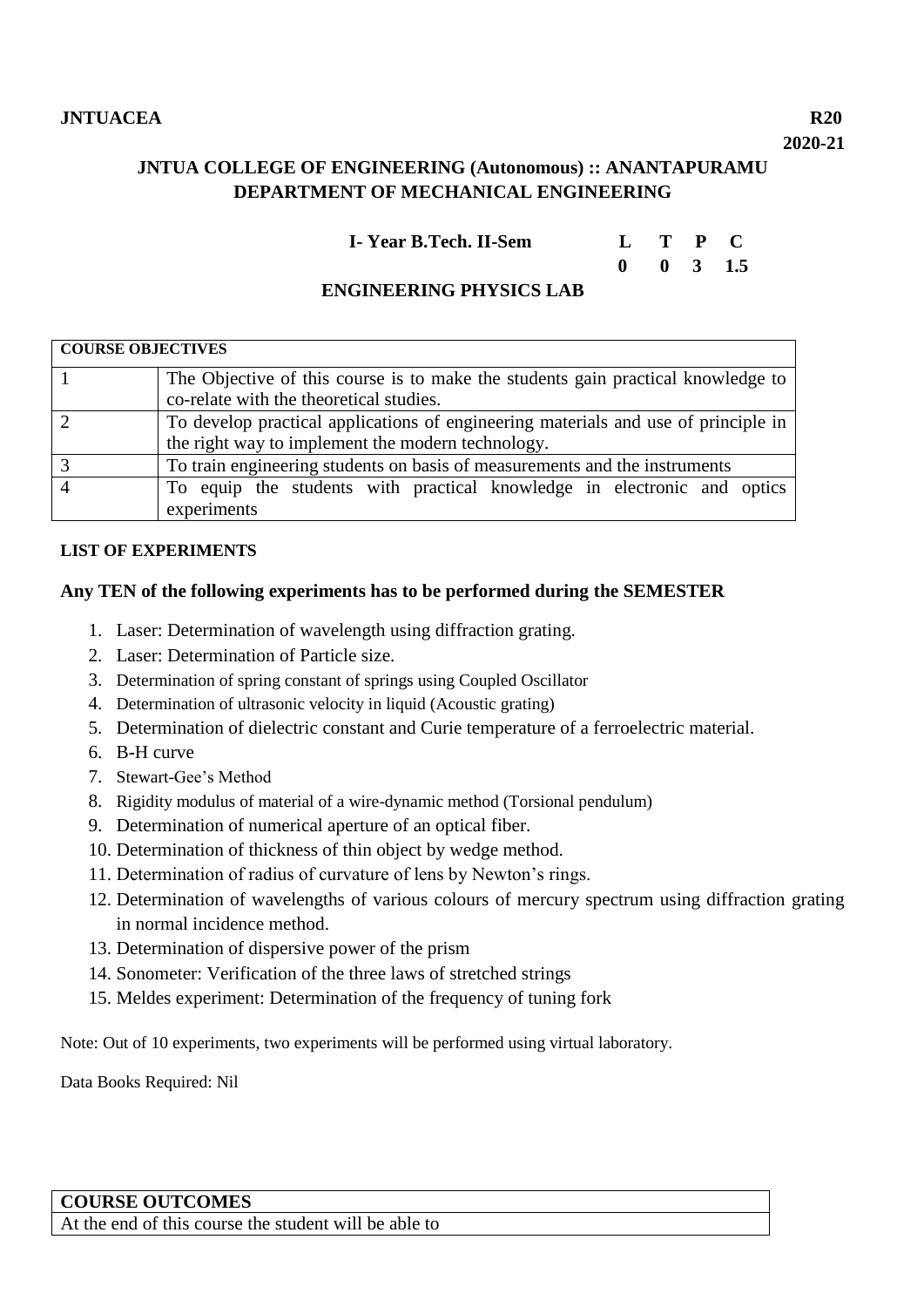| CO <sub>1</sub> | On Completion of this course, students are able to $-$                        |
|-----------------|-------------------------------------------------------------------------------|
|                 | Develop skills to impart practical knowledge in real time solution.           |
| CO <sub>2</sub> | Understand principle, concept, working and application of new technology and  |
|                 | comparison of results with theoretical calculations.                          |
| CO <sub>3</sub> | Understand measurement technology, usage of new instruments and real time     |
|                 | applications in engineering studies.                                          |
| CO <sub>4</sub> | The student will be able to analyze the physical principle involved in the    |
|                 | various instruments, also relate the principle to new application.            |
| CO <sub>5</sub> | The various experiments in the areas of optics, mechanics and thermal physics |
|                 | will nurture the students in all branches of Engineering.                     |

|                 | PO <sub>1</sub> |  |  |  |  | PO2   PO3   PO4   PO5   PO6   PO7   PO8   PO9   PO10   PO11   PO12 |  |
|-----------------|-----------------|--|--|--|--|--------------------------------------------------------------------|--|
| CO <sub>1</sub> |                 |  |  |  |  |                                                                    |  |
| CO <sub>2</sub> |                 |  |  |  |  |                                                                    |  |
| CO <sub>3</sub> |                 |  |  |  |  |                                                                    |  |
| CO <sub>4</sub> |                 |  |  |  |  |                                                                    |  |
| CO <sub>5</sub> |                 |  |  |  |  |                                                                    |  |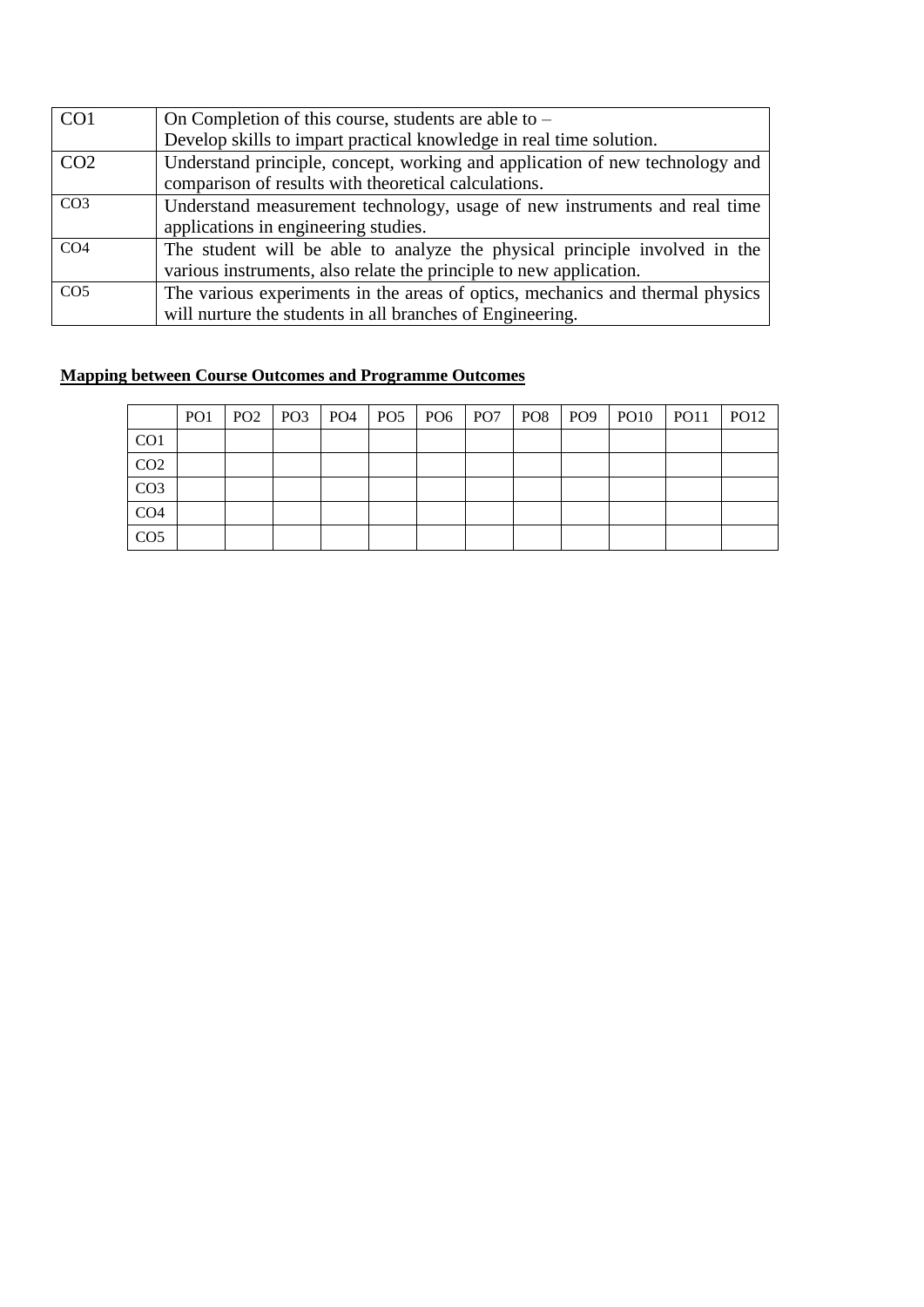# **JNTUA COLLEGE OF ENGINEERING (Autonomous) :: ANANTAPURAMU DEPARTMENT OF MECHANICAL ENGINEERING**

| I-Year B.Tech. II-Sem | $L$ T P |  |
|-----------------------|---------|--|
|                       |         |  |

#### **0 0 1.5 0.75 BASIC ELECTRICAL ENGINEERING LAB**

# **(PART-A - ½ LAB)**

**Course Objectives:** To make the student learn about:

| The DC motors, DC Generators and know various characteristics, performance analysis |
|-------------------------------------------------------------------------------------|
| of DC machines and speed control techniques of DC machines.                         |
| Various test conditions of single phase transformers.                               |

# **Syllabus:**

The following experiments are required to be conducted as compulsory experiments:

- 1. Swinburne's Test on DC Shunt Machine (Predetermination of Efficiency of a Given DC Shunt Machine Working as Motor and Generator).
- 2. OC & SC Tests on Single-Phase Transformer (Predetermination of Efficiency and Regulation at Given Power Factors and Determination of Equivalent Circuit).
- 3. Brake Test on 3-Phase Induction Motor ( Determination of Performance Characteristics )
- 4. Regulation of Alternator by Synchronous Impedance Methods.
- 5. Speed Control of D.C.Shunt Motor by
	- a) Armature Voltage Control B) Field Flux Control Method
- 6. Brake Test on D.C Shunt Motor

|                 | <b>Course Outcomes</b>                                                                                                                                     |  |  |  |  |  |  |
|-----------------|------------------------------------------------------------------------------------------------------------------------------------------------------------|--|--|--|--|--|--|
|                 | At the end of this course the student will be able to                                                                                                      |  |  |  |  |  |  |
| CO <sub>1</sub> | Learn about DC motors, DC Generators and know various characteristics, performance<br>analysis of DC machines and speed control techniques of DC machines. |  |  |  |  |  |  |
| CO <sub>2</sub> | Various test conditions of single phase transformers.                                                                                                      |  |  |  |  |  |  |

## **Mapping of Course outcomes with Program outcomes:**

|               | PO <sub>1</sub> | PO2 | PO <sub>3</sub> | PO <sub>4</sub> | PO <sub>5</sub> | PO <sub>6</sub> | PO <sub>7</sub> | PO <sub>8</sub> | PO <sub>9</sub> | <b>PO10</b> | <b>PO11</b> | PO12 |
|---------------|-----------------|-----|-----------------|-----------------|-----------------|-----------------|-----------------|-----------------|-----------------|-------------|-------------|------|
| $\cap$ 1      |                 |     |                 |                 |                 |                 |                 |                 |                 |             |             |      |
| $\cap$<br>◡◡▱ |                 |     |                 |                 |                 |                 |                 |                 |                 |             |             |      |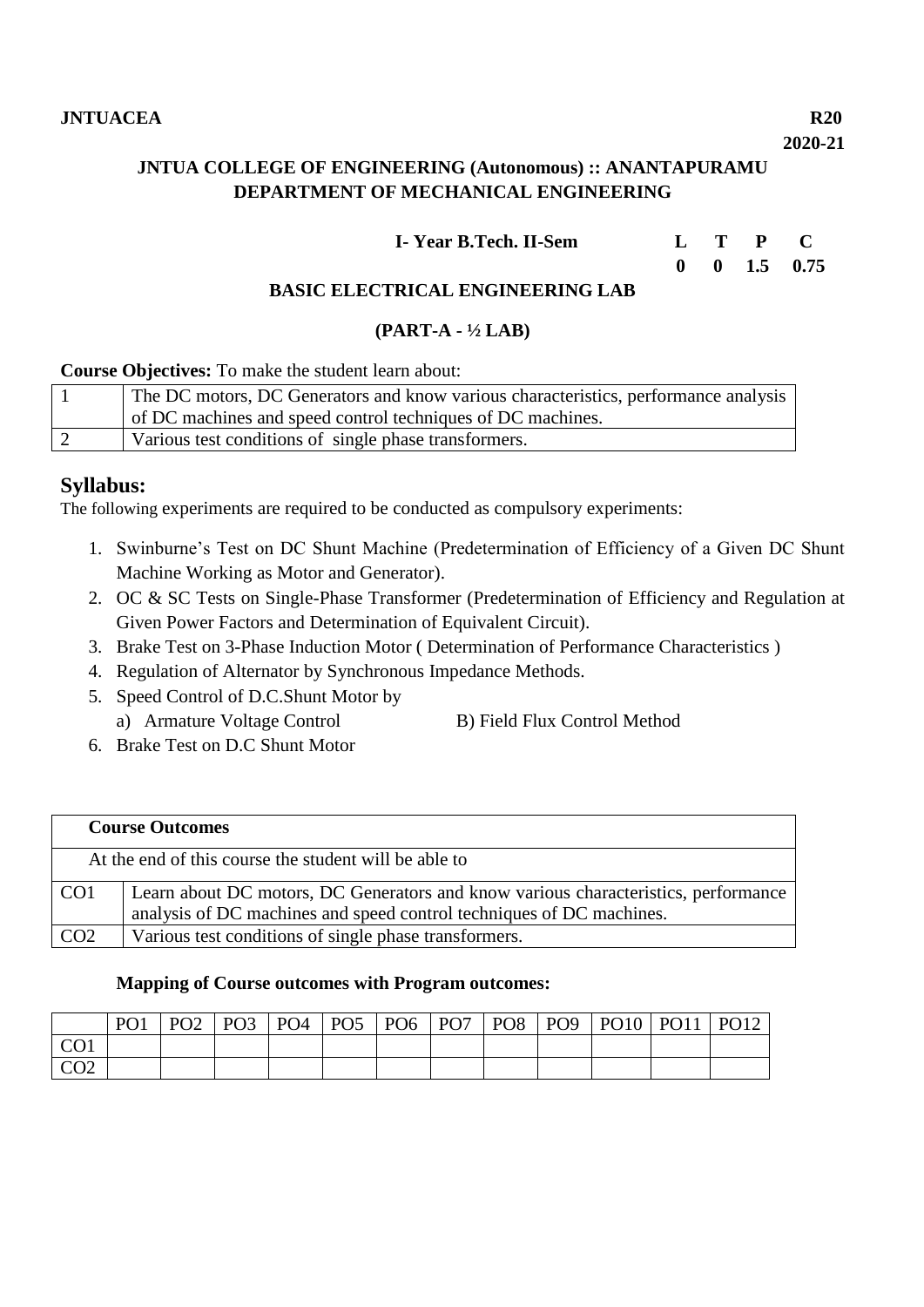#### **2020-21**

# **JNTUA COLLEGE OF ENGINEERING (Autonomous) :: ANANTAPURAMU DEPARTMENT OF MECHANICAL ENGINEERING**

#### **0 0 1.5 0.75**

# **BASIC ELECTRONICS ENGINEERING LAB**

# **(PART-B - ½ LAB )**

#### **(Common to ME & CHEM)**

|                    | <b>COURSE OBJECTIVES</b>                                             |  |  |  |  |  |  |
|--------------------|----------------------------------------------------------------------|--|--|--|--|--|--|
|                    | The students will be able to                                         |  |  |  |  |  |  |
|                    | Understand the characteristics of PN junction diode and zener diode. |  |  |  |  |  |  |
| 2                  | Understand the characteristics of BJT in CE and CB configurations    |  |  |  |  |  |  |
| 3                  | Learn the frequency response of CE Amplifier                         |  |  |  |  |  |  |
| $\mathbf{\Lambda}$ | Exposed to linear and digital integrated circuits                    |  |  |  |  |  |  |

#### **LIST OF EXPERIMENTS:**

- 1. PN Junction diode characteristics A) Forward bias B) Reverse bias.
- 2. Zener diode characteristics and Zener as voltage Regulator
- 3. Full Wave Rectifier with & without filter
- 4. Wave Shaping Circuits (Clippers & Clampers)
- 5. Input & Output characteristics of Transistor in CB / CE configuration
- 6. Frequency response of CE amplifier.
- 7. Inverting and Non-inverting Amplifiers using Op Amps
- 8. Verification of Truth Table of AND, OR, NOT, NAND, NOR, Ex-OR, Ex-NOR gates using ICs
- 9. Verification of Truth Tables of RS, JK, T & D flip flops using respective ICs

# **LAB REQUIREMENTS:**

Cathode Ray Oscilloscopes (30MHz) Signal Generator /Function Generators (3 MHz) Dual Regulated Power Supplies ( 0 – 30V) IC Trainer Kit Bread Boards Electronic Components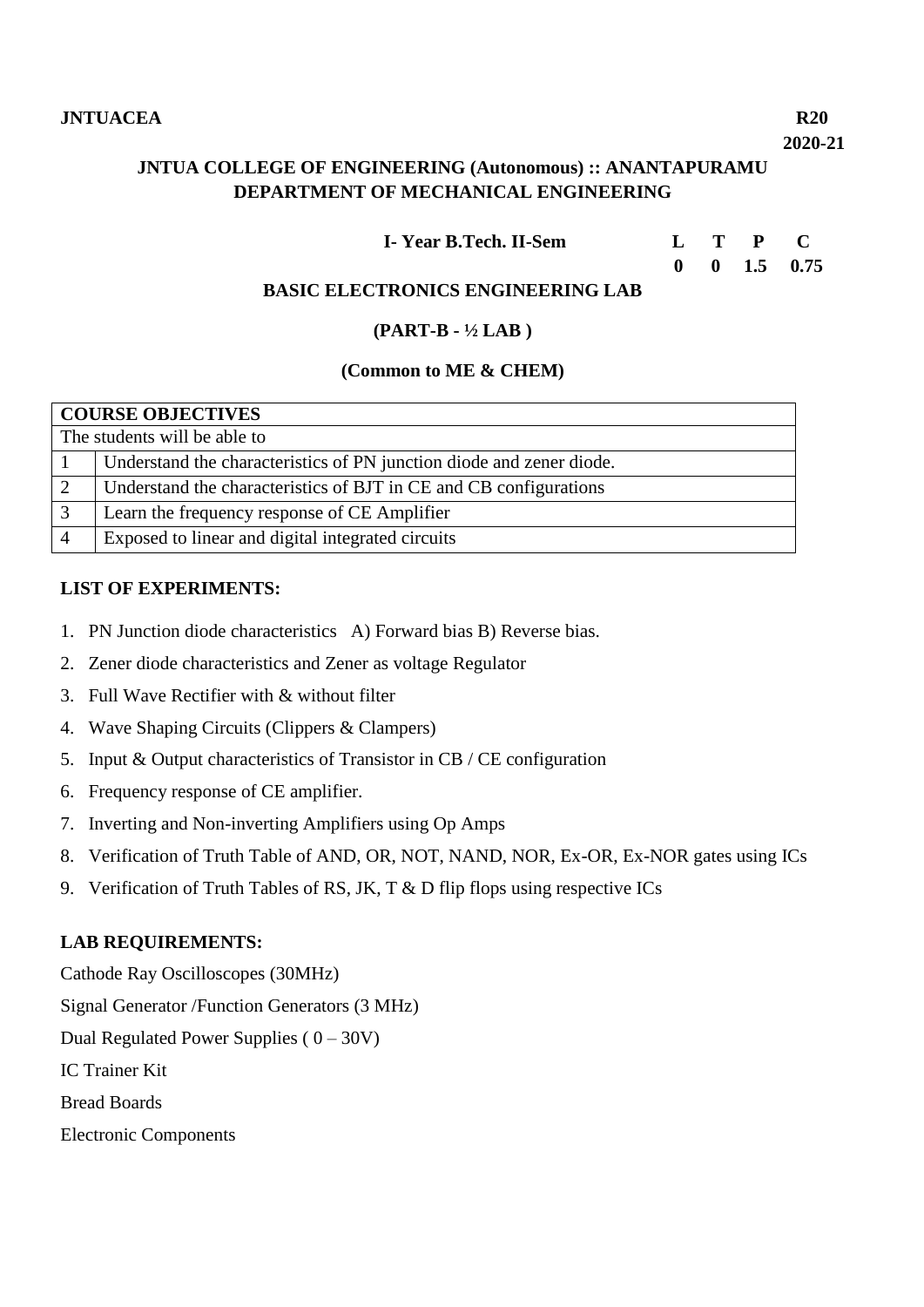|                 | <b>COURSE OUTCOMES</b>                                                                             |
|-----------------|----------------------------------------------------------------------------------------------------|
|                 | At the end of this course the student will be able to,                                             |
|                 | CO1 Learn the characteristics of basic electronic devices like PN junction diode, Zener diode $\&$ |
|                 | BJT.                                                                                               |
| CO <sub>2</sub> | Analyze the application of diode as rectifiers, clippers and clampers.                             |
|                 | CO3 Learn the fundamental principles of amplifier circuits and need of Bias in Amplifier           |
|                 | circuits.                                                                                          |
|                 | CO4   Learn the basics of linear integrated circuits and understand characteristics of operational |
|                 | amplifier.                                                                                         |
|                 | CO5   Learn about available digital ICs and verify truth tables of logic gates and flip flops.     |

| $\overline{2}$ |                 |                 |  |  | $\sim$ $\sim$ $\sim$ |  |  |                                                                    |
|----------------|-----------------|-----------------|--|--|----------------------|--|--|--------------------------------------------------------------------|
|                |                 | PO <sub>1</sub> |  |  |                      |  |  | PO2   PO3   PO4   PO5   PO6   PO7   PO8   PO9   PO10   PO11   PO12 |
|                | CO <sub>1</sub> |                 |  |  |                      |  |  |                                                                    |
|                | CO <sub>2</sub> |                 |  |  |                      |  |  |                                                                    |
|                | CO <sub>3</sub> |                 |  |  |                      |  |  |                                                                    |
|                | CO <sub>4</sub> |                 |  |  |                      |  |  |                                                                    |
|                | CO <sub>5</sub> |                 |  |  |                      |  |  |                                                                    |
|                | CO6             |                 |  |  |                      |  |  |                                                                    |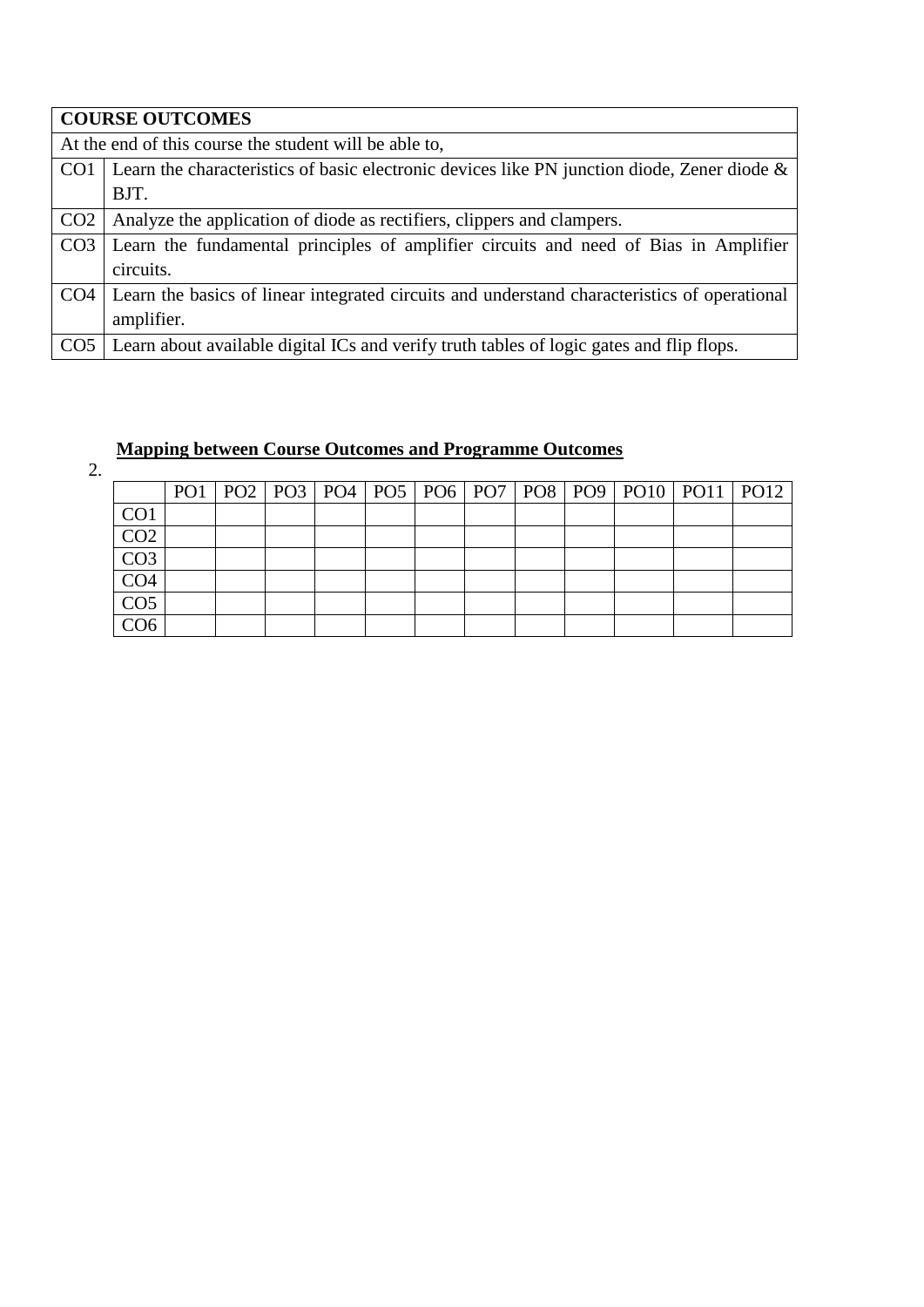# **JNTUA COLLEGE OF ENGINEERING (Autonomous) :: ANANTAPURAMU (Common to All Branches of Engineering)**

## **UNIVERSAL HUMAN VALUES**

 **I - Year B.Tech. II-Sem L T P C**

 **3 0 0 0**

### **1. Introduction:**

This course discusses the role of human values in one's family. It, very briefly, touches issues related to their role in the society and the nature, which needs to be discussed at length in one more semester for which the foundation course names as H-102 Universal Human Values 2 : "Understanding Harmony" is designed which may be covered in their III or IV Semester.

In the Induction Program, students would get an initial exposure to human values through Universal HumanValues–I.This exposure is to be augmented by this compulsory full semester foundation course.

#### **2. Learning Objectives:**

1. Exposure to the value of life, society and harmony

2. Leading towards holistic perspective based on self-exploration about themselves

(human being), family, and society and nature/existence.

3.Bringing transition from the present state to Universal Human Order

4. Instill commitment and courage to act.

5.Know about appropriate technologies and management patterns

# **3. COURSE TOPICS:**

# **Unit 1: Course Introduction - Need, Basic Guidelines, Content and Process for Value Education**

Universal Human Values-I - Self-Exploration - content and process; 'Natural Acceptance' and Experiential Validation - self-exploration - Continuous Happiness and Prosperity - Human Aspirations - current scenario - Method to fulfill the above human aspirations: understanding and living in harmony at various levels.

# **Unit 2: Understanding Harmony in the Human Being - Harmony in Myself!**

human being as a co-existence of the sentient 'I' and the material Body' - the needs happiness and physical facility -the Body as an instrument of 'I' - the characteristics and activities of 'I' and harmony in 'I' - the harmony of I with the Body

# **Unit 3: Understanding Harmony in the Family and Society- Harmony in Human- Human Relationship**

Values in human relationship; meaning of Justice; Trust and Respect; Difference between intention and competence; the other salient values in relationship - the harmony in the society: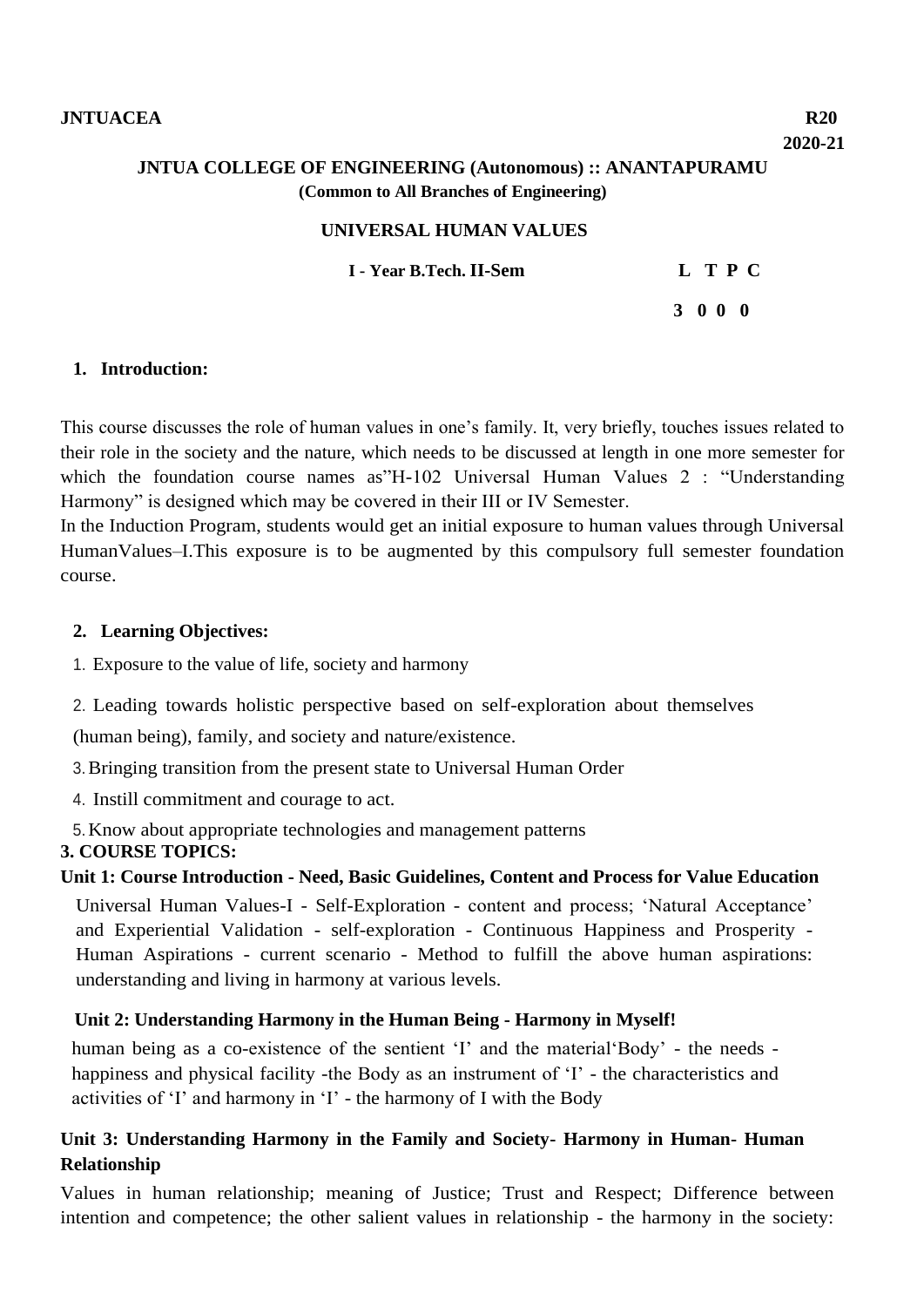Resolution, Prosperity, fearlessness (trust) and co-existence as comprehensive Human Goals - Visualizing a universal harmonious order in society- Undivided Society, Universal Order- from family to world family.

# **Unit 4: Understanding Harmony in the Nature and Existence - Whole existence as Coexistence**

the harmony in the Nature - Interconnectedness and mutual fulfillment among the four orders of nature- recyclability and self-regulation in nature - Understanding Existence as Coexistence of mutually interacting units in all- pervasive space - Holistic perception of harmony at all levels of existence.

# **Unit 5: Implications of the above Holistic Understanding of Harmony on Professional Ethics**

Humanistic Education - Competence in professional ethics: professional competence - people friendly and eco-friendly production systems - appropriate technologies and management patterns for above production systems. Individuals as socially and ecologically responsible engineers, technologists and managers

|                 | <b>COURSE OUTCOMES</b>                                                                         |
|-----------------|------------------------------------------------------------------------------------------------|
|                 | At the end of this course the student will be able to                                          |
| CO <sub>1</sub> | Define terms like Natural Acceptance, Happiness and Prosperity                                 |
| CO <sub>2</sub> | Understand awareness of oneself, and ones surroundings (family, society, nature)               |
| CO <sub>3</sub> | Apply what they have learnt to their own self in different day-to-day settings in real<br>life |
| CO <sub>4</sub> | Relate human values with human relationship and human society                                  |
| CO <sub>5</sub> | Justify the need for universal human values and harmonious existence                           |
| CO <sub>6</sub> | Develop as socially and ecologically responsible engineers                                     |

Prescribed Text Book

A Foundation Course in Human Values and Professional Ethics, R R Gaur, R Asthana, G P Bagaria, 2nd Revised Edition, Excel Books, New Delhi, 2019. ISBN 978-93-87034-47-1

Teachers' Manual for A Foundation Course in Human Values and Professional Ethics, R R Gaur, R Asthana, G P Bagaria, 2nd Revised Edition, Excel Books, New Delhi, 2019. ISBN 978-93-87034-53-2

# **ReferenceBooks**

# .**JeevanVidya: EkParichaya, ANagaraj, JeevanVidyaPrakashan, Amarkantak, 1999** 1.HumanValues,A.N.Tripathi,NewAgeIntl.Publishers,NewDelhi,2004.

2.The Story of Stuff (Book).

3.Economy of Permanence - J C Kumarappa 8. Bharat

Mein Angreji Raj - PanditSunderlal 9. Rediscovering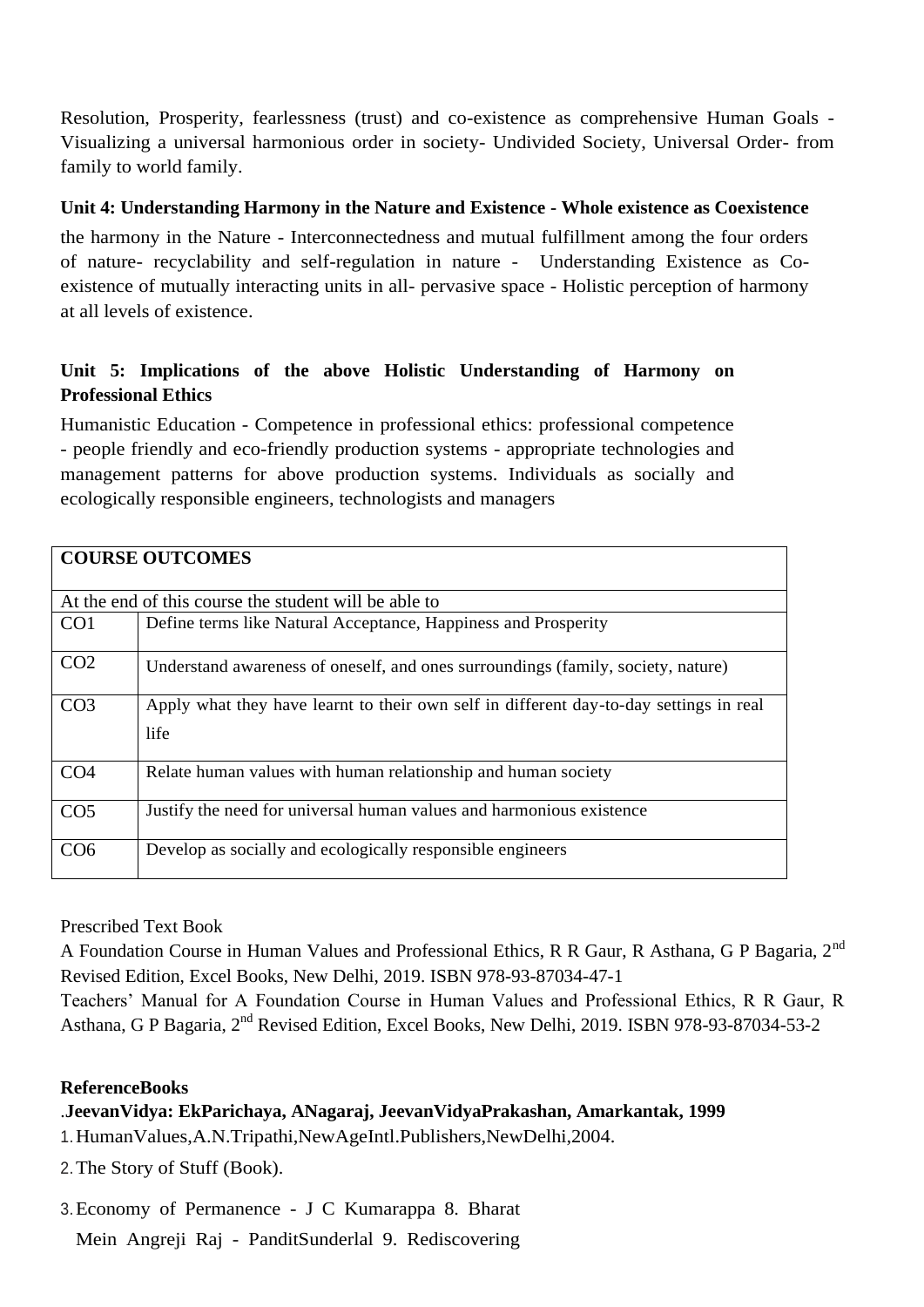India - byDharampal

4.Hind Swaraj or Indian Home Rule - by Mohandas K.Gandhi

5.India Wins Freedom - Maulana Abdul Kalam Azad 12. Vivekananda - Romain Rolland(English)

|                  |  |  |  |  |  | PO1   PO2   PO3   PO4   PO5   PO6   PO7   PO8   PO9   PO10   PO11   PO12 |  |
|------------------|--|--|--|--|--|--------------------------------------------------------------------------|--|
| CO <sub>1</sub>  |  |  |  |  |  |                                                                          |  |
| CO <sub>2</sub>  |  |  |  |  |  |                                                                          |  |
| $\overline{CO3}$ |  |  |  |  |  |                                                                          |  |
| CO <sub>4</sub>  |  |  |  |  |  |                                                                          |  |
| CO <sub>5</sub>  |  |  |  |  |  |                                                                          |  |
| CO <sub>6</sub>  |  |  |  |  |  |                                                                          |  |